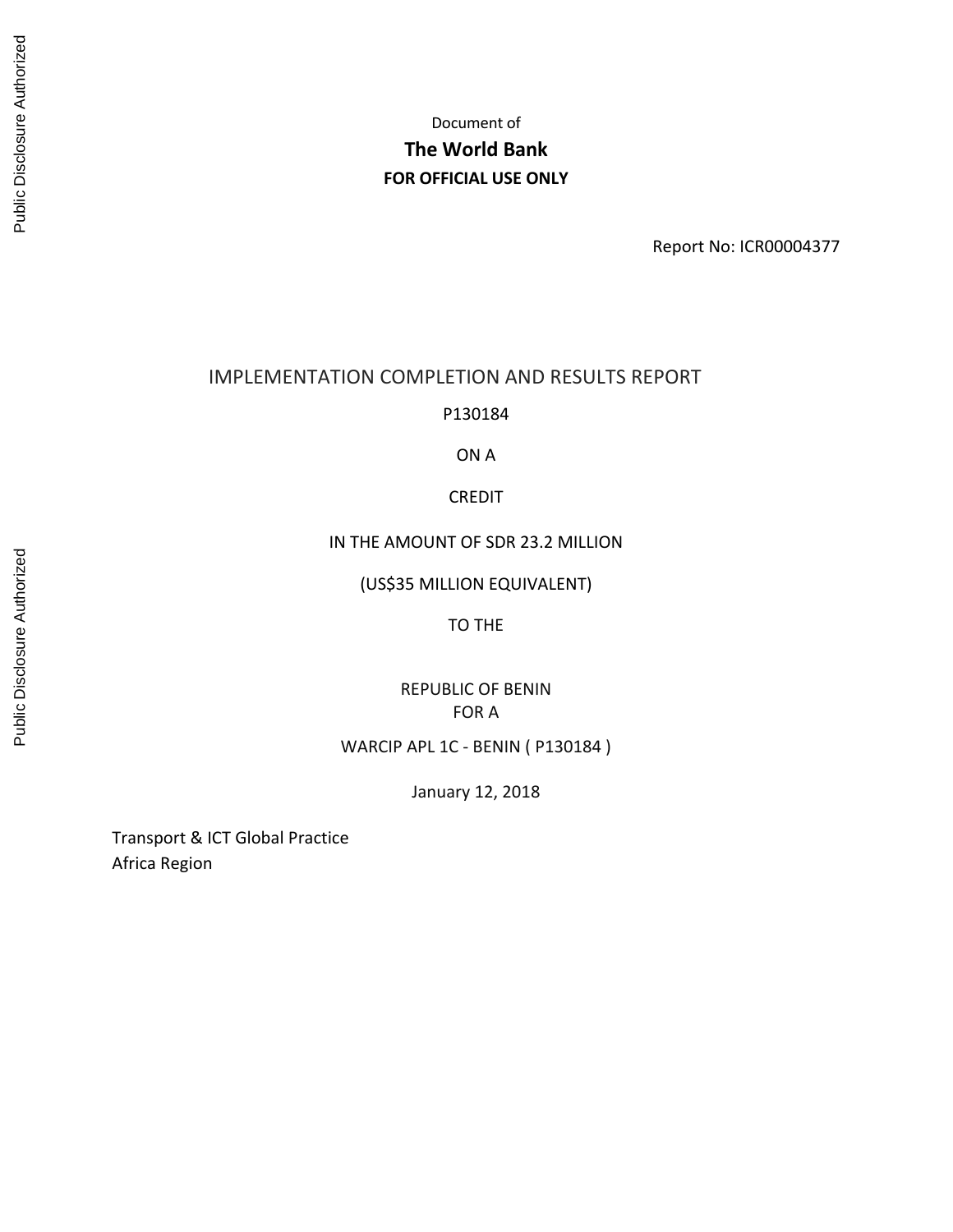## CURRENCY EQUIVALENTS

(Exchange Rate Effective June 9, 20171)

|                    | Currency Unit = West African Franc (CFA) |  |
|--------------------|------------------------------------------|--|
| 585.98= US\$1      |                                          |  |
| $US\$ 1.38 = SDR 1 |                                          |  |

FISCAL YEAR July 1 ‐ June 30

| Regional Vice President: Makhtar Diop               |                                        |
|-----------------------------------------------------|----------------------------------------|
|                                                     | Country Director: Pierre Frank Laporte |
| Senior Global Practice Director: Jose Luis Irigoyen |                                        |
|                                                     | Practice Manager: Boutheina Guermazi   |
| Task Team Leader(s): Marc Jean Yves Lixi            |                                        |
| ICR Main Contributor:                               | Marolla Haddad<br>Christine Howard     |

<sup>&</sup>lt;sup>1</sup> Although the project closed on June 10, 2017, there was no calculation for SDR on that date. Therefore, the calculation for June 9, 2017 was selected.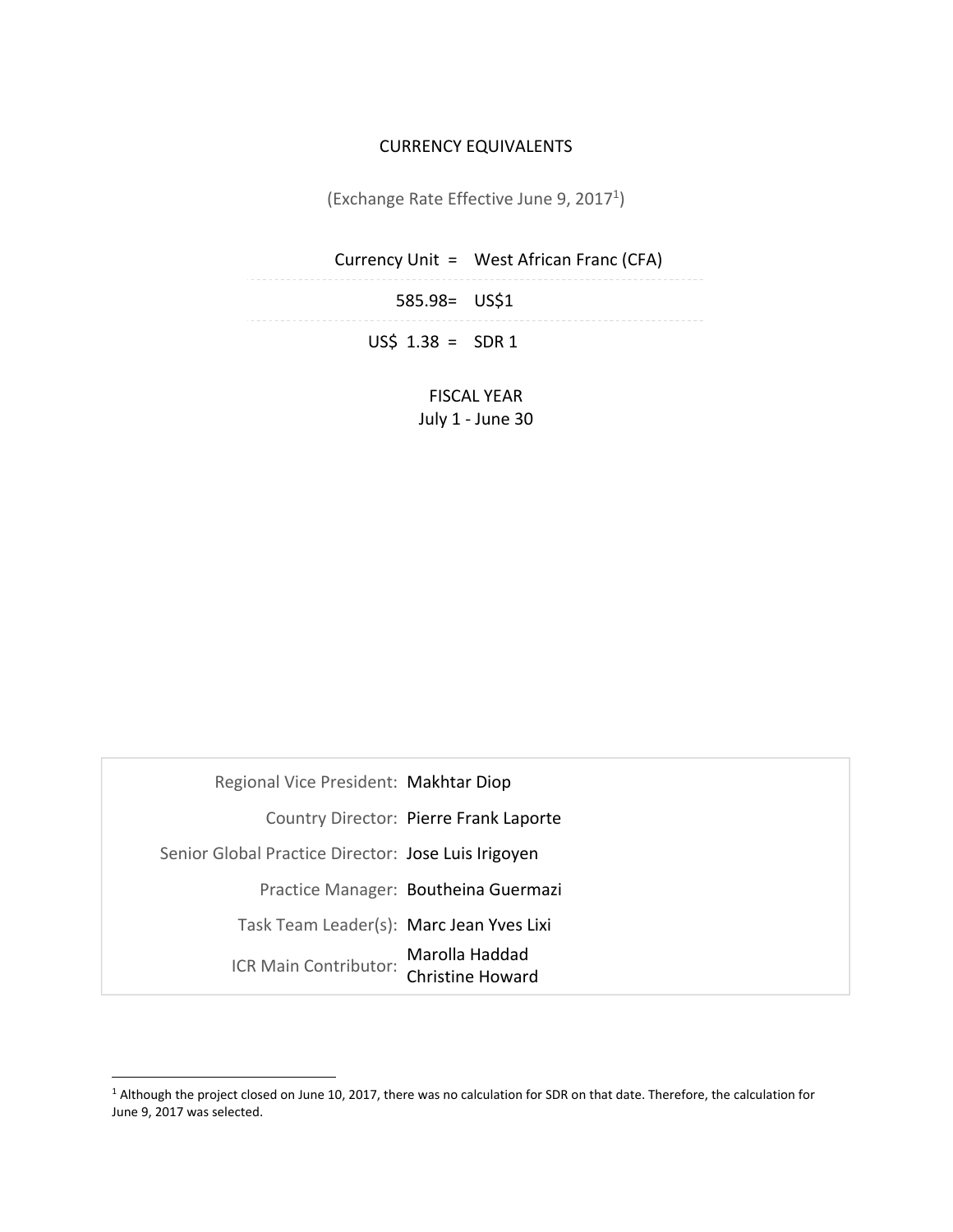# **ABBREVIATIONS AND ACRONYMS**

| 3G            | Third generation wireless mobile telecommunications technology         |
|---------------|------------------------------------------------------------------------|
| 4G            | Fourth generation wireless mobile telecommunications technology        |
| <b>ACE</b>    | Africa Coast to Europe                                                 |
| APL           | Adaptable Program Loan                                                 |
| <b>ARAP</b>   | Abbreviated Resettlement Action Plan                                   |
| CAS           | <b>Country Assistance Strategy</b>                                     |
| C&MA          | <b>Construction and Maintenance Agreement</b>                          |
| <b>AID</b>    | Association Internationale de Développement                            |
| <b>ARCEP</b>  | Autorité de Régulation des Communications Electroniques et de la Poste |
| <b>BTSA</b>   | Bénin Telecom SA                                                       |
| <b>BTI</b>    | Bénin Telecom Infrastructure                                           |
| <b>BTS</b>    | Bénin Telecom Service                                                  |
| <b>ECOWAS</b> | Economic Community of West African States                              |
| <b>ESIA</b>   | <b>Environmental and Social Impact Assessment</b>                      |
| <b>ESMP</b>   | Environmental and Social Management Plan                               |
| <b>ESSAF</b>  | Environmental and Social Screening Assessment Framework                |
| <b>GIE</b>    | Groupement d'Intérêt Economique                                        |
| Gbit/s        | Gigabit per second                                                     |
| <b>GDP</b>    | <b>Gross Domestic Product</b>                                          |
| GoB           | Government of Benin                                                    |
| <b>ICT</b>    | Information and Communications Technology                              |
| <b>IDA</b>    | <b>International Development Association</b>                           |
| IP            | Implementation Progress / Internet Protocol                            |
| <b>IRR</b>    | <b>Internal Rate of Return</b>                                         |
| <b>ISP</b>    | Internet Service Provider                                              |
| <b>ITU</b>    | <b>International Telecommunication Union</b>                           |
| <b>IXP</b>    | Internet Exchange Point                                                |
| Kbit/s        | Kilobit per second                                                     |
| M&E           | Monitoring and Evaluation                                              |
| Mbit/s        | Megabit per second                                                     |
| <b>MCTIC</b>  | Ministère de la Communication et de Technologies de la Communication   |
|               | l'Information et de la Communication                                   |
| <b>MTR</b>    | Mid-Term Review                                                        |
| <b>MENC</b>   | Ministère de l'Economie Numérique et de la Communication               |
| <b>NPV</b>    | Net Present Value                                                      |
| <b>OP</b>     | <b>Operational Procedures</b>                                          |
| <b>ORAF</b>   | <b>Operational Risk Assessment Framework</b>                           |
| PAD           | <b>Project Appraisal Document</b>                                      |
| PDO           | Project Development Objective                                          |
| PIU           | Project Implementation Unit                                            |
| <b>PRSP</b>   | <b>Poverty Reduction Strategy Paper</b>                                |
| PPA           | <b>Project Preparation Advance</b>                                     |
| <b>PPP</b>    | Public-Private Partnership                                             |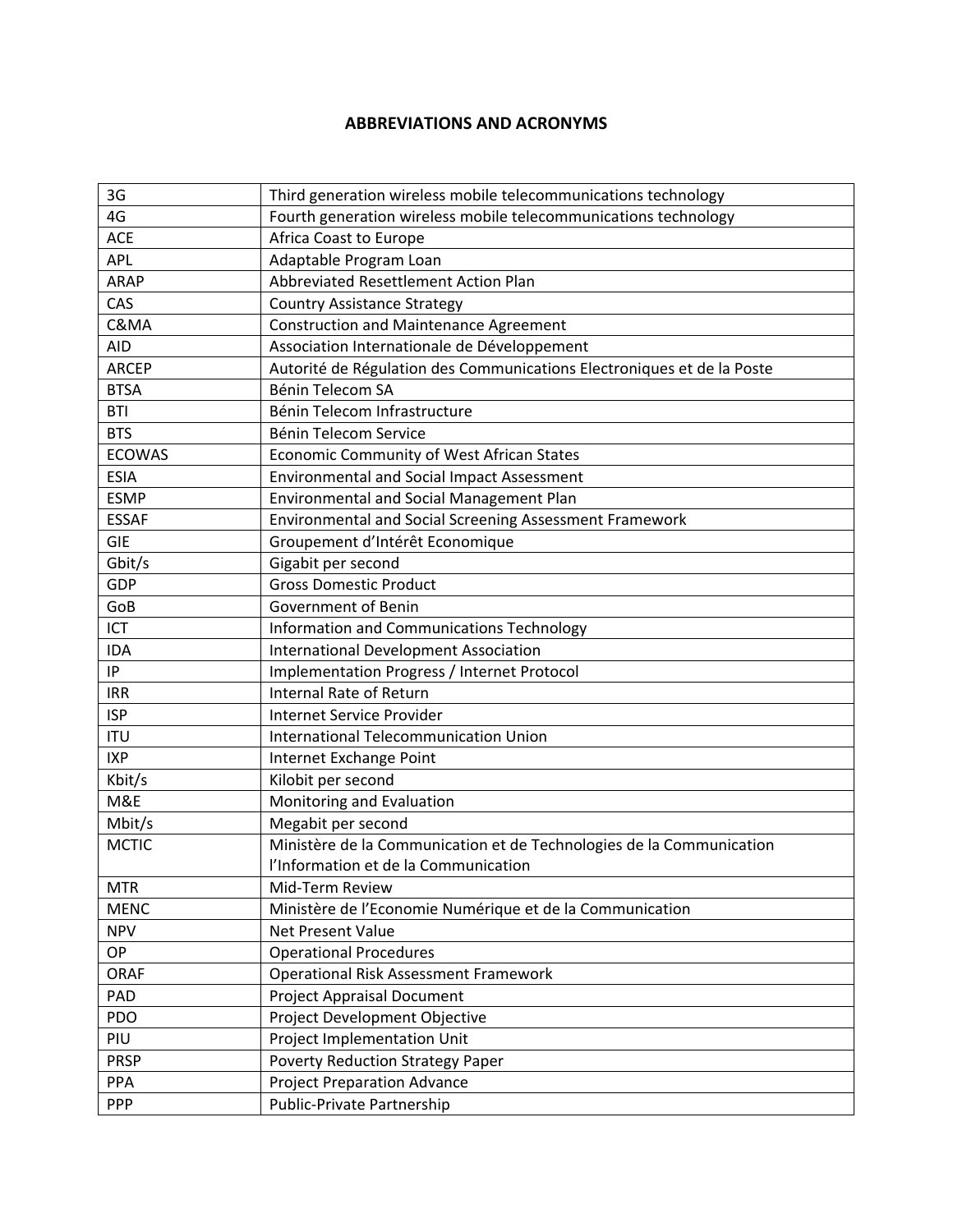| <b>RAP</b>    | <b>Resettlement Action Plan</b>                            |
|---------------|------------------------------------------------------------|
| <b>RIAS</b>   | Regional Integration Assistance Strategy                   |
| <b>RMP</b>    | Revue à Mi Parcours                                        |
| <b>RPRSP</b>  | <b>Regional Poverty Reduction Strategy</b>                 |
| $SAT-3$       | South Atlantic 3 fiber optic cable                         |
| SAT-3/WASC    | South Atlantic 3/ Western Africa Submarine Cable           |
| <b>SDR</b>    | <b>Special Drawing Rights</b>                              |
| <b>SPV</b>    | Special Purpose Vehicle                                    |
| TA            | <b>Technical Assistance</b>                                |
| <b>WARCIP</b> | West Africa Regional Communications Infrastructure Program |
| <b>WBG</b>    | <b>World Bank Group</b>                                    |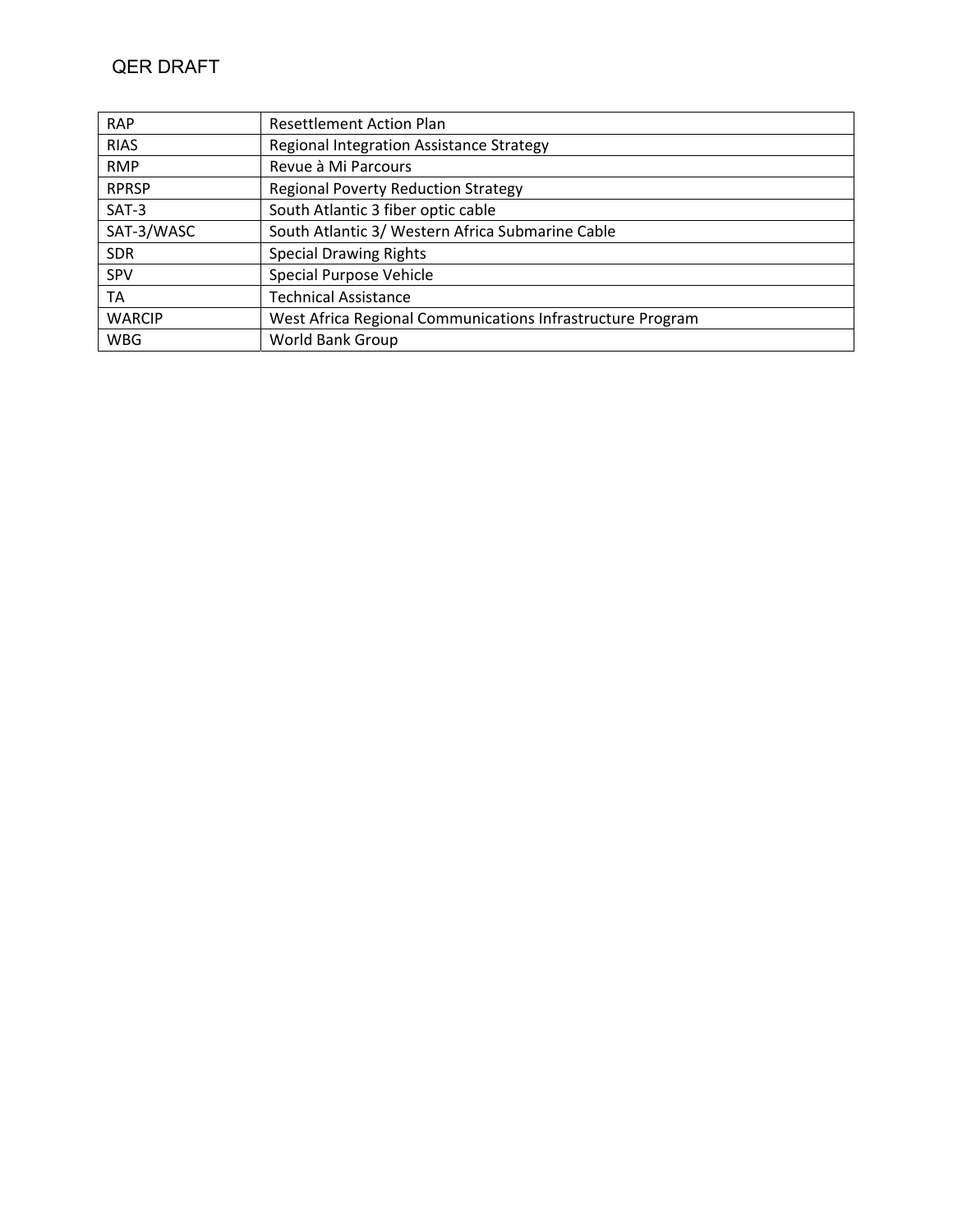# TABLE OF CONTENTS

| $\mathbf{I}$ . |                                                                            |  |
|----------------|----------------------------------------------------------------------------|--|
|                |                                                                            |  |
|                |                                                                            |  |
| II.            | KEY FACTORS THAT AFFECTED IMPLEMENTATION AND OUTCOME  16                   |  |
|                |                                                                            |  |
|                |                                                                            |  |
| III.           |                                                                            |  |
|                |                                                                            |  |
|                |                                                                            |  |
|                |                                                                            |  |
|                |                                                                            |  |
|                |                                                                            |  |
| IV.            | BANK PERFORMANCE, COMPLIANCE ISSUES, AND RISK TO DEVELOPMENT OUTCOME  30   |  |
|                |                                                                            |  |
|                |                                                                            |  |
|                |                                                                            |  |
|                |                                                                            |  |
| V.             |                                                                            |  |
|                |                                                                            |  |
|                | ANNEX 2. BANK LENDING AND IMPLEMENTATION SUPPORT/SUPERVISION  45           |  |
|                |                                                                            |  |
|                |                                                                            |  |
|                | ANNEX 5. BORROWER, CO-FINANCIER AND OTHER PARTNER/STAKEHOLDER COMMENTS  50 |  |
|                |                                                                            |  |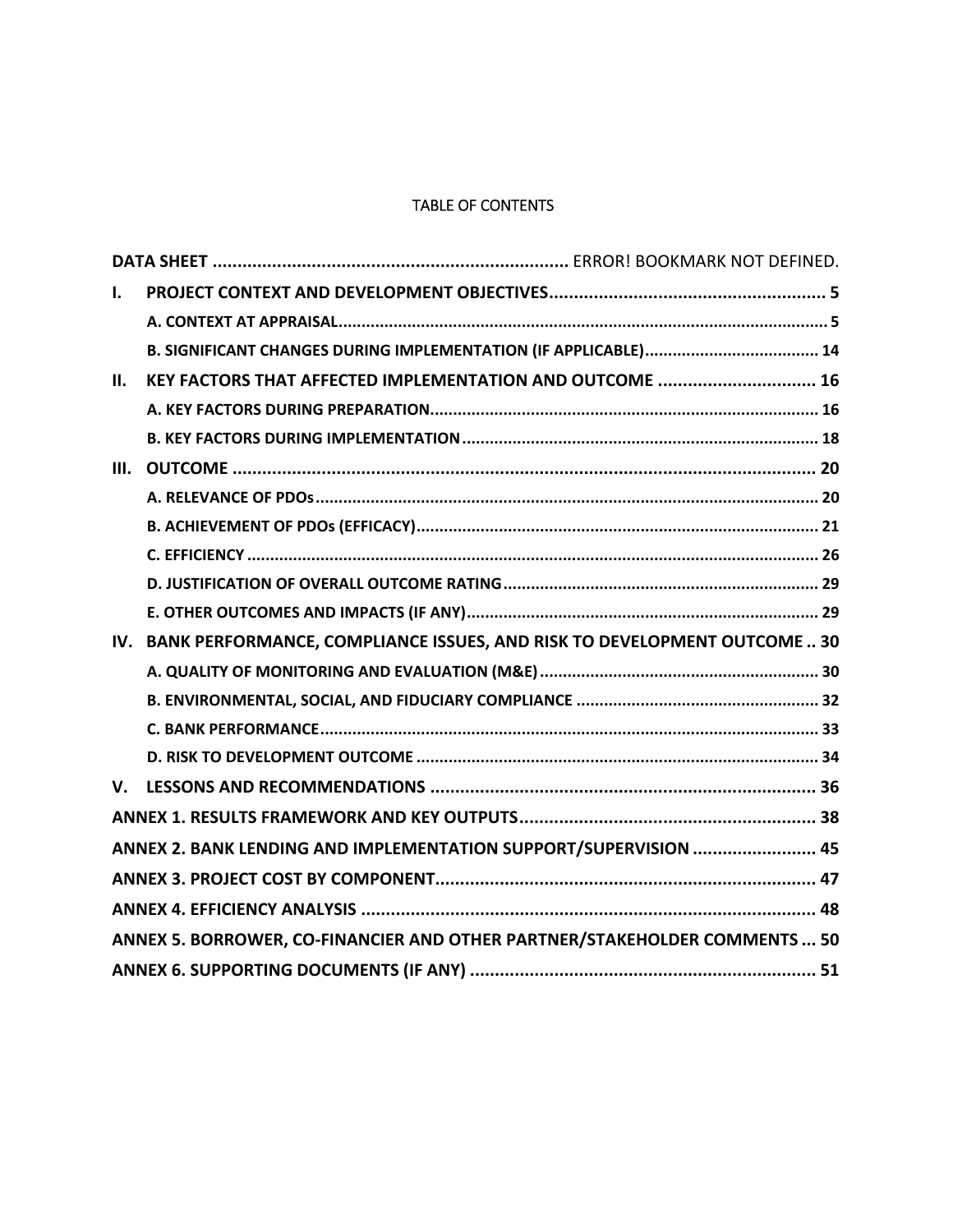

 $\overline{a}$ 

#### **DATA SHEET**

#### **BASIC INFORMATION**

| <b>Product Information</b>  |                                   |
|-----------------------------|-----------------------------------|
| Project ID                  | Project Name                      |
| P130184                     | WARCIP APL 1C - BENIN ( P130184 ) |
| Country                     | <b>Financing Instrument</b>       |
| Western Africa              | Adaptable Program Loan            |
| <b>Original EA Category</b> | <b>Revised EA Category</b>        |
| Partial Assessment (B)      | Partial Assessment (B)            |

## **Organizations**

| <b>Borrower</b>                            | <b>Implementing Agency</b>                               |
|--------------------------------------------|----------------------------------------------------------|
| Ministry of Communications and Information | Project Coordination Unit within the Ministry of Digital |
| Technologies                               | Economy                                                  |

## **Project Development Objective (PDO)**

#### Original PDO

The project development objective for WARCIP 1‐C are to contribute to increase the geographical reach of broadband networks and toreduce the costs of communications services in Benin.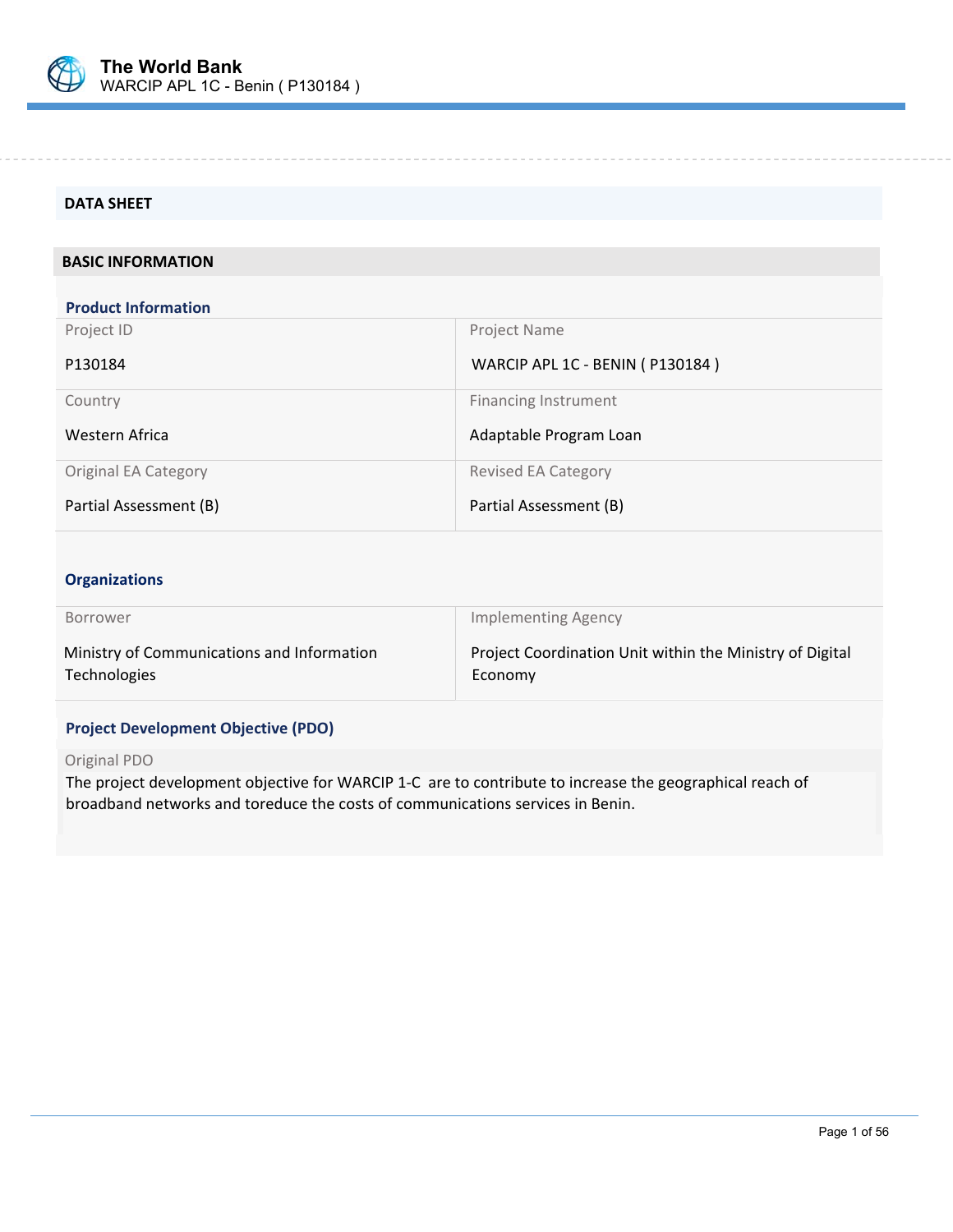

# **FINANCING**

|                                 | Original Amount (US\$) | <b>Revised Amount (US\$)</b> | <b>Actual Disbursed (US\$)</b> |
|---------------------------------|------------------------|------------------------------|--------------------------------|
| <b>World Bank Financing</b>     |                        |                              |                                |
| IDA-51430                       | 35,000,000             | 35,000,000                   | 33,877,645                     |
| <b>Total</b>                    | 35,000,000             | 35,000,000                   | 33,877,645                     |
| <b>Non-World Bank Financing</b> |                        |                              |                                |
| <b>Borrower</b>                 | 0                      | 0                            | 0                              |
| <b>Total</b>                    | 0                      | 0                            | $\mathbf 0$                    |
| <b>Total Project Cost</b>       | 35,000,000             | 35,000,000                   | 33,877,645                     |

# **KEY DATES**

| Approval    | <b>Effectiveness</b> | <b>MTR Review</b> | <b>Original Closing</b> | <b>Actual Closing</b> |
|-------------|----------------------|-------------------|-------------------------|-----------------------|
| 12-Jul-2012 | 21-Mar-2013          | 15-May-2015       | 10-Jun-2017             | 10-Jun-2017           |

# **RESTRUCTURING AND/OR ADDITIONAL FINANCING**

| Date(s) | Amount Disbursed (US\$M)   Key Revisions |  |
|---------|------------------------------------------|--|

# **KEY RATINGS**

| Outcome                 | <b>Bank Performance</b> | <b>M&amp;E Quality</b> |
|-------------------------|-------------------------|------------------------|
| Moderately Satisfactory | Satisfactory            | Modest                 |

# **RATINGS OF PROJECT PERFORMANCE IN ISRs**

| No. | <b>Date ISR Archived</b> | <b>DO Rating</b> | <b>IP Rating</b> | Actual<br><b>Disbursements</b><br>(US\$M) |
|-----|--------------------------|------------------|------------------|-------------------------------------------|
| 01  | 28-Jan-2013              | Satisfactory     | Satisfactory     |                                           |
| 02  | 30-Jul-2013              | Satisfactory     | Satisfactory     | 25.60                                     |
| 03  | 02-Jun-2014              | Satisfactory     | Satisfactory     | 29.70                                     |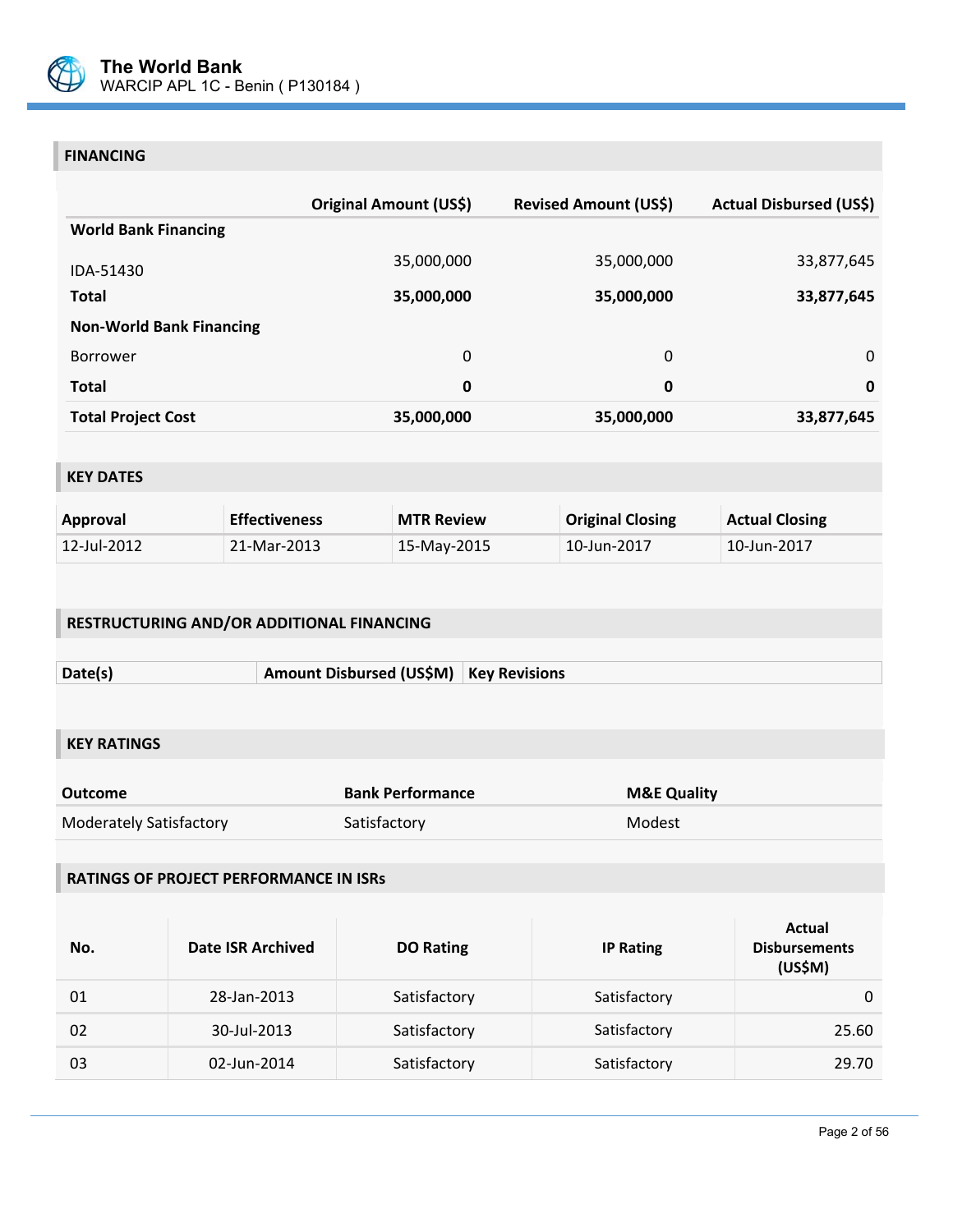

| 04 | 25-Dec-2014 | Satisfactory                   | Satisfactory                   | 30.22 |
|----|-------------|--------------------------------|--------------------------------|-------|
| 05 | 29-Jun-2015 | Satisfactory                   | Satisfactory                   | 30.29 |
| 06 | 15-Feb-2016 | <b>Moderately Satisfactory</b> | <b>Moderately Satisfactory</b> | 30.88 |
| 07 | 06-Aug-2016 | Satisfactory                   | Satisfactory                   | 31.40 |
| 08 | 23-Feb-2017 | Satisfactory                   | Satisfactory                   | 32.06 |
| 09 | 09-Jun-2017 | Satisfactory                   | Satisfactory                   | 33.88 |

# **SECTORS AND THEMES**

# **Sectors Major Sector/Sector (%) Information and Communications Technologies 100**

| Public Administration - Information and |    |
|-----------------------------------------|----|
| Communications Technologies             |    |
| ICT Infrastructure                      | 96 |

#### **Themes**

| Major Theme/ Theme (Level 2)/ Theme (Level 3) |    |
|-----------------------------------------------|----|
| <b>Private Sector Development</b>             | 86 |
| <b>Business Enabling Environment</b>          | 24 |
| Investment and Business Climate               | 4  |
| <b>Regulation and Competition Policy</b>      | 20 |
| Jobs                                          | 12 |
| <b>Job Creation</b>                           | 12 |
| <b>Public Private Partnerships</b>            | 10 |
| Regional Integration                          | 40 |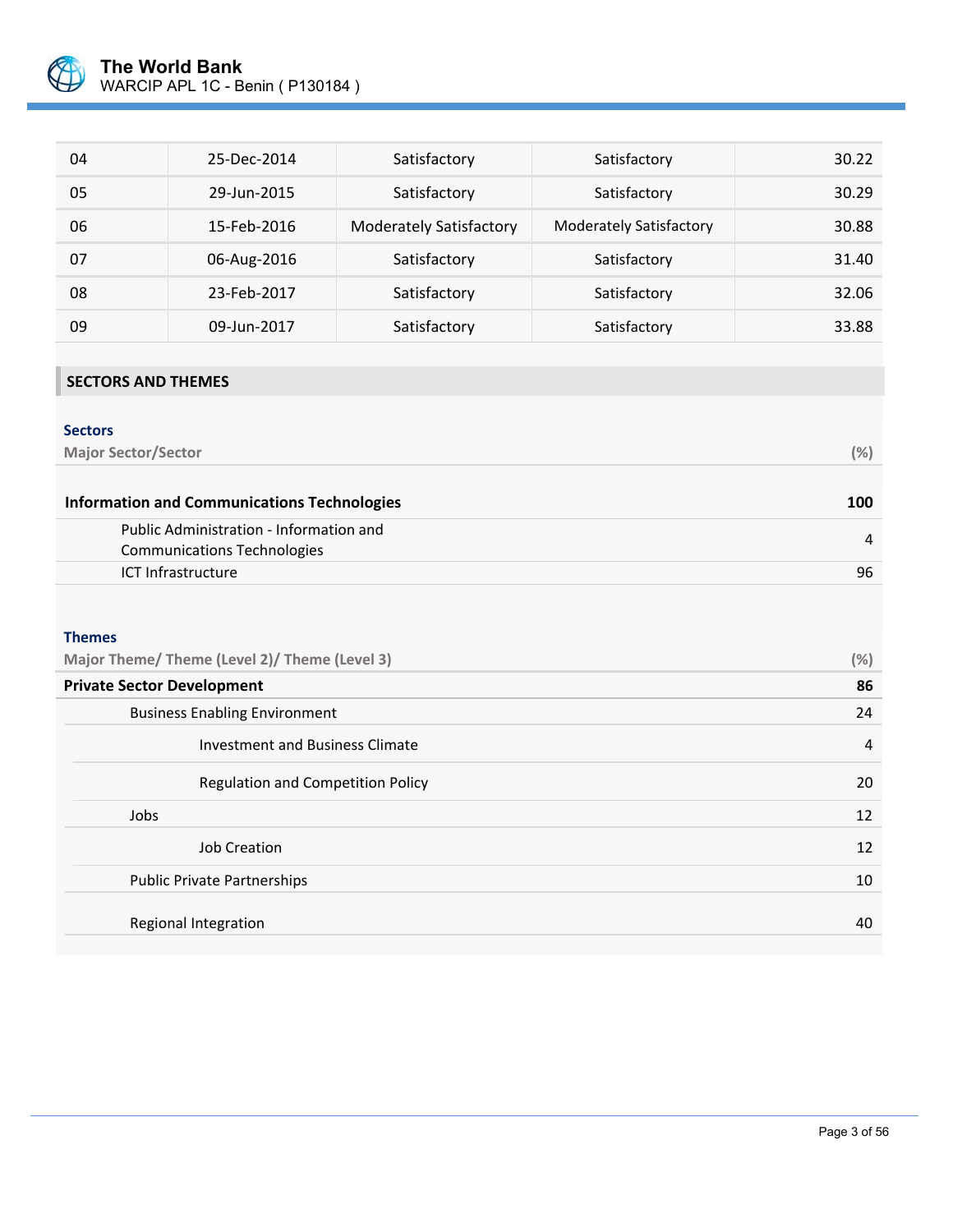

| <b>Urban and Rural Development</b>        | 24 |
|-------------------------------------------|----|
| Urban Development                         |    |
| Urban Infrastructure and Service Delivery |    |
| <b>Rural Development</b>                  |    |
| Rural Infrastructure and service delivery |    |

# **ADM STAFF**

| Role                             | <b>At Approval</b>         | At ICR               |
|----------------------------------|----------------------------|----------------------|
| <b>Regional Vice President:</b>  | Obiageli Katryn Ezekwesili | Makhtar Diop         |
| <b>Country Director:</b>         | Madani M. Tall             | Pierre Frank Laporte |
| Senior Global Practice Director: | Jose Luis Irigoyen         | Jose Luis Irigoyen   |
| Practice Manager:                | Philippe Dongier           | Boutheina Guermazi   |
| Task Team Leader(s):             | Boutheina Guermazi         | Marc Jean Yves Lixi  |
| ICR Contributing Author:         |                            | Marolla Haddad       |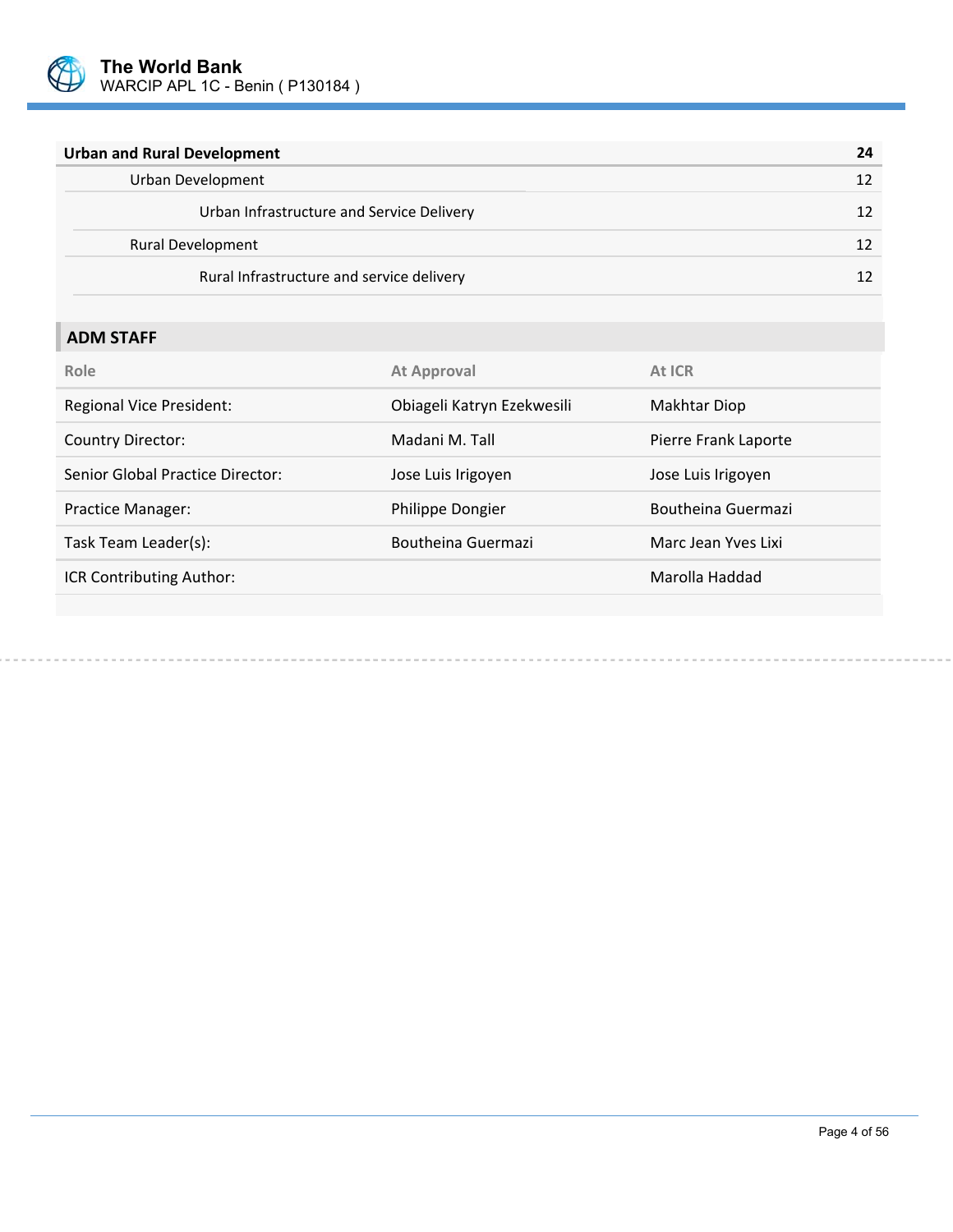

#### **I. PROJECT CONTEXT AND DEVELOPMENT OBJECTIVES**

#### **A. CONTEXT AT APPRAISAL**

#### **Context**

*Country context at appraisal:* 

- 1. Benin is a West African Country and a member of the Economic Community of West African States (ECOWAS). Benin's population was estimated at 9.6 million<sup>2</sup> at project appraisal (2011) and, it ranked in the lower income group with a per capita income of US\$780. Following fundamental political change in 1989, the country enjoyed relative political stability and a strengthened democratic system. However, poverty remained widespread and the undiversified economy was vulnerable to external shocks. The economy relied primarily on the agricultural sector, cotton, and on re‐export and transit trade with Nigeria and other neighboring countries.
- 2. The Government's third Poverty Reduction Strategy Paper (PRSP) covering the period 2011 to 2015 aimed to pave the way for Benin to become an emerging economy by 2025. The PRSP highlighted the need for Benin to capitalize on its comparative advantages in agriculture and its position as a regional trading center to generate economic growth and increase its per capita GDP<sup>3</sup>. In addition, the 2009-2012 Country Assistance Strategy (CAS) for Benin, developed with the World Bank, aimed to help the country address key development challenges, including an unfavorable business climate, poor infrastructure, lack of economic competitiveness, lack of diversification of the economy, and low capacity for implementation. The CAS rested on three main pillars: accelerated growth; improving access to basic services; and promoting better governance and institutional capacity building<sup>4</sup>, all of which can be strengthened through the development of the Information and Communications Technologies (ICT) sector (also referred to as the digital technologies sector).
- 3. At the regional level, ECOWAS member states were collaborating to strengthen integration and improve economic growth in the region. In 2007, a joint Regional Poverty Reduction Strategy Paper (RPRSP) for West Africa emphasized the need for enhanced cooperation among West African countries and deeper regional integration to accelerate growth, reduce poverty, and improve performance on the Millennium Development Goals (MDGs). It proposed four strategic directions for regional intervention, including the aim to "develop and interconnect infrastructures", which encompasses regional telecommunications infrastructure.

#### *Sector context at appraisal:*

- 4. At appraisal, the telecommunications sector in Benin was relatively competitive, except for the national and international fixed infrastructure. There were five mobile operators and five main Internet Service Providers (ISPs) offering mobile and internet services. The roll‐out of third generation (3G) services had just started in 2012 after MTN Benin was awarded the first universal license that is technology and service neutral. The government planned to award similar licenses to the other mobile operators, which had the potential to spur growth in the mobile broadband sector.
- 5. Benin Telecoms SA (BTSA), the owner and operator of national and international connectivity was wholly state‐owned.

 $\overline{a}$ 

<sup>2</sup>http://intranet.worldbank.org/WBSITE/INTRANET/INTCOUNTRIES/INTAFRICA/INTBENIN/0,,menuPK:322562~pagePK:145893~ piPK:147168~theSitePK:322552,00.html

<sup>3</sup> ibid

<sup>4</sup> ibid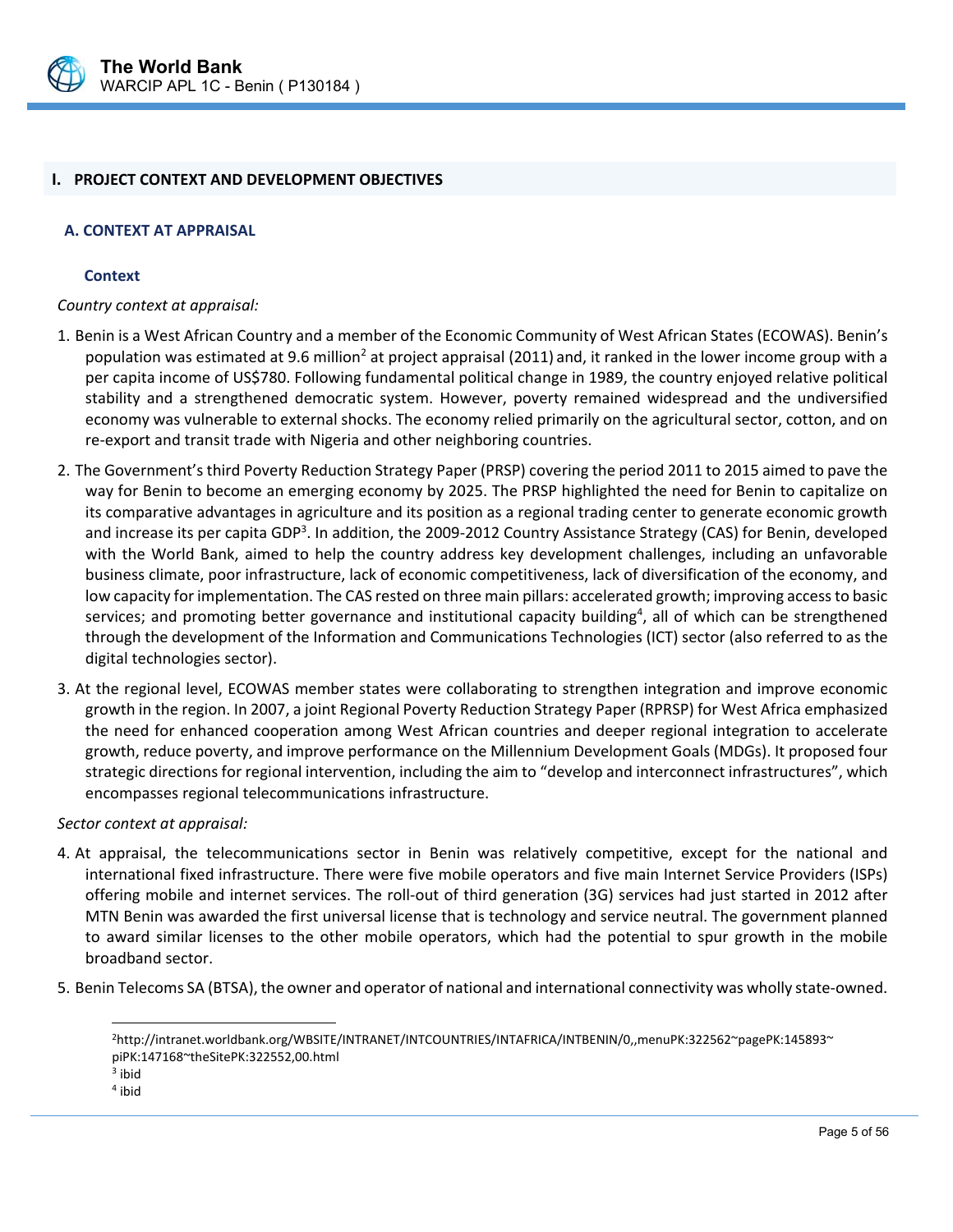

 $\overline{a}$ 

The GoB had attempted to privatize BTSA at various intervals over several years but bids received were below expectations and the privatization was cancelled. At the time of project initiation, the GoB was also considering repositioning BTSA as a wholesale capacity provider. Benin Telecom was also operating the only international submarine cable, the South Atlantic 3/Western Africa Submarine Cable (SAT‐3/WASC), linking Benin to the international Backbone since 2002<sup>5</sup>. National and international connectivity was leased to the mobile operators and ISP to provide internet and international communications services. Mobile operators also relied on their own microwave backhaul infrastructure for transmission capacity. At appraisal, the government was planning to give mobile operators the right to build their own fiber infrastructure where necessary. In addition, the new licenses issued to the ISPs in 2012 guaranteed their right to purchase international capacity from multiple sources and not exclusively through BTSA.

- 6. Benin was therefore dependent on a single submarine cable ‐ SAT‐3 ‐ for its international capacity requirements. Benin Telecom was using about 2 Gbits of the total 10 Gbits capacity of SAT‐3 for domestic use to its own Internet and voice customers, to the mobile operators and ISPs, as well as to Burkina Faso, Niger and Nigeria (300Mbps). However, this capacity use was relatively small, possibly because of the high prices of connectivity available through SAT-3 which were around US\$ 2500 per Mbps per month<sup>6</sup>. The Project Appraisal Document (PAD) and the Project Concept Note (PCN) highlight that Benin has the potential to become a regional hub for international connectivity<sup>7</sup> when prices of international connectivity become more competitive and the backbone infrastructure more extensive and reliable.
- 7. Mobile service uptake increased in the years prior to project conception, reaching 79 percent penetration in 2010. At the same time, fixed line penetration was still limited at around 0.26 percent of households, and internet penetration was one of the lowest in the region at about 1.8 percent of the population. Growth in the Internet industry was therefore slow and constrained by cost, availability, and limited infrastructure. Mobile networks accounted for almost all internet connections. Fixed broadband was a service used by industry, government, and a privileged few at home and prevalent mostly in urban areas. This prevented Benin from reaping the benefits of the ICT revolution. Business users and private citizens had to pay US\$ 160 per month for fixed broadband Internet access, while consumers in Senegal and Ghana paid only US\$ 29 and US\$ 64 respectively, although international connectivity was also a monopoly of SONATEL in Senegal at that time.
- 8. According to the PAD, this was attributed to several factors such as (i) the high cost of international bandwidth, especially of the SAT‐3/WASC cable system; (ii) the lack of an Internet Exchange Point (IXP) to reduce the cost of local Internet traffic<sup>8</sup>; (iii) a monopoly structure for access to international capacity; (iv) high level of theft of fiber and (v) limited regulatory activity to promote more competition or fair and equitable access to bandwidth. Some of these constraints were being tackled under the e‐Benin Project (P113370), which was a World Bank technical assistance project without investment in infrastructure aiming to support the policy and regulatory environment of the ICT

<sup>5</sup> International links to the global internet network can be deployed through satellite, submarine cable, or terrestrial optical fiber. Submarine fiber optic cables provide a resilient, high capacity and cheaper option for international communications and internet services to coastal countries.

<sup>6</sup> There are contradicting information about the exact prices of international capacity at appraisal. Data provided in the PAD, in the ISRs and through he PIU are contradictory. This evaluation relies on the latest information provided by the PIU in the context of the interviews conducted for this evaluation.

 $<sup>7</sup>$  Benin is just over 100km to Lagos by road from the capital, Cotonou, and 150km to Togo's capital, Lome. For the landlocked</sup> country of Niger to the north, Benin is the most direct route to the sea for both international telecommunication capacity, and for international exports and imports.

<sup>&</sup>lt;sup>8</sup> An Internet Exchange Point or IXP is the infrastructure that allows internet and content providers to interconnect with each other directly and without recourse to third party carriers. This has many advantages, but primarily it reduces the need to interconnect to the global network for local traffic, thus reducing costs and improving the quality of data and content exchange.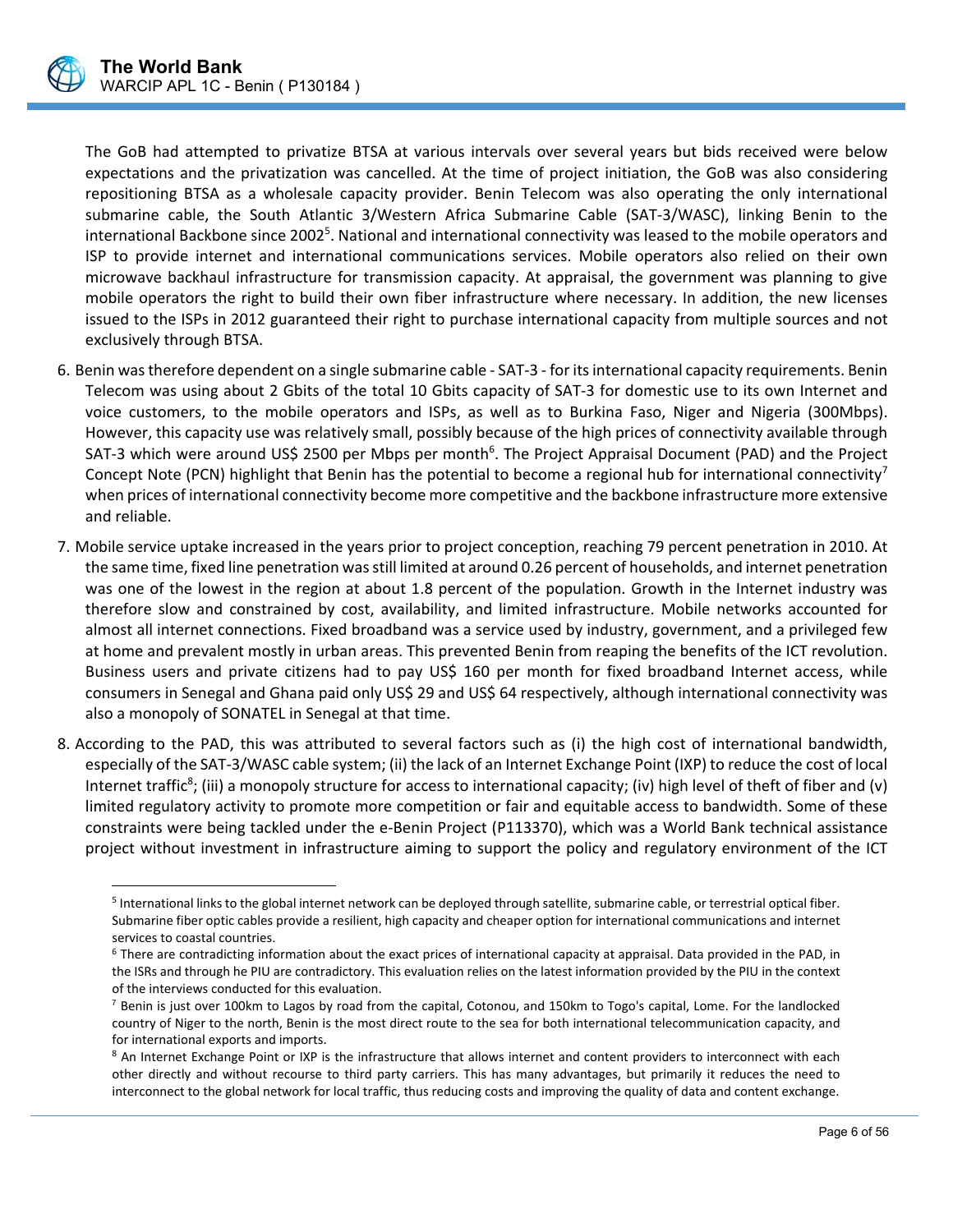

sector. However, at the time of the WARCIP project initiation, major sector and political economy issues hindered the further development of the market. These included the monopoly on the international connectivity, the weak legal and regulatory framework, the lack of regulation of access to bandwidth, and the delayed privatization of Benin Telecom.

#### *Rationale for Bank Assistance:*

- 9. The PAD conjectured that Benin Telecom's total available capacity on SAT‐3 would appear to offer plenty of room for growth without the need for a second international link. However, fueled by mobile broadband deployment and the expected price cuts on wholesale international capacity to less than US\$ 200 per Mbps per month, Benin's requirement for international capacity was projected to grow to more than 50Gbps by 2022. This would exceed the available capacity through the existing submarine cable.
- 10. The demand from neighboring countries was also expected to increase due to Government plans of upgrade and investment in the fiber optic backbone network and transmission links to Niger, Burkina Faso and Togo. The PAD projected that Niger, Burkina Faso, Nigeria and Togo are all likely to route at least 20‐40% of their traffic via Benin. With a competitive international connectivity in Benin and reliable backbone links, Benin's capacity requirements were thus expected to increase rapidly due to increased demand from neighboring countries.
- 11. In addition, the PAD claims that, given earlier experiences Benin has had with service interruptions caused by cable cuts, providing Benin with diversity of access to international connectivity via different submarine cables, was vital to ensuring redundancy and reliability of service.
- 12. In summary, Benin needed to access a second higher capacity international link to meet existing and future demand for reliable and affordable internet bandwidth given the high cost of capacity, SAT‐3's approaching end of life cycle, the projected growth in usage, and potential disruptions from cable cuts. The analysis in the PAD presented several connectivity options including terrestrial optic fiber options and satellite links. The analysis found that an additional submarine fiber link with a domestic landing station was the best overall option for Benin in terms of long-term cost effectiveness, bandwidth availability, and quality of connectivity compared to terrestrial and satellite options.

 $\overline{a}$ 

The West Africa Regional Infrastructure Program (WARCIP) was well positioned to support Benin in improving its international connectivity. WARCIP is a US\$300 million program approved in January 2011 to provide a comprehensive solution to address connectivity gaps in West African countries. The WARCIP Adaptable Program Loan (APL) was in line with the 2008 World Bank Regional Integration Assistance Strategy for Sub‐Saharan Africa (RIAS) and the 2010 West Africa Implementation Action Plan which sought to create economies of scale, facilitate intra‐regional trade and exports and connect landlocked countries to regional and global trade routes. Therefore, in 2011, the GoB expressed interest in taking advantage of the opportunity of an infrastructure lending project through WARCIP and to join the Africa Coast to Europe (ACE) submarine cable while other countries were joining.

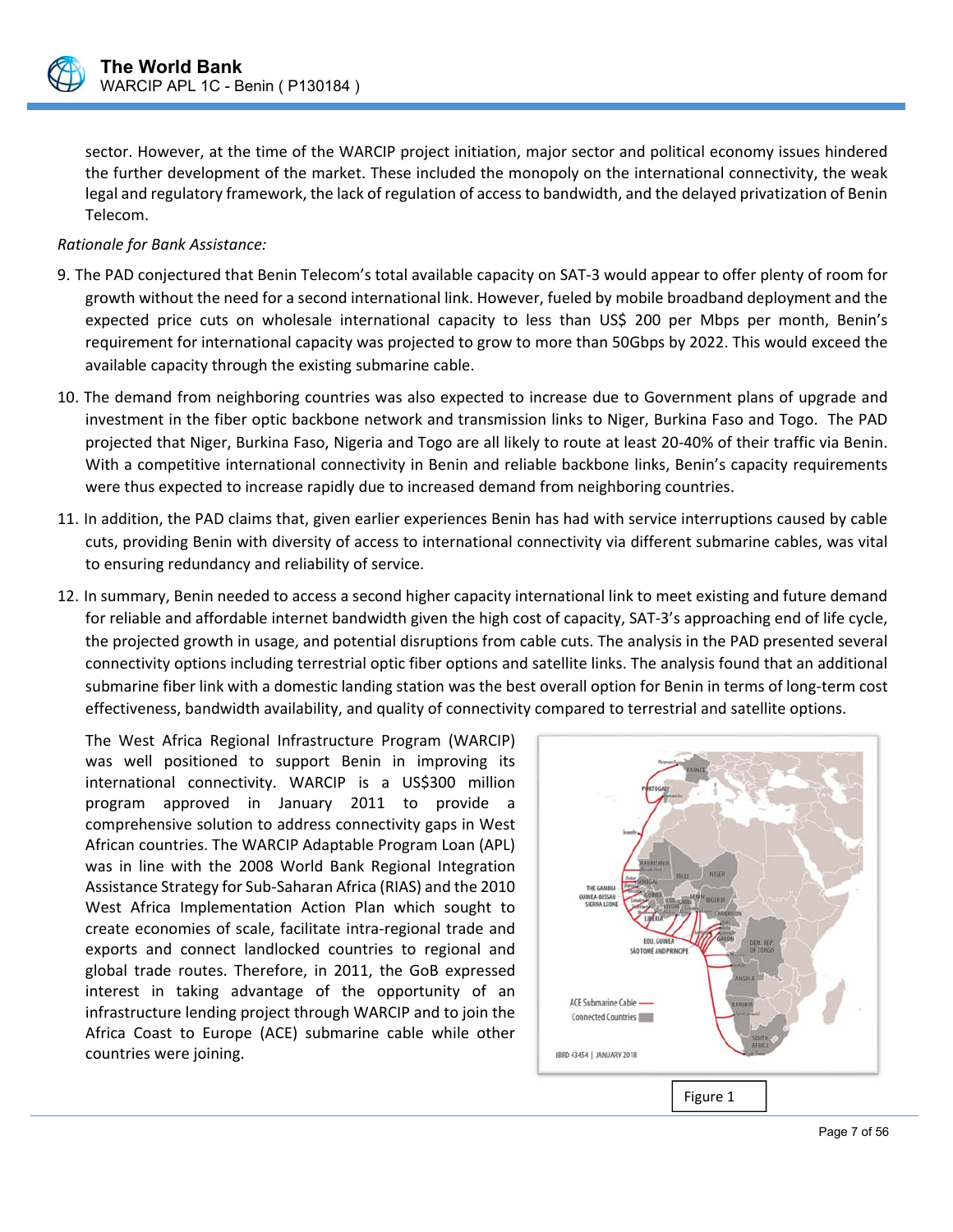- 13. ACE is an optical fiber submarine cable system of approximately 17,000 km connecting South Africa to Europe, and up to 23 countries (see Figure 1), either directly for coastal countries or indirectly through terrestrial links. A due diligence analysis showed that ACE was the most economical option for Benin to access abundant international connectivity and secure redundancy route for connection to the global backbone.
- 14. The effective cost of capacity through investing in ACE was projected to be ten times cheaper than purchasing capacity on other African submarine cables linking to Europe and passing through neighboring countries through terrestrial links. The cost advantages of ACE were considered even greater when compared to satellite capacity, which were at least US\$ 4000 per Mbps per month. ACE was also recommended due to its advantage in terms of speed, quality of transmission. Combining ACE with a backup route via SAT-3 link would thus give Benin a highly reliable and competitive service, which, when combined with the upgrade of the national transmission capacity, would result in higher demand countrywide, and from across the nation's borders.
- 15. The Benin project was the third in the series of the first phase (APL1) of the WARCIP, following Liberia, Sierra Leone, The Gambia, Guinea, and Burkina Faso. WARCIP sought to contribute to increasing the geographical reach of broadband networks and reducing the cost of communications services in West Africa. The readiness triggers to join WARCIP were similar in most countries. In the case of Benin, they included: the GoB's commitment to liberalization and open access principles, the willingness to formulate a Public Private Partnership (PPP) and a Special Purpose Vehicle (SPV) to own and manage ACE, and the commitment to increased sector competition such as efforts to restructure BTSA and to strengthen the regulator. On the other hand, the effectiveness conditions and the covenants included: i) establishment of the SPV, ii) the execution and delivery of the Construction and Maintenance Agreement, iii) transfer of C&MA from BTSA to the SPV, iv) signatory of the agreement between the SPV and the ACE consortium, and v) adoption of the Project Implementation Manual.
- 16. Benin showed a strong commitment to opening the telecommunications market to competition and implementing sector reforms. The Government was engaged in significant sector reforms to implement its strategy in the sector through the e‐Benin Project (P113370). Reforms consisted of the establishment of a permanent sector regulator, adoption of a new communications law, strengthening of regulatory capacity, adoption of a universal access policy along with a broadband strategy, and the development of regulatory tools to improve broadband access (including a licensing framework, price regulation, and facility sharing regulations). The country also aimed to significantly improve international, regional, and national connectivity in the coming years.
- 17. The Bank's assistance aimed at addressing connectivity gaps in Benin through financing access to a second submarine cable system. Voice communication and internet access were expected to become cheaper and more reliable. The project also aimed to strengthen other underlying factors in the enabling environment that could impact the diffusion and adoption of broadband services and complement the activities implemented under the e‐Benin Project.

#### **Theory of Change (Results Chain)**

- 18. There is an underlying link between the outputs and the desired outcomes of the project. The connection of Benin to the ACE international fiber optic cable would provide operators with additional international capacity and a redundancy route to international connectivity. With more resilient and abundant connectivity and competition between cable providers, wholesale prices for international bandwidth decrease and therefore, the cost and quality of retail internet services are expected to improve. Thus, it is expected that more people would use internet services, which increases the geographical reach of broadband networks.
- 19. The design of a Public Private Partnership (PPP) model to own and manage the international connectivity on a fair and non-discriminatory basis (open access) aimed at ensuring that the improvements brought about by the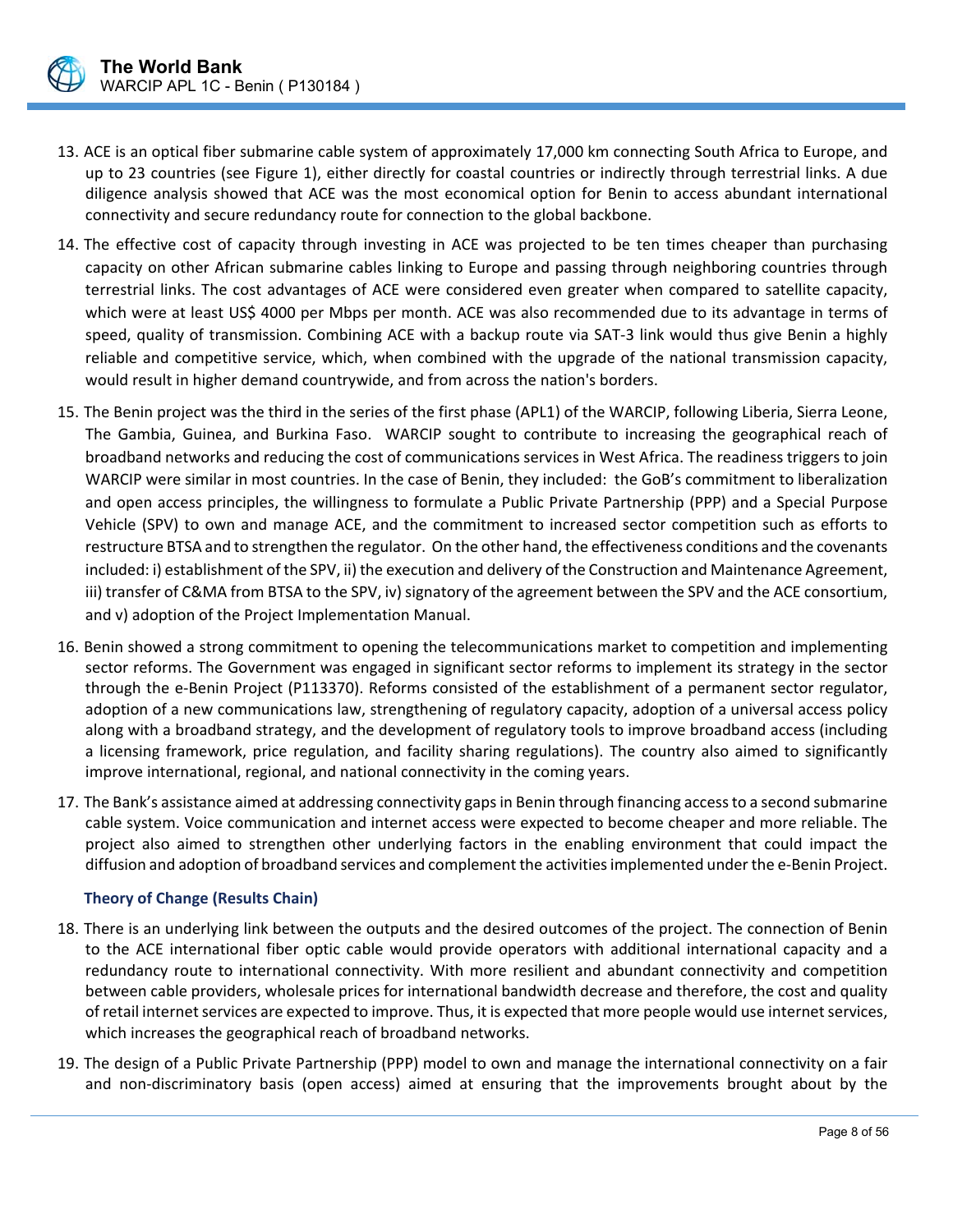submarine cable are shared among all existing and new players in the market and consequently provided consumers with more competitive services. The project also intended to extend connectivity beyond the international cable by supporting improvements in the enabling environment and building capacity of various stakeholders.

- 20. The link to long‐term development objectives has been analyzed in many empirical studies demonstrating that the increased adoption of broadband services is directly correlated with higher investment and economic growth. There is considerable body of evidence that links digital technologies, and the Internet to economic growth and welfare. At the micro level, digital technologies help market players overcome information barriers and lower the cost of market and non-market transactions among businesses, people, and the government. Access and diffusion of broadband services expand markets for businesses and present new income and job opportunities for individuals. Extensive adoption of digital technologies increases the efficiency and, therefore, the competitiveness of the private sector. ICT also fosters enhanced government services and, therefore, increases the level and efficiency of citizen participation in decision‐making (World Bank Group, 2016b).
- 21. These micro level changes lead to a significant aggregate impact on the economy and contribute, directly and indirectly to economic growth, job creation and trade expansion:
	- a) **Economic growth:** Qiang and Rossotto estimate that a 10-percentage point increase in broadband penetration is associated with a 1.38% GDP growth.<sup>9</sup> Similarly Kongaut, Rohman and Bohlin found that an increase in broadband speed leads to an increase in GDP with higher impact in lower income countries.<sup>10</sup> As a direct contributor to value added output, the ICT sector constitutes, on average, 5.5% of GDP in OECD countries<sup>11</sup> and around 4% in both Kenya<sup>12</sup> and Egypt,<sup>13</sup> which are among the largest markets in Africa.
	- b) **Job creation:** ICT plays a more substantial role in creating transformational jobs through the multiplier effect in other sectors and the overall increased productivity of the economy. The Ministry of Communications in Egypt reports 2.8 indirect jobs created for every ICT job in the period 2008-2011.<sup>13</sup> In the United States, each high-tech job creates 4.6 additional jobs in other sectors<sup>14</sup> and M-pesa, the mobile payment system in Kenya, creates additional income for more than 80,000 agents<sup>12</sup>. Moreover, recent studies are finding empirical linkages between high‐speed broadband infrastructure such as fiber to the home and employment. Singer, Caves and Koyfman analyzed the impact of deploying fiber to the home technologies on employment in Canada and estimate that "fiber deployment to 100 percent of a region is associated with a statistically significant increase in employment of approximately 2.9 percent."15
	- c) **Trade:** Internet enables firms to access more international markets. A 10 percent increase in Internet use in the exporting country yields an increase in the number of products traded by 0.4 percent.<sup>16</sup> Similarly,

 $\overline{a}$ 

<sup>9</sup> Qiang, C. and Rossotto, C. (2009). Economic impacts of broadband. In: Information and Communications for Development 2009: Extending Reach and Increasing Impact, 1st ed. Washington D.C.: World Bank Group, pp.35‐50.

<sup>&</sup>lt;sup>10</sup> Kongaut, C., Rohman, I. and Bohlin, E. (2014). The economic impact of broadband speed: Comparing between higher and lower income countries. A paper presented at the European Investment Bank (EIB) Institute.

<sup>&</sup>lt;sup>11</sup> OECD (2015). Digital Economy Outlook. Paris: OECD Publishing.

<sup>12</sup> World Bank Group (2016b). World Development Report: digital dividends. World Bank Group, pp.8‐17.

<sup>13</sup> Ministry of Communications and Information Technology, MCIT (2012). National ICT Strategy- Towards a digital society and knowledge‐based economy. Cairo. Arab Republic of Egypt.

<sup>&</sup>lt;sup>14</sup> Moretti, E., and Thulin, P. (2013). Local Multipliers and Human Capital in the United States and Sweden. Industrial and Corporate Change 22 (1): 339–62.

<sup>&</sup>lt;sup>15</sup> Singer, H., Caves, K. and Koyfman, A. (2015). The Empirical Link Between Fibre-to-the-Premises Deployment and Employment: A Case Study in Canada. Economists Incorporated.

<sup>&</sup>lt;sup>16</sup> Tan, Shawn W. (2015). The Effects of the Internet on Firm Export Behavior. Background paper for the World Development Report 2016, Washington, DC: World Bank Group.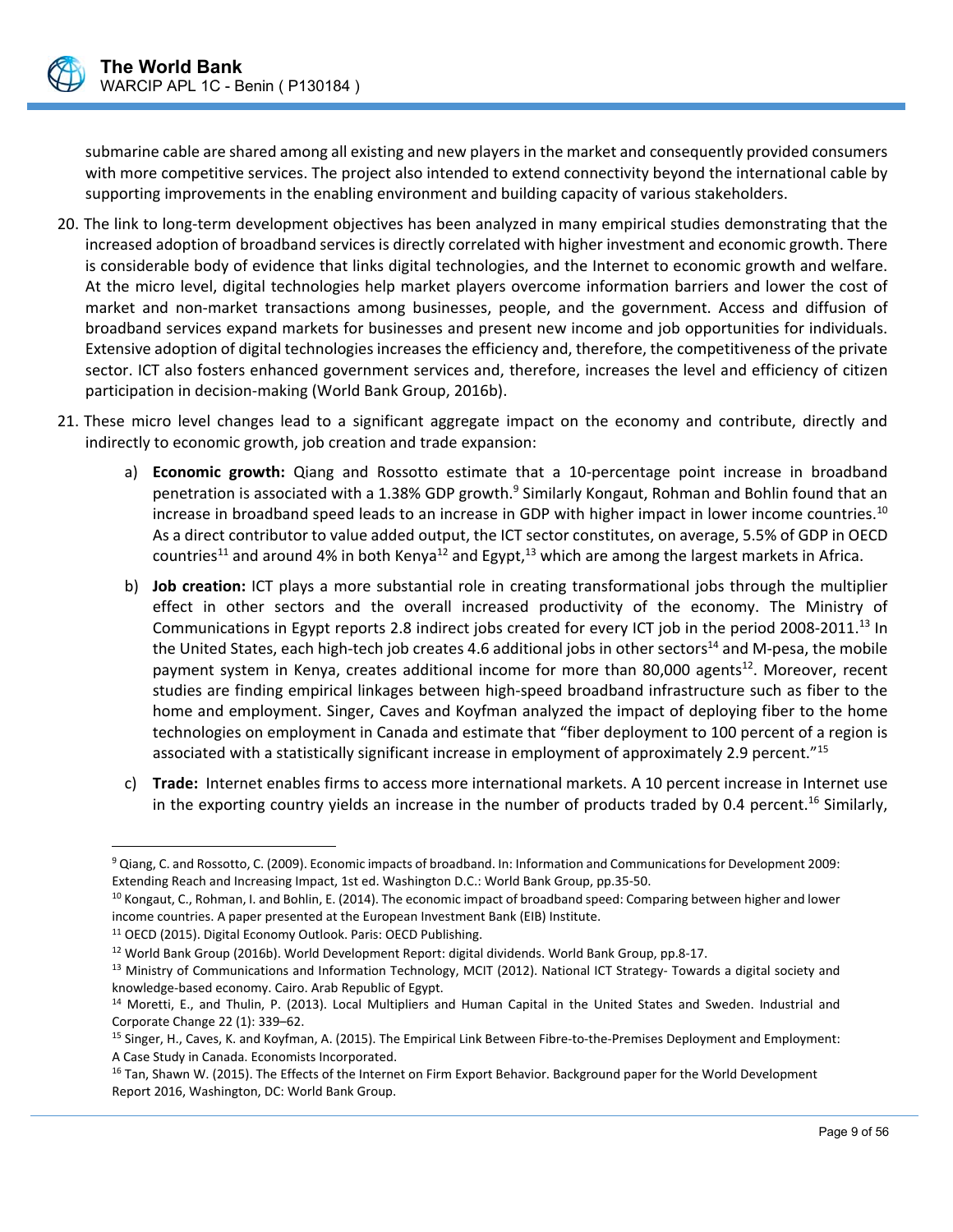

the value of the traded products increases by 0.6% per product for every 10 percent increase in Internet use in the exporting country. $16$ 

*Theory of Change Diagram:* 



#### **Project Development Objectives (PDOs)**

22. The PDOs for WARCIP 1‐C are to contribute to increase the geographical reach of broadband networks and to reduce the costs of communications services in the territory of the recipient, i.e. Benin. The same PDO was adopted in the financial agreement between the two parties as well as in other WARCIP projects.

#### **Key Expected Outcomes and Outcome Indicators**

- 23. The PDO‐level results indicators are (from PAD):
- a) **Indicator 1**: Volume of international traffic: international communications (internet, telecom and data) bandwidth per person, measured in Kbits per person. This indicator refers to the total utilized capacity for international communications, private data networks, and internet services. With the advent of the second submarine cable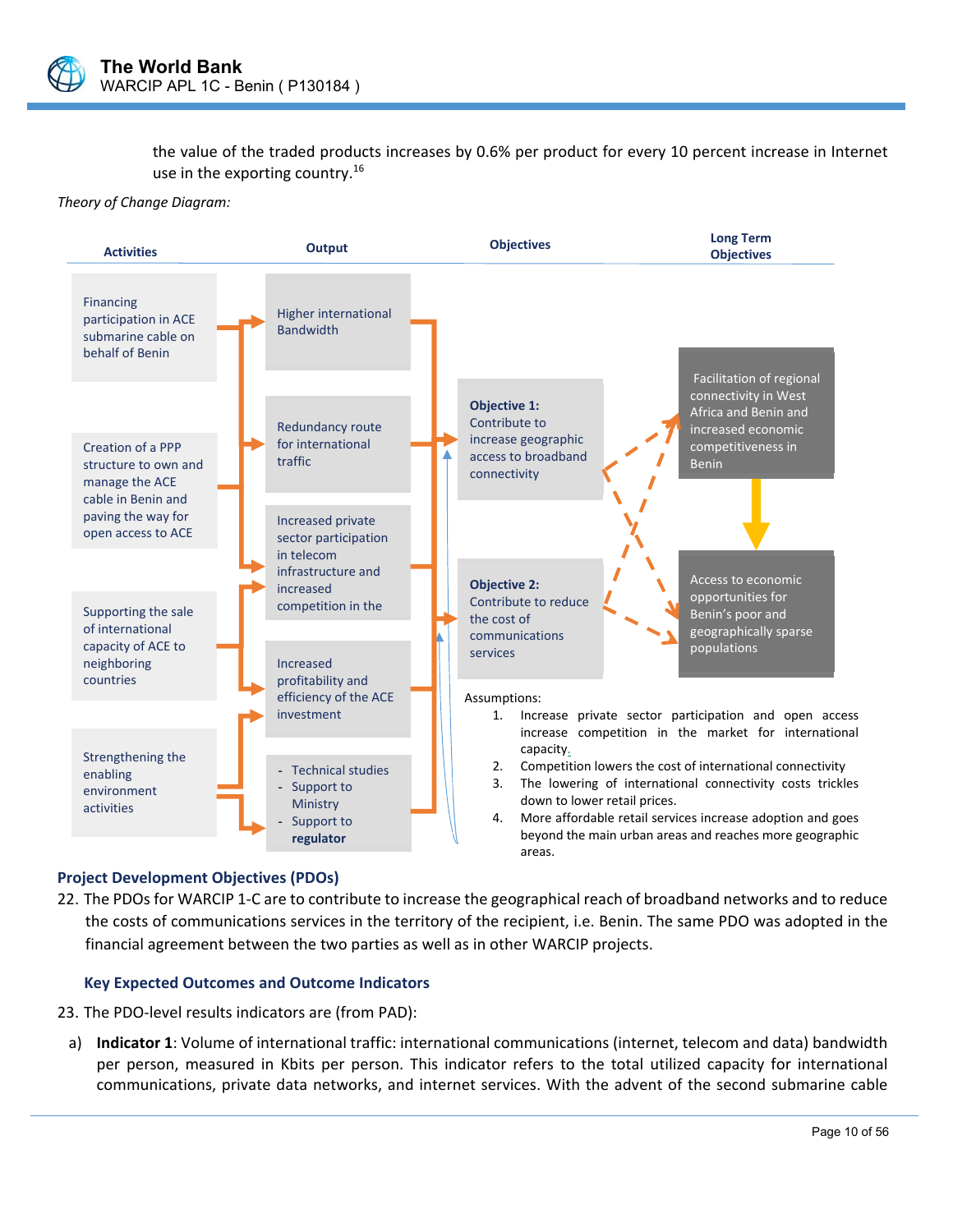

capacity, the traffic of international services per person was expected to increase.

- b) **Indicator 2:** Access to internet services (internet users per 100 people) refers to the number of users of internet services over any given technology. This metric gauges the level of adoption of internet services. The advent of the submarine cable as well as other domestic infrastructure deployment and reforms were expected to contribute to the increase in the adoption of internet services.
- c) **Indicator 3:** Access to telephone services (fixed mainlines plus cellular phones per 100 people). This metric gauges the level of adoption of telecommunications services in general.
- d) **Indicator 4:** Average monthly price of wholesale international E1 capacity link from capital city to Europe. Capacity can be measured in different formats; in the case of this indicator, wholesale capacity is reported per E1, a digital transmission link with a 2Mbps dedicated capacity. The advent of the abundant and reliable international capacity through ACE and the competition with SAT‐3, was expected to reduce the price of wholesale E1 capacity to Europe.
- e) **Indicator 5:** Direct project beneficiaries, of which female. Refers to the total number of users of telecommunications services in Benin.

24. The intermediate results indicators are (from PAD):

- a) **Intermediate results indicator 1:** Volume of available international capacity: International Communications (Internet, Telecom, and Data) bandwidth, measured in Gbits. Refers to the total available international capacity deployed to carry Internet, private network, and international voice traffic.
- b) **Intermediate results indicator 2:** Retail price of internet services (US\$ /Mbps/ month). the reduction in the cost of wholesale international capacity was expected to decrease the price level of retail internet services.
- c) **Intermediate results indicator 3:** Impact on telecom sector of World Bank technical assistance. This is a composite indicator that measures the level of progress as well as the impact of the projects on beneficiaries.
- d) **Intermediate results indicator 4:** Average monthly price of wholesale international E1 capacity link from Landing station to Niamey. Measured in 2Mbps per month, this indicator tracks the impact of opening the international capacity to neighboring markets.
- 25. The project's results indicators are relatively aligned with the development objectives and will be used in the assessment of the efficacy of the project in later section as follows: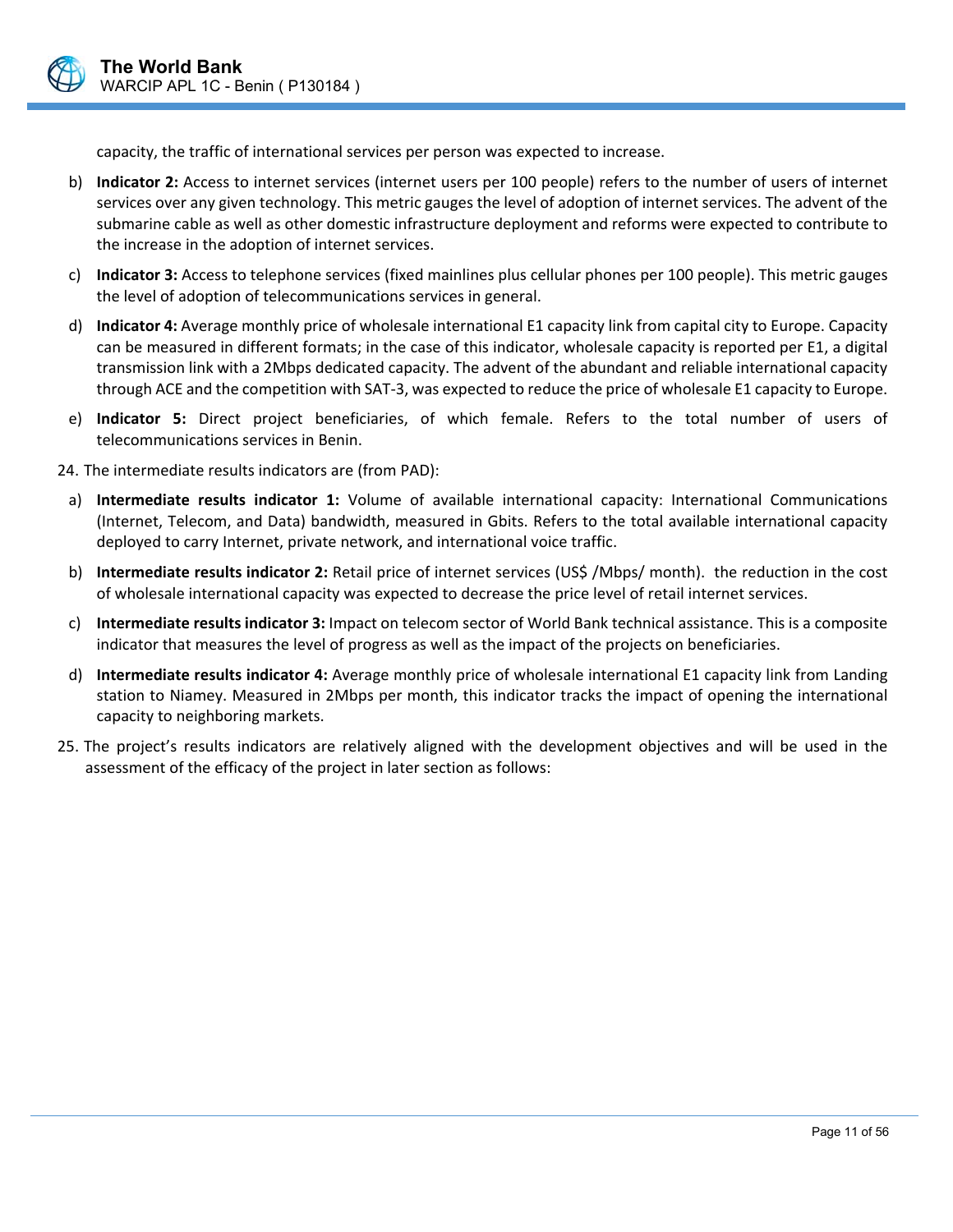

**Objective 1:** Contribute to increase geographic access to broadband connectivity

- Intermediate results indicator 1: Volume of available international capacity: International Communications (Internet, Telecom, and Data) bandwidth, measured in Gbits.
- Indicator 1: Volume of international traffic: international communications (internet, telecom and data) bandwidth per person, measured in Kbits per person
	- Indicator 2: Access to internet services (internet users per 100 people)

**Objective 2:** Contribute to reduce the cost of communications services

- Indicator 4: Average monthly price of wholesale international E1 capacity link from capital city to Europe.
- Intermediate results indicator 4: Average monthly price of wholesale international E1 capacity link from Landing station to Niamey.
- Intermediate results indicator 2: Retail price of internet services (US\$ /Mbits/ month)

#### **Components**

26. The adaptable program loan for WARCIP Benin was structured around three main components, as was the case with other WARCIP projects. In addition to the use of the WARCIP structure, the design of these components was also done with the e‐Benin Project (P113370) in mind, which had already paved the way for the development of the ICT/telecom sector through studies, capacity building, and the preparation of a favorable enabling environment.

#### 27. **Component 1: Improving Connectivity**:

- a) The highest cost activity, this component financed the international connectivity to the ACE submarine cable on behalf of the Government of Benin. The component was designed to finance Benin's participation in the ACE consortium, the construction of the cable and the landing station. The governance structure of the ACE submarine cable was designed as a Public Private Partnership (PPP) structure. The PPP intended to ensure a balance between private and public sector interests as well as the transparent and non‐discriminatory access to the newly acquired international capacity (open access).
- b) Under the regional connectivity component, the project sought to support Benin in commercializing the excess international capacity available through ACE to neighboring countries. This activity was to supplement the reform and the investment that the GoB was planning in the national backbone infrastructure, including a project financed by Exim‐Bank of China to complete the construction of the west link toward the Togo border, the link to Porga at the border with Burkina Faso, and the rehabilitation of the link to Niger.
- 28. **Component 2: Enabling environment for improved connectivity:** This component provided support to various stakeholders to put in place a sound enabling environment to ensure that the benefits of ACE were sustainable. The funding requirements for this component were not as high, as many related activities were already included in the e‐Benin Project (P113370). Additional technical assistance under this component included support to:
	- a) Optimize the governance, ownership and financing of the ACE PPP Special Purpose Vehicle (SPV)
	- b) Develop the safeguards for open access to ACE capacity (open access ensures that any eligible operator, whether part of the PPP or not, can access and use the available capacity of the cable on a non-discriminatory and fair basis)
	- c) Support ARCEP, the regulator, and the Ministry of Digital Economy and Communications in capacity building and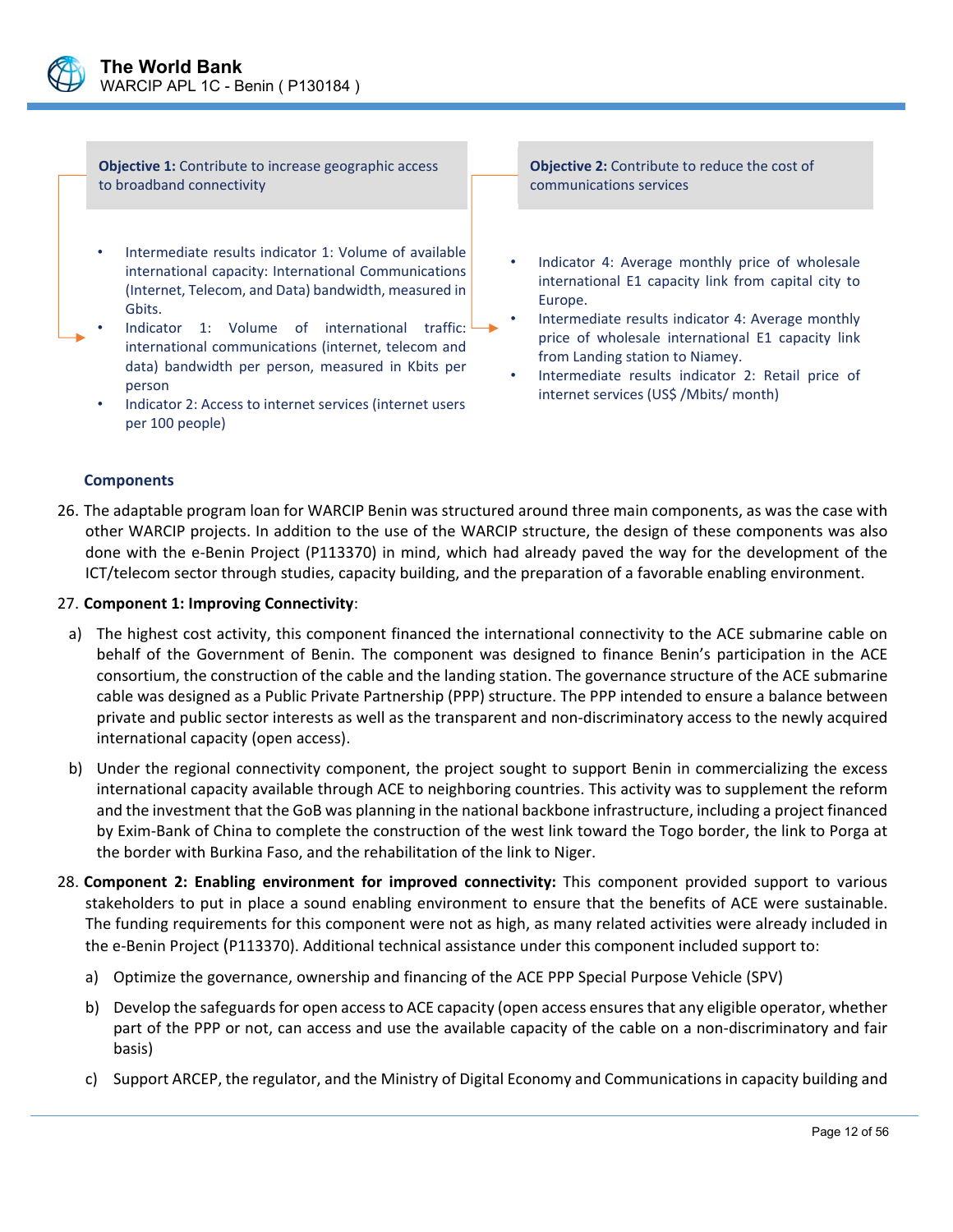$\overline{a}$ 

in complementing the policy and regulatory technical assistance of the e-Benin Project (P113370) to further promote competition and incentivize the use of ICT services

- d) Reposition the government owned operator Benin Telecom in the market
- 29. **Component 3: Project implementation, communications and M&E:** This component supported project implementation, including the establishment of the Project Implementation Unit (PIU) and implementing the monitoring and evaluation, the fiduciary functions and the environmental safeguards. The table below lists the activities under each component with the projected cost at appraisal and the actual costs at closing. The difference between the costs listed below and the disbursement profile pertain to the fluctuation in the SDR exchange rate since the start of the project.

|                                                                                                                                                                                                                                                                                  | PAD                |                          | <b>Client Information</b> |                   |  |
|----------------------------------------------------------------------------------------------------------------------------------------------------------------------------------------------------------------------------------------------------------------------------------|--------------------|--------------------------|---------------------------|-------------------|--|
| <b>Activities</b>                                                                                                                                                                                                                                                                | At Appraisal (US\$ | % of the total amount at | At Closing (US\$          | % of the total    |  |
|                                                                                                                                                                                                                                                                                  | million)           | appraisal                | million)                  | amount at closing |  |
| <b>Component 1: Improving</b><br>Connectivity                                                                                                                                                                                                                                    | 30.5               | 87%                      | 28.7                      | 83%               |  |
| <b>Financing Participation in ACE</b>                                                                                                                                                                                                                                            | 30.1               | 86%                      | 28.7                      | 83%               |  |
| <b>Regional Connectivity</b>                                                                                                                                                                                                                                                     | 0.4                | 1%                       | 0                         | 0%                |  |
| <b>Component 2: Enabling Environment</b><br>for improved connectivity                                                                                                                                                                                                            | 3.25               | 9%                       | 4.071                     | 12%               |  |
| <b>Finalizing PPP documents</b>                                                                                                                                                                                                                                                  | 0.325              | 1%                       | 0                         | 0%                |  |
| Open access                                                                                                                                                                                                                                                                      | 0.5                | 1%                       | 0                         | 0%                |  |
| <b>Technical Redundancy study</b>                                                                                                                                                                                                                                                | 0.25               | 1%                       | 0.06                      | 0%                |  |
| Training and capacity building                                                                                                                                                                                                                                                   | 0.25               | 1%                       | 0.55                      | 2%                |  |
| Repositioning of Benin Telecom                                                                                                                                                                                                                                                   | 0.5                | 1%                       | 0.48                      | 1%                |  |
| Support to divestiture of Government<br>shares to operators in neighboring<br>countries                                                                                                                                                                                          | 0.35               | 1%                       | 0                         | 0%                |  |
| Initial Support to SPV (lawyer,<br>business management and initial set<br>up, rehabilitation offices)                                                                                                                                                                            | 0.675              | 2%                       | 0.541                     | 2%                |  |
| Regulatory strengthening for<br>regulatory authority                                                                                                                                                                                                                             | 0.2                | 1%                       | 0                         | 0%                |  |
| Support to Ministry of Digital<br><b>Economy and Communications</b>                                                                                                                                                                                                              | 0.2                | 1%                       | 0.5                       | 1%                |  |
| Other activities added during the<br>project implementation including:<br>- National Telecommunications<br><b>Strategy</b><br>- acquisition of IXP equipment<br>- support to the new ICT commission<br>(Agence numerique)<br>- support to the implementation of e-<br>government | 0                  | 0%                       | 1.94                      | 6%                |  |

#### Table 1: List of activities by cost<sup>17</sup>

 $17$ % and numbers are approximations as provided by the PIU in Annex 6. These figures are approximations and subject to SDR fluctuations.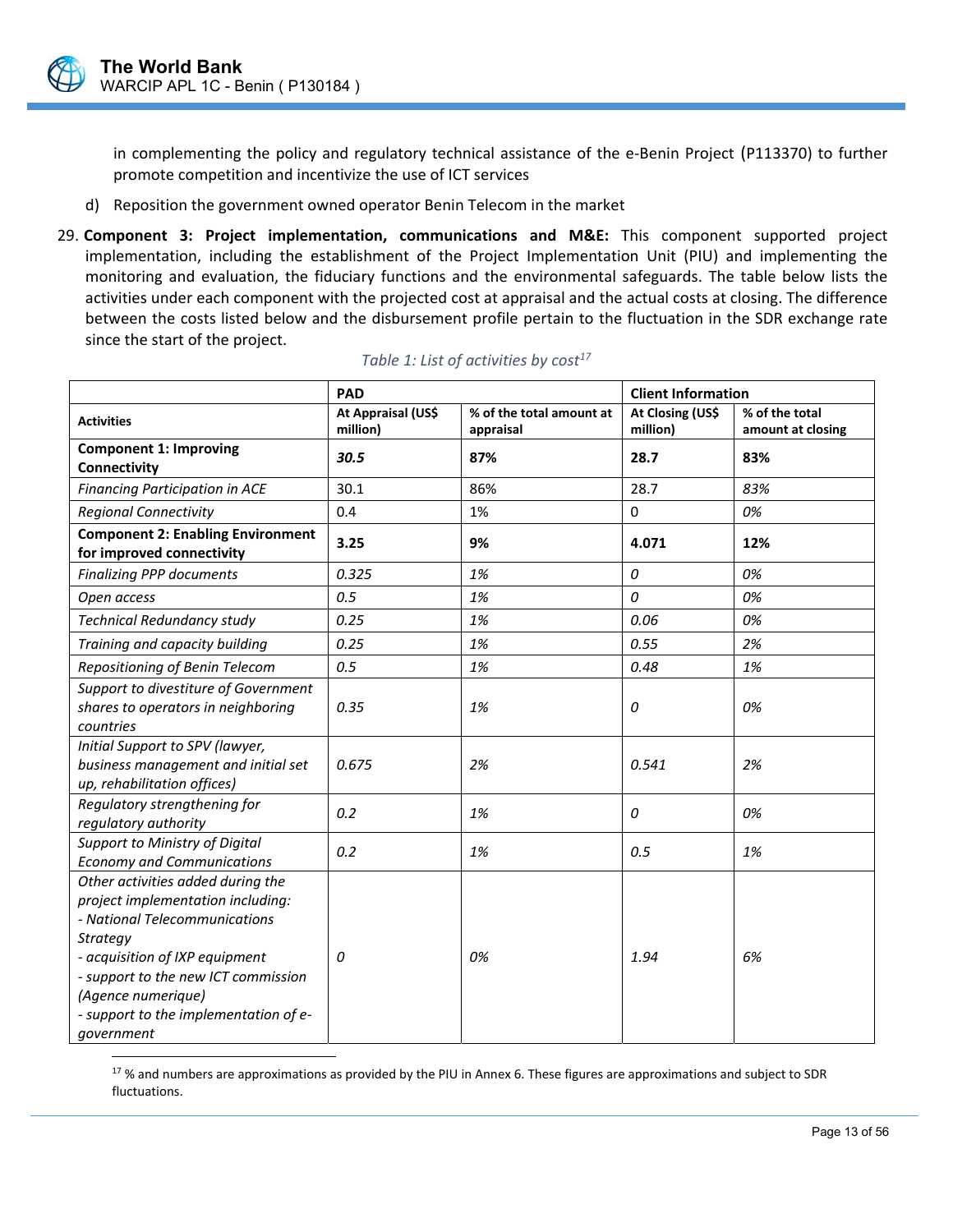

| <b>Component 3: Project</b><br>implementation, communications,<br>and M&E | 1.25 | 4%   | 1.71 | 5%   |
|---------------------------------------------------------------------------|------|------|------|------|
| PIU set up, operating expenses                                            | 0.8  | 2%   | 1.3  | 4%   |
| Communications, M&E,<br>environnemental studies, audit                    | 0.35 | 1%   | 0.41 | 1%   |
| Contingency                                                               | 0.1  | 0%   |      | 0%   |
| <b>Total</b>                                                              | 35   | 100% | 34.8 | 100% |

*Source: PAD and PIU response to data request in Annex 6* 

#### **B. SIGNIFICANT CHANGES DURING IMPLEMENTATION (IF APPLICABLE)**

#### **Revised PDOs and Outcome Targets**

30. There were no official revisions to the PDO during the project.

#### **Revised PDO Indicators**

31. There were no official revisions to the PDO level indicators during the project.

#### **Revised Components**

- 32. There was no official revision of components.
- 33. The three main components of the projects remained unchanged during the project lifespan. Within these components some activities were completed with costs below what was originally planned. This resulted in a balance that was reallocated to the support of the implementation of some activities under the e‐Benin Project (P113370) as well as new technical assistance under component 2. The e-Benin Project ICR discusses this reallocation and the opportunity that WARCIP Benin provided for continued dialogue with the GoB.
- 34. The project therefore completed most activities initially planned except for four activities. These were under component 2 and constituted only a small percentage of the project cost, but were nonetheless important to fully achieve the desired outcomes. A more detailed analysis on the importance of these for the PDO can be found in the PDO achievement section.

| <b>Unrealized Activities</b> | <b>Cost at Appraisal</b><br>(US\$ million) | Reason / comments                                                                                                                                                                                          |
|------------------------------|--------------------------------------------|------------------------------------------------------------------------------------------------------------------------------------------------------------------------------------------------------------|
| <b>Regional Connectivity</b> | 0.4                                        | A regional study has been carried out by the Government on its own resources,<br>as part of its plan to expand the national backbone through the PDi2T project<br>(mostly financed by Exim-Bank of China). |
| Finalizing PPP document.     |                                            | The finalization of the PPP documents was achieved early in the project;<br>however, these expenditures appear under the financing of the regional<br>connectivity rubric.                                 |
|                              |                                            |                                                                                                                                                                                                            |

#### *Table 2: Unrealized Activities*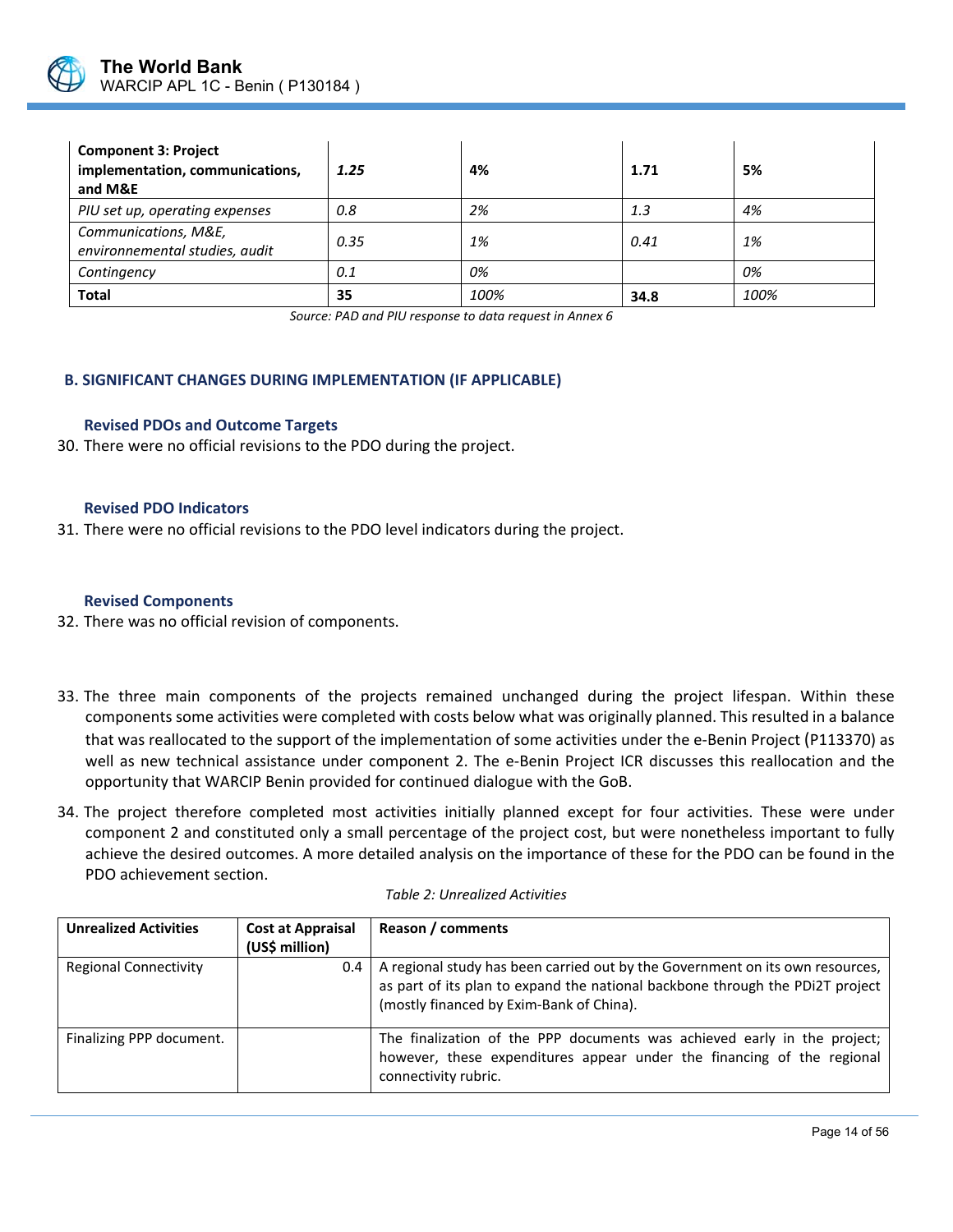

| Open access               | 0.5  | The project did not support the development of the legal and regulatory tools<br>for open access to the ACE capacity. Working sessions were held with the<br>Ministry of Digital Economy and Communications, ACE PPP members and ARCEP<br>on the regulation of international capacity but no regulation were proposed or<br>adopted.<br>At the time of project preparation, all players in the market were included in the<br>PPP structure of the ACE SPV. In addition, the ACE PPP shareholding agreement<br>includes the obligation to allow new market players to enter the PPP structure.<br>Therefore, the open access issue was not deemed as pertinent as all market<br>players had entered the structure.<br>As the market evolved, the issue of open access to the ACE capacity arose when<br>new market players requested access to ACE capacity but were not part of the<br>SPV and could not be part of the SPV given a minimum capital requirement.<br>The issue of open access is also closely related to the legal form of the SPV.<br>Within the current form of the ACE SPV (GIE), the ACE SPV does not and could<br>not have a license to operate the international capacity independently of the<br>operating license of its individual members (more on this later). Therefore, the<br>regulation of the prices, quality and conditions of access to the international<br>capacity through ACE was not possible. The project financed a study on the<br>evolution of the ACE GIE into an LLC, but the report was finalized only weeks<br>before the closure of the project so results are not yet apparent, but the report<br>demonstrates the government's commitment to moving this aspect forward.<br>Given these difficulties, it is understandable why the implementation of open<br>access regulation was difficult to achieve, however it is not clear why the<br>WARCIP project did not finance the development of the open access framework<br>to set the foundations for the future implementation of the regulation of access<br>to the ACE capacity. |
|---------------------------|------|---------------------------------------------------------------------------------------------------------------------------------------------------------------------------------------------------------------------------------------------------------------------------------------------------------------------------------------------------------------------------------------------------------------------------------------------------------------------------------------------------------------------------------------------------------------------------------------------------------------------------------------------------------------------------------------------------------------------------------------------------------------------------------------------------------------------------------------------------------------------------------------------------------------------------------------------------------------------------------------------------------------------------------------------------------------------------------------------------------------------------------------------------------------------------------------------------------------------------------------------------------------------------------------------------------------------------------------------------------------------------------------------------------------------------------------------------------------------------------------------------------------------------------------------------------------------------------------------------------------------------------------------------------------------------------------------------------------------------------------------------------------------------------------------------------------------------------------------------------------------------------------------------------------------------------------------------------------------------------------------------------------------------------------------------------------------------------------|
| Support to divestiture of | 0.35 | No official studies were conducted for the government divestiture strategy.                                                                                                                                                                                                                                                                                                                                                                                                                                                                                                                                                                                                                                                                                                                                                                                                                                                                                                                                                                                                                                                                                                                                                                                                                                                                                                                                                                                                                                                                                                                                                                                                                                                                                                                                                                                                                                                                                                                                                                                                           |
| Government shares to      |      | This was partly due to the slow development of the ongoing investment in the                                                                                                                                                                                                                                                                                                                                                                                                                                                                                                                                                                                                                                                                                                                                                                                                                                                                                                                                                                                                                                                                                                                                                                                                                                                                                                                                                                                                                                                                                                                                                                                                                                                                                                                                                                                                                                                                                                                                                                                                          |
| operators in neighboring  |      | upgrade of the national backbone and to the slow evolution of the ACE SPV                                                                                                                                                                                                                                                                                                                                                                                                                                                                                                                                                                                                                                                                                                                                                                                                                                                                                                                                                                                                                                                                                                                                                                                                                                                                                                                                                                                                                                                                                                                                                                                                                                                                                                                                                                                                                                                                                                                                                                                                             |
| countries                 |      | legal status and governance model. More details on the latter will be discussed                                                                                                                                                                                                                                                                                                                                                                                                                                                                                                                                                                                                                                                                                                                                                                                                                                                                                                                                                                                                                                                                                                                                                                                                                                                                                                                                                                                                                                                                                                                                                                                                                                                                                                                                                                                                                                                                                                                                                                                                       |
|                           |      | in subsequent sections.                                                                                                                                                                                                                                                                                                                                                                                                                                                                                                                                                                                                                                                                                                                                                                                                                                                                                                                                                                                                                                                                                                                                                                                                                                                                                                                                                                                                                                                                                                                                                                                                                                                                                                                                                                                                                                                                                                                                                                                                                                                               |
| Regulatory strengthening  | 0.2  | Most activities revolved around capacity building and were included under the                                                                                                                                                                                                                                                                                                                                                                                                                                                                                                                                                                                                                                                                                                                                                                                                                                                                                                                                                                                                                                                                                                                                                                                                                                                                                                                                                                                                                                                                                                                                                                                                                                                                                                                                                                                                                                                                                                                                                                                                         |
| for regulatory authority  |      | training and capacity building entry.                                                                                                                                                                                                                                                                                                                                                                                                                                                                                                                                                                                                                                                                                                                                                                                                                                                                                                                                                                                                                                                                                                                                                                                                                                                                                                                                                                                                                                                                                                                                                                                                                                                                                                                                                                                                                                                                                                                                                                                                                                                 |

*Source: PAD and PIU response to data request in Annex 6* 

| <b>Added activities</b>                                        | <b>Cost at Closing</b><br>(US\$ million) | <b>Details</b>                                                                                                                                                                                                                                                                                                       |
|----------------------------------------------------------------|------------------------------------------|----------------------------------------------------------------------------------------------------------------------------------------------------------------------------------------------------------------------------------------------------------------------------------------------------------------------|
| Other activities added<br>during the project<br>implementation | 1.94                                     | Study on the feasibility of the western fiber loop<br>the ICT / Telecom Strategy Plan<br>support of privatization of Benin Telecom<br>improvement on the legal form of Benin ACE PPP structure<br>an audit for the benefit of the Directorate of the National Archives for<br>the dematerialization of its processes |

 $\overline{a}$ 

## *Table 3: Added Activities*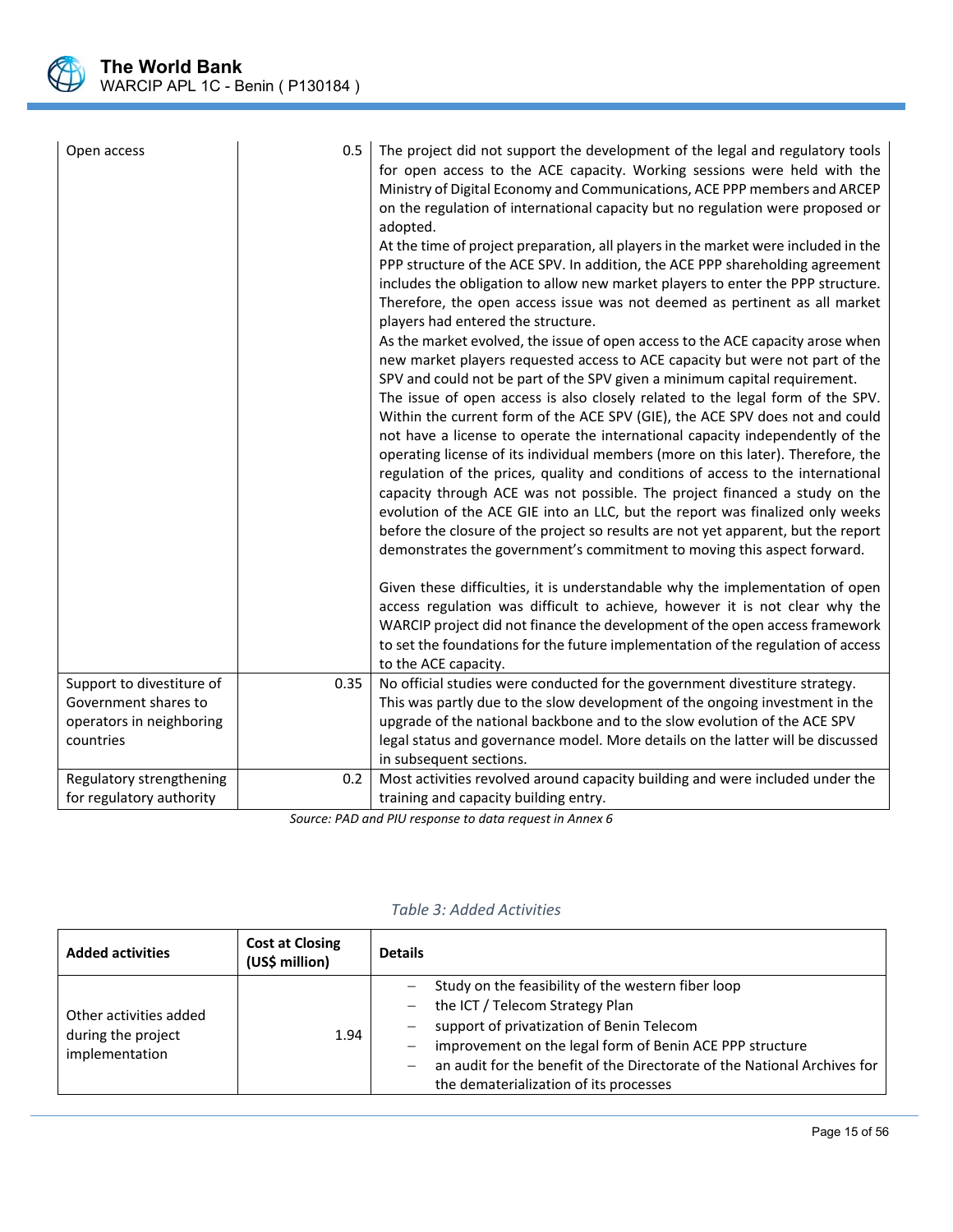

| - the acquisition of IP telephone and computer equipment for the<br>benefit of the Digital Agency |
|---------------------------------------------------------------------------------------------------|
| the acquisition of equipment for the further deployment of the e-                                 |
| government pilot                                                                                  |
| acquisition of additional equipment for the IXP                                                   |

*Source: PAD and PIU response to data request in Annex 6*

- 35. The additional activities funded through WARCIP complemented the activities under component 2 and therefore helped WARCIP achieve its PDOs. The most important of these new activities were developing the telecom strategy, further studies on the improvement of the ACE PPP structure and governance model, and the follow up on the implementation of the e‐Benin project (mainly e‐education and e‐government pilots). These additional activities were overall important to contributing to both geographic reach and affordability, the core project objectives.
- 36. On the other hand, the activities that were not realized (table 2) are important to the achievement of the PDO outcomes, project sustainability, and the efficiency of the project. While the government recently decided to finance its own regional study independently of the WARCIP project (the study on the western fiber loop to inform the October 2017 launched backbone project funded by the China Exim‐Bank), some of the other unrealized activities have not materialized entirely. Further implications will be discussed at length in subsequent sections.

## **II. KEY FACTORS THAT AFFECTED IMPLEMENTATION AND OUTCOME**

#### **A. KEY FACTORS DURING PREPARATION**

- 37. The project design and preparation reflected lessons learned from other World Bank financed ICT projects, particularly projects supporting governments to structure PPPs for international, regional and national connectivity. Specific experience from earlier PPP projects, mainly WARCIP APL 1A and 1B, CAB APL 2 and APL 4, and CARCIP, have been instrumental in shaping this operation and showed that the challenges in structuring PPPs included: (i) inadequate trust and cooperative relationships between government and private sector and between competitors, (ii) inability of governments to provide effective regulations, (iii) high cost of quality advisory services for the design and management of tenders and (iv) WBG support systems not ideally suited for PPPs (procurement, legal, disbursement).
- 38. The project addressed these challenges in the design and focused on putting in place all the conditions for efficient implementation during the preparation phase. These included:
	- a) **Project Preparation Advance:** A Project Preparation Advance financing in the amount of US\$3 million was provided to WARCIP early on and prior to board approval. The PPA was granted to Benin to conduct initial project implementation and urgent project preparatory activities mainly the preparation for the implementation of the first component and the design and establishment of the ACE PPP.
	- b) **Close support by the Bank team in conducting the negotiations and a focus on securing private sector buy‐ in and commitment early in the process:** The Bank team supported the Ministry of Digital Economy and Communications in the establishment of the Special Purpose Vehicle (SPV) that owns and manages the ACE cable. This required negotiation with the different private sector players, at a time when there was considerable reluctance from the private sector to join this PPP venture. The Government was nonetheless able to secure the participation of six private sector players (mobile operators and ISPs) in addition to the Benin Telecom, Libercom (the mobile arm of Benin Telecom) and the GoB. Therefore, a PPP was created in December 2012 in the form of an Economic Interest Grouping, in French "Groupement d'Interet Economique"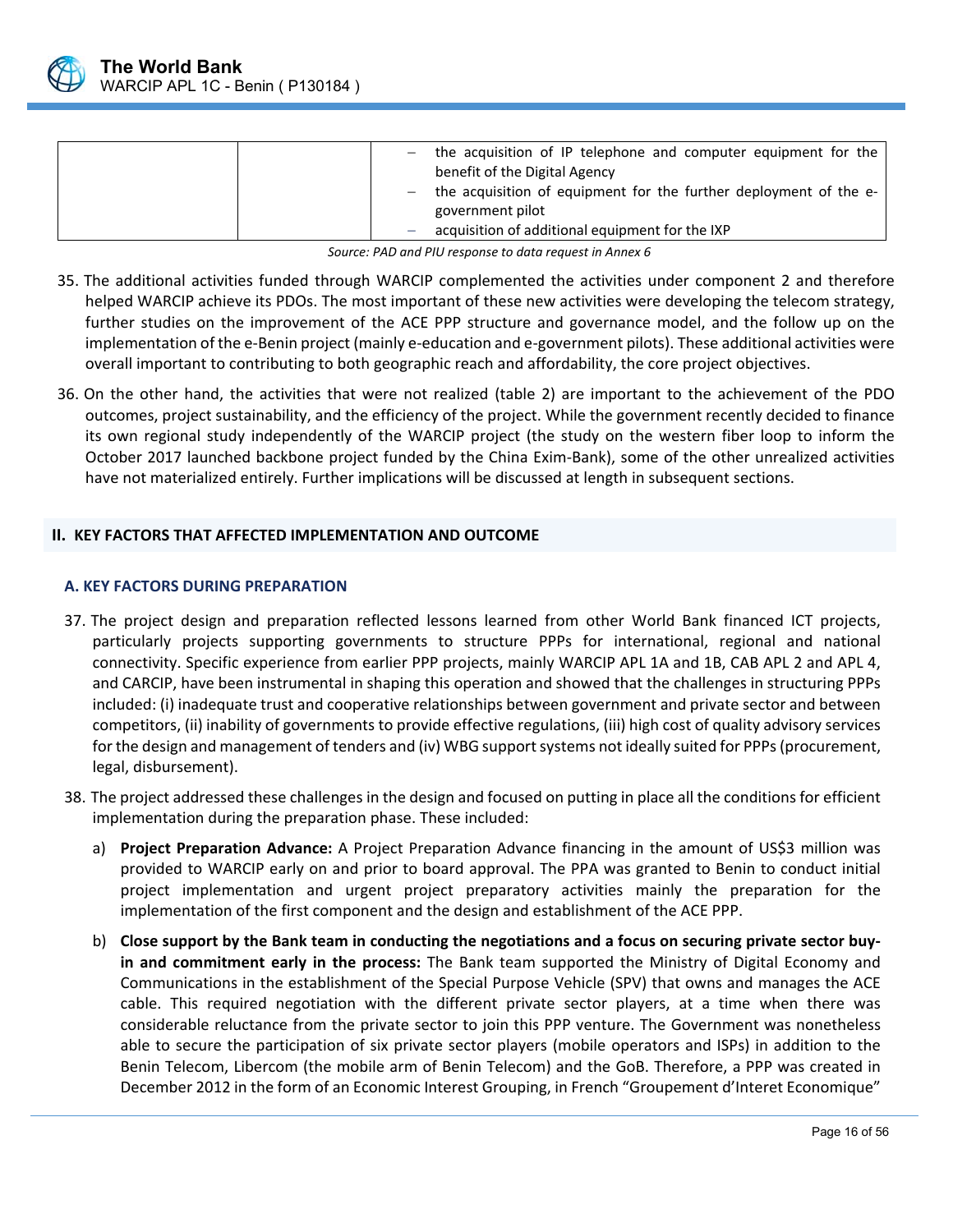(GIE). The participation of the private players ensured the viability of the PPP and the availability of the international wholesale capacity to all participants in the ACE GIE.

- 39. The PPP structure in other WARCIP projects was established as a commercial entity, such as a Limited Liability Company (LLC). Ideally, an LLC would make it easier to commercialize the capacity and separate the governance from the commercial functions of the company. This was not the case in Benin, where a GIE was established to manage the ACE capacity. A GIE is a consortium of companies that does not engage in commercial activities independent of its individual members. At the time of project preparation, the Bank team advocated for the establishment of a limited liability company, however the tight schedule imposed by the ACE consortium to start the construction of the cable acted against the establishment of an LLC, which would have entailed a lengthy and complex process. More so, the private sector players that were part of the ACE SPV strongly advocated for a GIE, which would prevent the full regulation of access to the ACE capacity and enable them to easily curb competition. Therefore, due to the tight schedule for project approval (and the urgency associated with joining the ACE consortium) and the preference of the interested stakeholders, a GIE was established instead. This has had important implications on the implementation of the project and the achievement of its object which are discussed in subsequent sections.
- 40. Project preparation also focused on ensuring that the Government complied with other effectiveness conditions and established the right conditions for project implementation. The Government demonstrated strong commitment to realizing these conditions through a rapid response under a relatively new institutional and legislative environment. Meeting the effectiveness conditions was also facilitated by the cooperation of Benin Telecom in transferring the ACE consortium signatory rights to the ACE GIE and providing it with the necessary initial logistical arrangements to start operation.
- 41. At the design level, the planned activities were aggregated into self‐contained components to ensure a simple and streamlined monitoring and procurement process. The e‐Benin Project (P113370) was already supporting major technical assistance activities in the enabling environment of the telecom sector, including the creation of the regulator, the development of national strategies and strengthening the capacity of the Ministry and the regulator. As such the second component of WARCIP was simple and included only a few complementary activities to reinforce the enabling environment.
- 42. From the technical standpoint, many elements of the project design were well conceived and provided for efficient utilization of the funds. Below are some of the design elements that stand out as particularly important for an efficient implementation:
	- a) **PPP model:** As stated before, it allowed all private sector players to participate and share the benefit of the new capacity.
	- b) **Open access principles:** The project design included support to policy makers and the regulator to ensure that the new ACE cable capacity would be open to all market players, whether part of the PPP or not. This principle aimed to ensure equitable access to this essential facility and boost competition among cable providers.
	- c) **Complementing other funded activities:** The project did not duplicate but supplemented other donor projects (at the time of project preparation, the Government was negotiating with the African Development Bank (ADB) and the Exim Bank‐China for funding of the construction of fiber optic infrastructure linking Benin to Nigeria and Burkina Faso.
	- d) **Commercialization of the excess capacity**: The project planned to support a study on the potential sale of the excess capacity of ACE to neighboring countries, generating more revenues to the sector.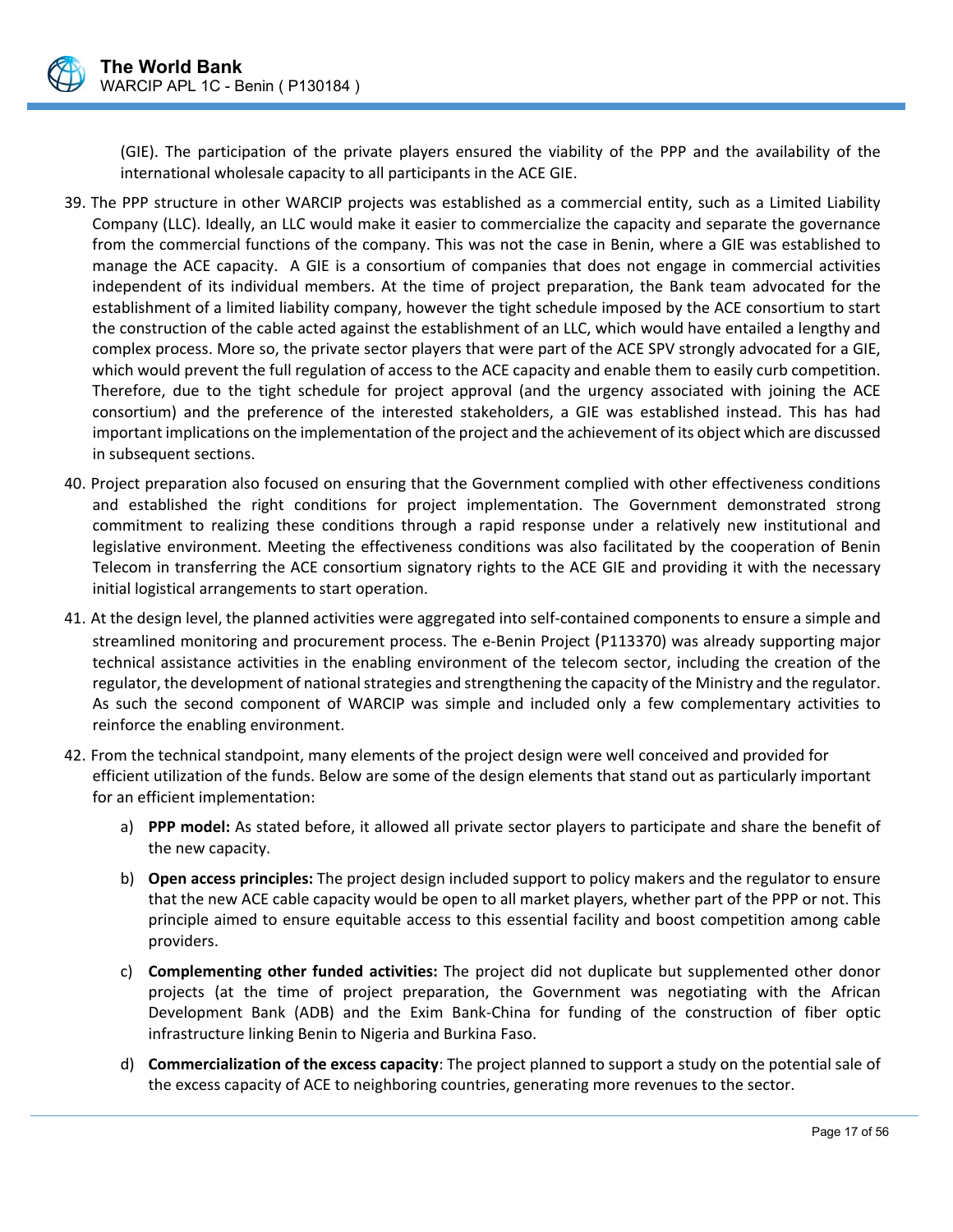

- 43. From the operational point of view, the Bank team assessed the capabilities of the implementing Ministry, and entrusted the implementation of the project to an already existing unit that was overseeing the implementation of the e‐Benin Project (P113370). WARCIP supported the need to strengthen the capacity of this PIU, including the necessary incremental cost until the e‐Benin Project closed (one year before WARCIP).
- 44. Project design was also reinforced through a system of focal point representatives from the Ministry of Digital Economy and Communications, Ministry of Finance, the newly established regulator ARCEP, Benin Telecom and the private operators participating in the ACE GIE. The focal point model aimed to provide better project coordination and guidance to the PIU in technical matters related to each beneficiary.
- 45. The project risks as well as the operational risks were candidly identified and the PAD included corresponding mitigation measures. The risks in the Operational Risk Assessment Framework (ORAF) were rated as moderate overall. The ORAF included the risks of the private sector not cooperating or participating in the PPP structure, political risks of government failure to commit to the project design, and risks of government corruption. The mitigation measures identified focused on an increased dialogue, participatory decision making with the private sector, and technical assistance to the Government.

#### **B. KEY FACTORS DURING IMPLEMENTATION**

- 46. Project implementation proceeded generally in a satisfactory way, reaching a disbursement rate of 97% by project closing. Most planned activities were completed per Bank rules and procedures and to the satisfaction of the recipient.
- 47. The biggest project component was the financing of the ACE consortium membership fees which represented around 87% of the total project cost. This component was particularly facilitated by the establishment of the ACE GIE during project preparation. The implementation of this component was also accelerated by the treatment of this activity as non‐procurable, like other WARCIP projects.
- 48. The ACE cable membership fees and landing costs were directly paid to the ACE consortium in April 2013. Despite this prompt payment, the consortium required additional fees to account for the late participation and the remobilization of the cable boat before placing an order with the provider. The late payment fees amounted to US\$5 million and were paid in January 2014. These additional costs were not observed in other WARCIP ACE participation projects.
- 49. Despite payment of the fees on time, the landing of the cable in Cotonou was delayed, which prompted the project to support further discussions between the GoB and the ACE consortium. The new timetable proposed the cable arrival before the end of 2014.
- 50. Other factors that delayed the arrival of the cable were the construction of the cable landing station in Cotonou, which fell under the purview of the GoB and of the ACE GIE. The delay stemmed from disagreements among the GIE members on the selection process of the company in charge of construction. Before the arrival of the cable, the station was nonetheless successfully built and equipped.
- 51. The country become connected to the ACE submarine cable in February 2015. In 2016, the available capacity on the ACE cable was upgraded from 190,840 Miu to 5,049,328 Miu<sup>18</sup> (equivalent to 110 to 150 Gbits, depending on

 $\overline{a}$ 

**<sup>18</sup>** 1XSTM16 (2,5Gbits) Cotonou‐Sesimbra Full Circuit = 3 739 680 MIU\*Km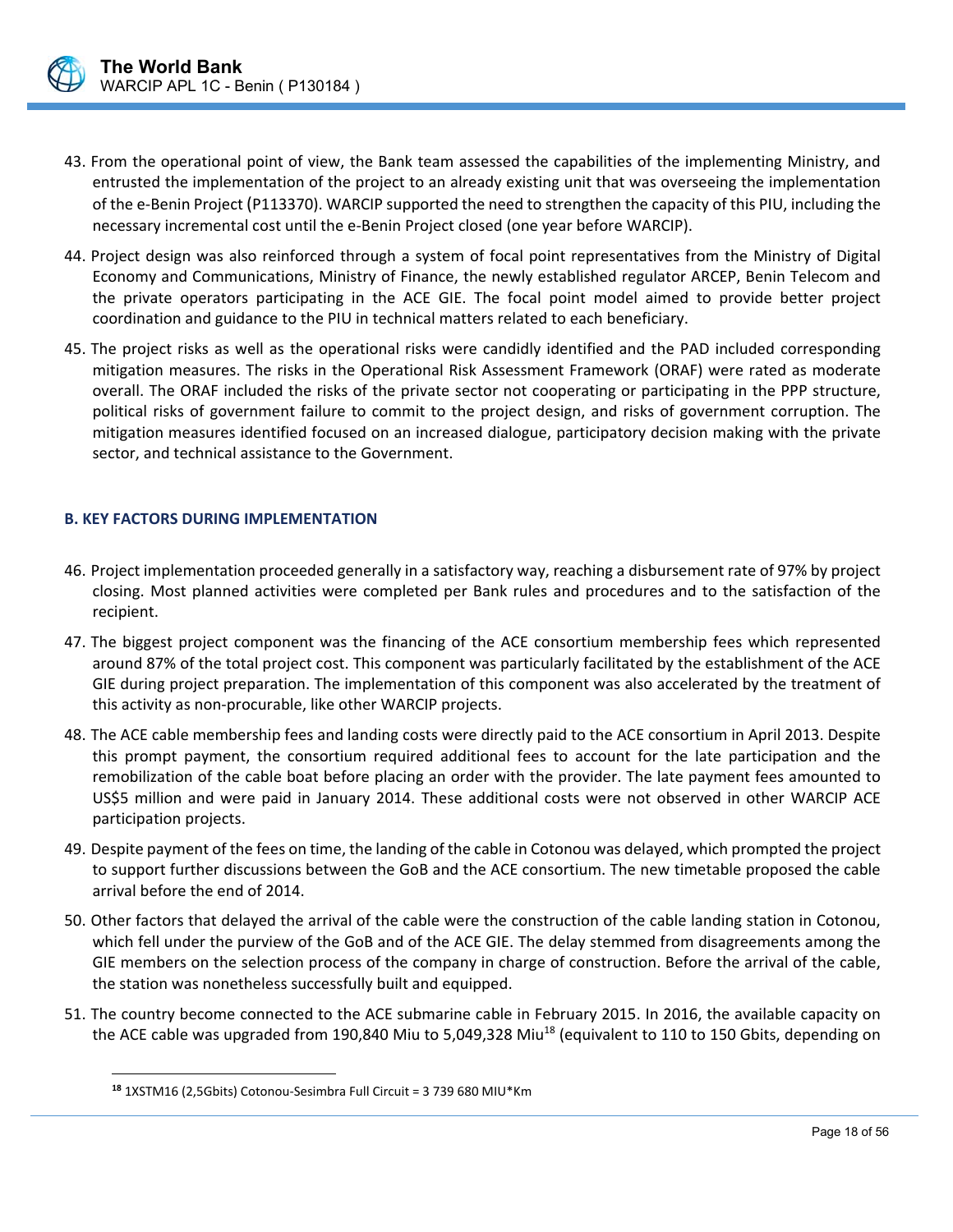

the distance of the transit capacity used) at cost of USD 4 million<sup>19</sup>. Half of this cost was financed by three operators (Isocell, Canal Box and Moov) and the other half by the all GIE members. With that, Benin became the second largest shareholder of the ACE consortium after Orange. Around 20% of this capacity is currently activate for use by various operators. In addition, some market operators are still using SAT‐3 capacity for either primary or redundancy purposes.

- 52. Today the stakes in the Benin ACE GIE are split between the government (46%) and the private operators (54%, including the state owned Libercom and Benin telecom) after the upgrade and the redistribution of shares. The biggest private sector shareholder is Canal box with 14% share, then Isocell 11%, MOOV 9%, MTN 8% and finally the smallest shareholders are Univercel, OTI at approximately 6% shares<sup>20</sup>.
- 53. After the arrival of ACE and during the second part of the project, the PIU was tasked with implementing the activities under component 2. These activities strengthened the enabling environment and provided for a better implementation of ACE connectivity. However, the implementation of some key activities and aspects of the project design were affected by the following factors:
	- a) **The evolution of the ACE GIE legal form:** The legal form and governance of the PPP have not yet matured enough to ensure that the international connectivity market is competitive with minimal barriers to entry. The GIE also lacks maturity to ensure that ACE capacity is efficiently managed and available to all players at the same terms and conditions. The ACE GIE is not a commercial entity; currently each stakeholder uses the capacity that corresponds to its share in the capital of ACE. In addition, joining the ACE GIE requires a minimum capital of 6 to 7% which constitutes a considerable barrier to new and small entrants. This barrier to entry is exacerbated by the lack of regulation of access to the ACE capacity. At the governance level, the presidency of ACE Benin GIE rotates among its different members, which gives each operator the power to dictate to the GIE its own mode of governance. The separation between the governance of the ACE GIE and its commercial operation will support a more efficient use of the capacity, enable access by operators that are not part of the SPV on a non-discriminatory basis and allow the regulator to better regulate the wholesale prices. The Bank team, in most aide memoires and specifically in the mid‐term review report, recommended the speedy establishment of a wholly‐owned commercial corporation, such as a limited liability company. However, the transformation to the LLC proved more complex than anticipated, especially when the interest of private operators is to retain the GIE model and to avoid regulation. This allows members to easily curb competition in the international connectivity segment. The Government has recently announced its intention to enforce the transformation of GIE into a commercial entity; however, no changes have happened to date.
	- b) **The lack of operating license for ACE:** A key element that has and is still affecting the implementation of an enhanced PPP model and of open access principles is the delay in the provision of an operating license to the ACE GIE. This is mostly dependent on the transformation of the GIE into a commercial entity that can operate in the market independently of the operating license of its individual members.
	- c) **Reimbursement of the private capital share:** The project directly funded the participation fees in the ACE consortium on behalf of the Government of Benin. The design intended to have the private sector reimburse the Government the cost of their shares in the SPV. To this end, the Government through the "Caisse Autonome d'Amortissement" negotiated an agreement with private operators to reimburse their shares based on a loan extending till 2025, with a grace period of 18 months and a low interest rate.

 $\overline{a}$ 

<sup>&</sup>lt;sup>19</sup> Source: interview with GIE and Aide memoires

<sup>&</sup>lt;sup>20</sup> Approximate figures, source: interview with GIE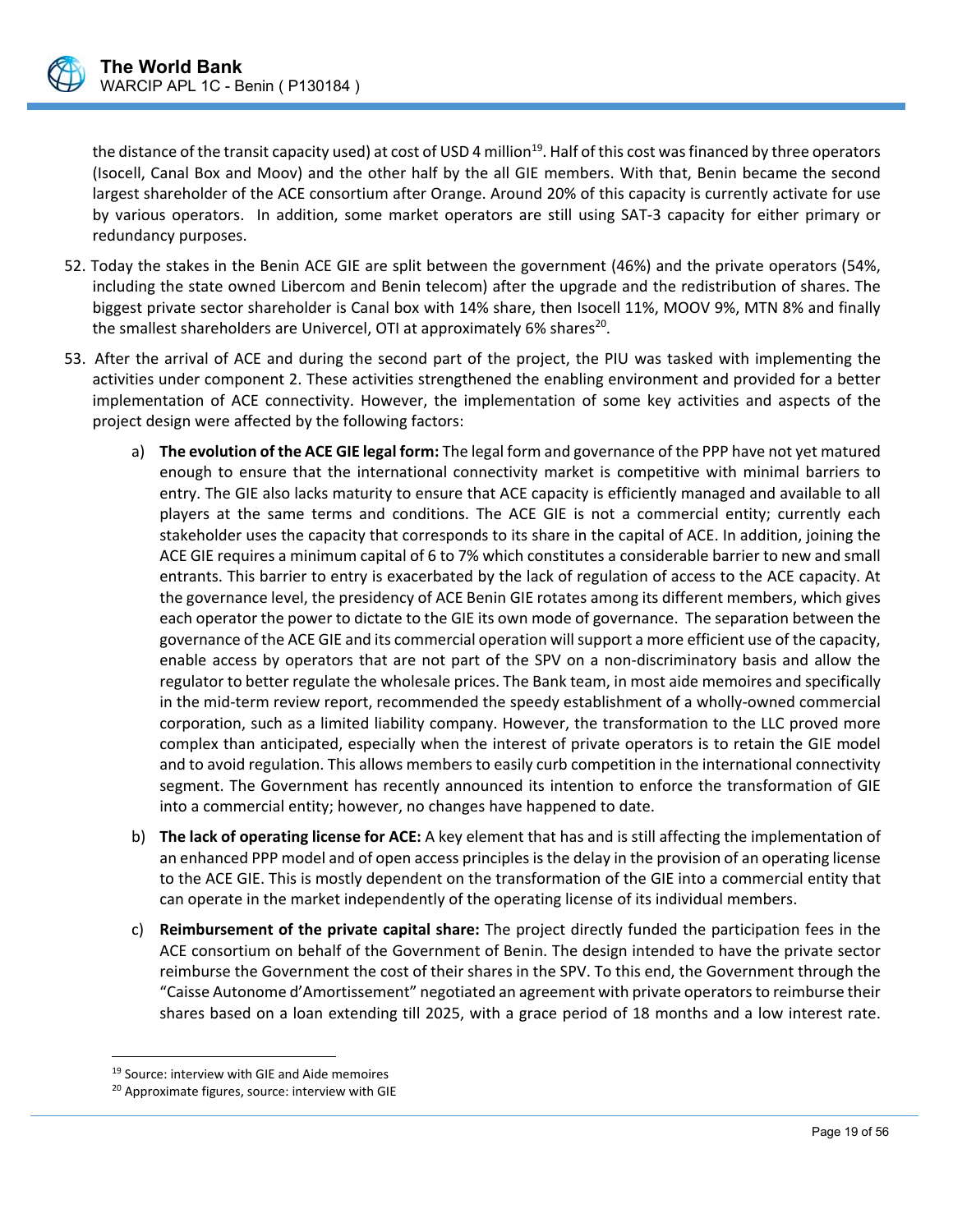

Currently around 3 % of the loan has been paid. Therefore, the private sector has also benefited from a lenient loan to finance their participation in  $ACE^{21}$ .

54. Regarding the restructuring of the Incumbent operator, the project closely supported the Government in the process of splitting BTSA into two distinct operators, one present on the retail and the other on the wholesale market. The international consulting firm, Sofrecom, was hired through project funding to support the Human Resources Audit of the operation; however, there were major delays in the delivery of the final reports. The process of opening the capital of the newly created entity to private investment was on track during project implementation but was later suspended and was not achieved by project closing.

#### **III. OUTCOME**

#### **A. RELEVANCE OF PDOs**

#### **Assessment of Relevance of PDOs and Rating**

#### Rating: High

- 55. The PDOs for WARCIP Benin are to contribute to increase the geographical reach of broadband networks and to reduce the costs of communications services in Benin. These objectives were to be achieved through the financing of access to a second international submarine cable (ACE) and strengthening the related enabling environment. The PDOs and the associated outcomes were relevant at the time of project preparation, as highlighted in the context section, and remain so today with respect to the country, region and Bank priorities.
- 56. Most World Bank‐Government of Benin strategies and partnership initiatives point to the same key long‐term development challenges for Benin, and the ways to address them, that were highlighted in the Country Assistance Strategy of 2009.
	- a) For instance, the Country Partnership Framework for 2013‐2017 sustained the emphasis on the importance of the telecommunication sector for Benin, highlighting Benin's potential to become a supplier of international capacity to its landlocked neighboring countries.
	- b) The 2017 Benin Systematic Country Diagnostic Concept Note (currently under preparation) mentions weak infrastructure services and constraints to trade and competitiveness as some of the main challenges that hinder the progress towards inclusive growth.
- 57. Better access to ICT infrastructure and services remains core to addressing these challenges, revealing that the objectives of WARCIP are still relevant to the development objectives of Benin today. And although the WARCIP Project helped Benin increase the resilience of its international capacity and reduce prices, important constraints to internet accessibility services remain. Internet is only offered in major cities because the national telecommunications infrastructure including the backbone, the backhaul and last mile, is outdated, in bad condition, and insufficient to meet clients' needs and current industry standards. The absence of proper maintenance and investment over decades in the poorest regions of the country leaves a large part of the population in mostly rural communities without access to the internet, e‐government services, or e‐agriculture.
- 58. The PDOs of this projects are also relevant to the World Bank regional strategy for Africa. ICT is one of the key sectors

 $\overline{a}$ 

<sup>21</sup> Source: Interview with GIE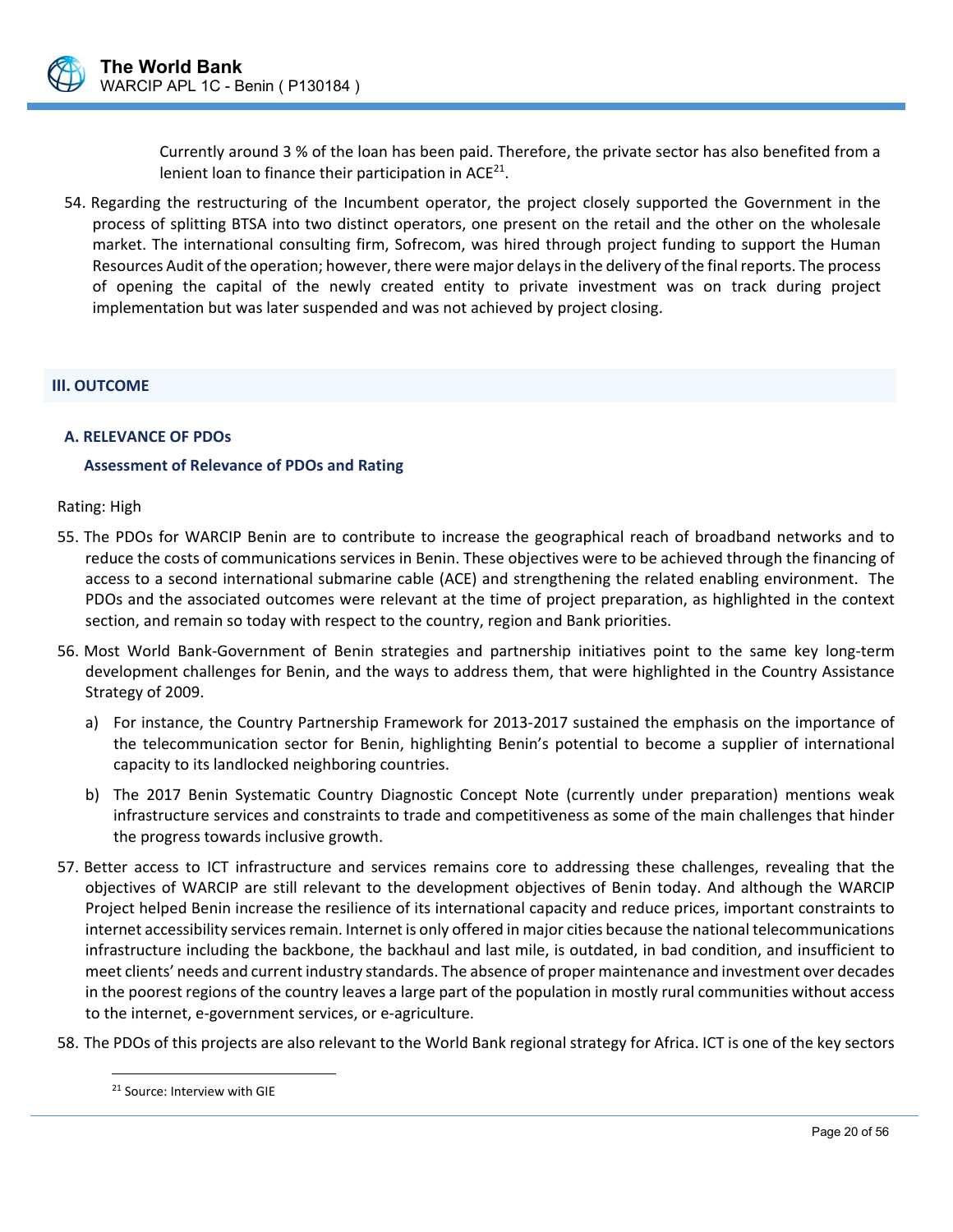

that can promote the region's economic and social development particularly through increasing competitiveness, employment and improving public sector efficiency. The key role that ICT plays in the economic and social development of emerging economies was also the topic of the 2016 World Development Report, which refers to the transformative powers of digital technologies and connectivity.

#### **B. ACHIEVEMENT OF PDOs (EFFICACY)**

#### **Assessment of Achievement of Each Objective/Outcome**

#### Rating: Substantial

59. The WARCIP Project was completed by the foreseen closing date and most activities specific to the project were delivered. Details about the list of unachieved and added activities can be found in section I. Partially implemented activities (e‐government pilots, IXPs) are activities of the former e‐Benin Project (P113370) that were transferred to the WARCIP Project given the savings made in the latter. The physical execution rate was 97% as of May 31, 2017. The disbursement rate was also 97% at project closing.

#### *Assessment of achievements of activities and output:*

- 60. The biggest component of the project was the financing of the ACE consortium membership fees which represented around 87% of the total project cost. This activity and others under the enabling environment were successfully achieved. The introduction of increased capacity to Benin through a second submarine cable was an important step to lay the ground for improved broadband access. Still the evaluation found that two aspects of the design were not fully realized. These are:
	- a) **Regional connectivity and divestiture of government shares:** With two landlocked countries as neighbors, namely Burkina Faso and Niger, and Benin being the shortest route to the sea, Benin is ideally placed to provide international service capacity for both countries. Benin is also well placed to provide transit capacity to Togo and Mali. In addition, the capacity of ACE is abundant; it is estimated that currently only around 25% of available capacity is being used<sup>22</sup>. Therefore, the strategy of making Benin a hub for international capacity is important to pursue, especially since the Government of Benin has embarked on a loan to finance ACE. The resale of excess capacity to neighboring countries is contingent on the on‐going construction of the west link toward the Togo border, the link to Porga at the border with Burkina Faso, and the rehabilitation of the link to Niger financed by Exim‐Bank of China and planned by the end of 2018. The regional connectivity study was not conducted through WARCIP, rather carried out by the government on its own resources.
	- b) **Open access:** The open access policy is critical to ensure fair and non-discriminatory access to the ACE capacity and is a key principle upon which the WARCIP program is based. The current shareholder agreement includes an obligation for stakeholders to accept new participants in the consortium. The requirement also includes a major investment of a minimum of 6 to 7% of ACE capital<sup>23</sup>, which might be considerable for smaller market participants. Currently market players who are not part of the ACE consortium can either negotiate access to the ACE capacity on an individual basis with any of the shareholders or purchase capacity from Benin Telecom on SAT‐3. Given the private player interest to curb competition, providing access to ACE on a fair basis to third parties is unlikely and has not been observed in the market yet. As such, the capacity provided through ACE, whether for primary or for redundancy purposes, is only available to participants in the ACE GIE consortium. The provision of open access intended to provide for a reasonable regulation of the capacity to ACE, i.e. regulation of the conditions and tariffs

 $\overline{a}$ 

<sup>&</sup>lt;sup>22</sup> Source: Interview with GIE members

<sup>&</sup>lt;sup>23</sup> Source: Interview with GIE members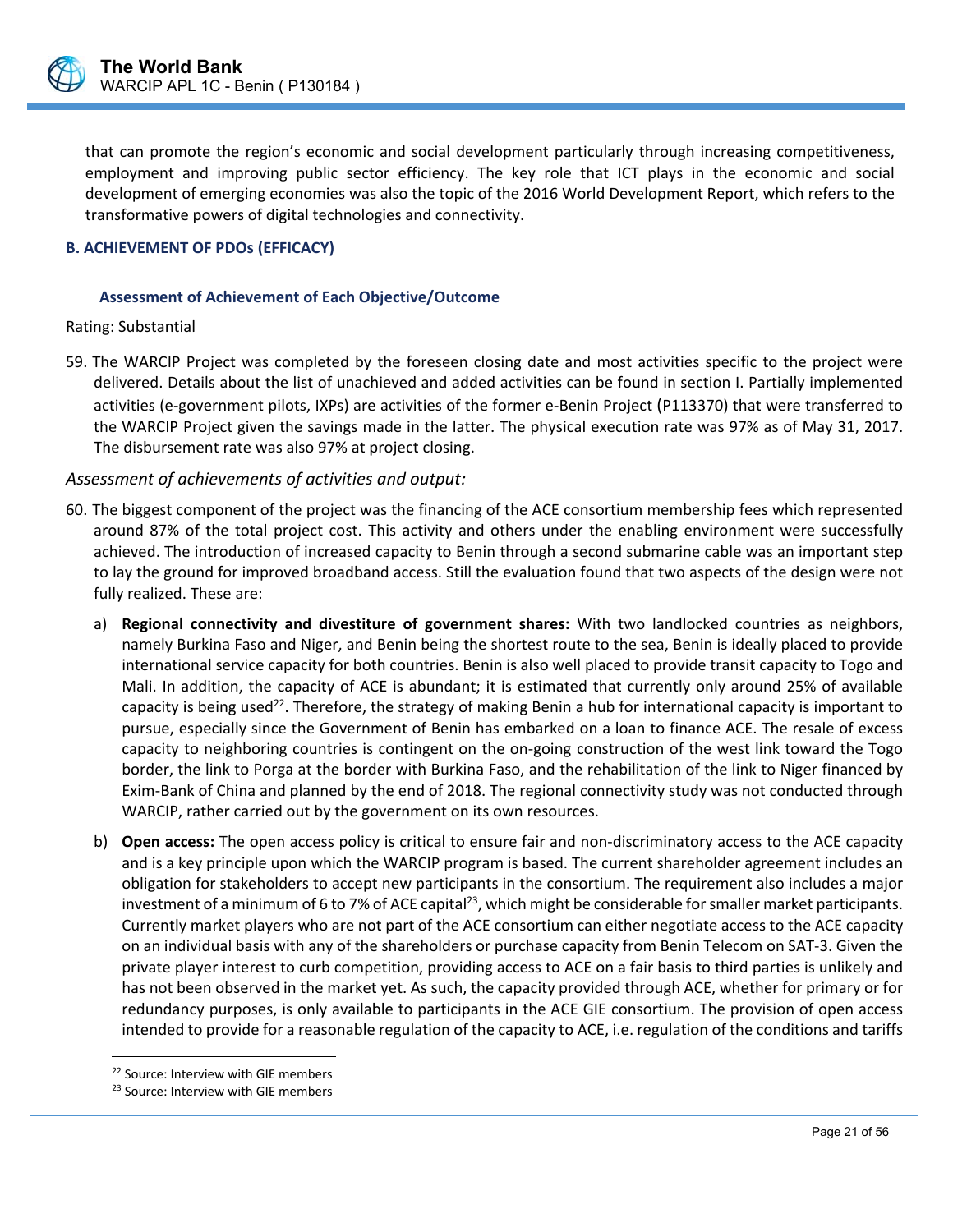

of wholesale capacity. When access to the ACE capacity is regulated on an open access basis, wholesale prices and conditions are regulated and the entry barrier for new internet service providers is lowered. The benefit of both wholesale price regulation and increased competition can then trickle down to more prevalent and affordable services. Discussions were held between the various stakeholders on the possibilities of regulation of access to ACE. No formal studies have yet been done or decisions made on open access policies; this leaves access to the wholesale capacity contingent on the terms and conditions of the major market players that are shareholders in ACE. This restrictive behavior by the GIE continues to hinder the maturity of the telecommunications industry in Benin and, if it continues, is expected to remain a major obstacle to increased participation of newcomer ISPs in the sector and overall end‐user connectivity.

61. It is important to note that open access and its implementation is, in part, contingent on the legal form of the ACE GIE and has been hindered by the lack of an operating license (the ACE GIE, as a non-commercial entity, still has no operating license to date at the time of the preparation of this report). The Bank team has repeatedly highlighted the importance of the transition of the GIE model to a commercial one to the sustainability of the key development outcomes beyond the end of the project, and continues to support the client in accelerating this reform.

#### *Assessment of achievement of objectives:*

- 62. To assess whether the operation's objectives were achieved, one can look at the different results indicators, their improvements over the life of the project and whether the set targets were met. Establishing attribution is however more complex and this pertains to three factors:
	- a) Unlike other WARCIP projects, for instance in The Gambia and Guinea, Benin already had access to a submarine cable – the SAT-3 cable. The connection to the ACE submarine cable intended to increase competition among cable providers and provide Benin with a more robust redundancy route for international connectivity. Thus, ACE's arrival as the country's second cable has had a less differential impact then the landing of cables in other WARCIP projects.
	- b) The impact of additional international capacity as well as that of improving the regulatory environment on the market is a long‐term project outcome and is difficult to measure in the short term. The expectation is that Benin will continue to see improvements in the long term as not all impact will be captured in the five-year span of this evaluation.
	- c) In addition to the arrival of the ACE cable in Benin, other developments in the market may have also contributed to the observed improvements in the results indicators. This includes the deployment of mobile broadband (3G and to a limited extend 4G) infrastructure and services, increased investment in the backbone, the lower cost of smartphone ownership and the decrease in prices of the international capacity of the other submarine cable SAT‐ 3 (which can be partially attributed to the threat of competition from ACE).
- 63. This evaluation found weaknesses in the reporting on the results framework indicators in both ISRs and client reports; this included values that did not change over time and values that are not in line with reports from other industry sources. All industry sources, such as GSMA intelligence and TeleGeography, used in the assessment are considered industry leaders with established methodologies and indicators. More details can be found in the M&E section. To that end, this section uses when possible indicators from other sources. However, given that certain data is not widely available, the analysis was not able to accurately assess the extent of the achievement of all indicators. Below is a breakdown of indicator per objective.
- 64. There is no indicator in the results framework that directly measures the first objective of the project, the contribution to the expansion of the geographical reach of broadband networks. Several indicators, however, can be used as a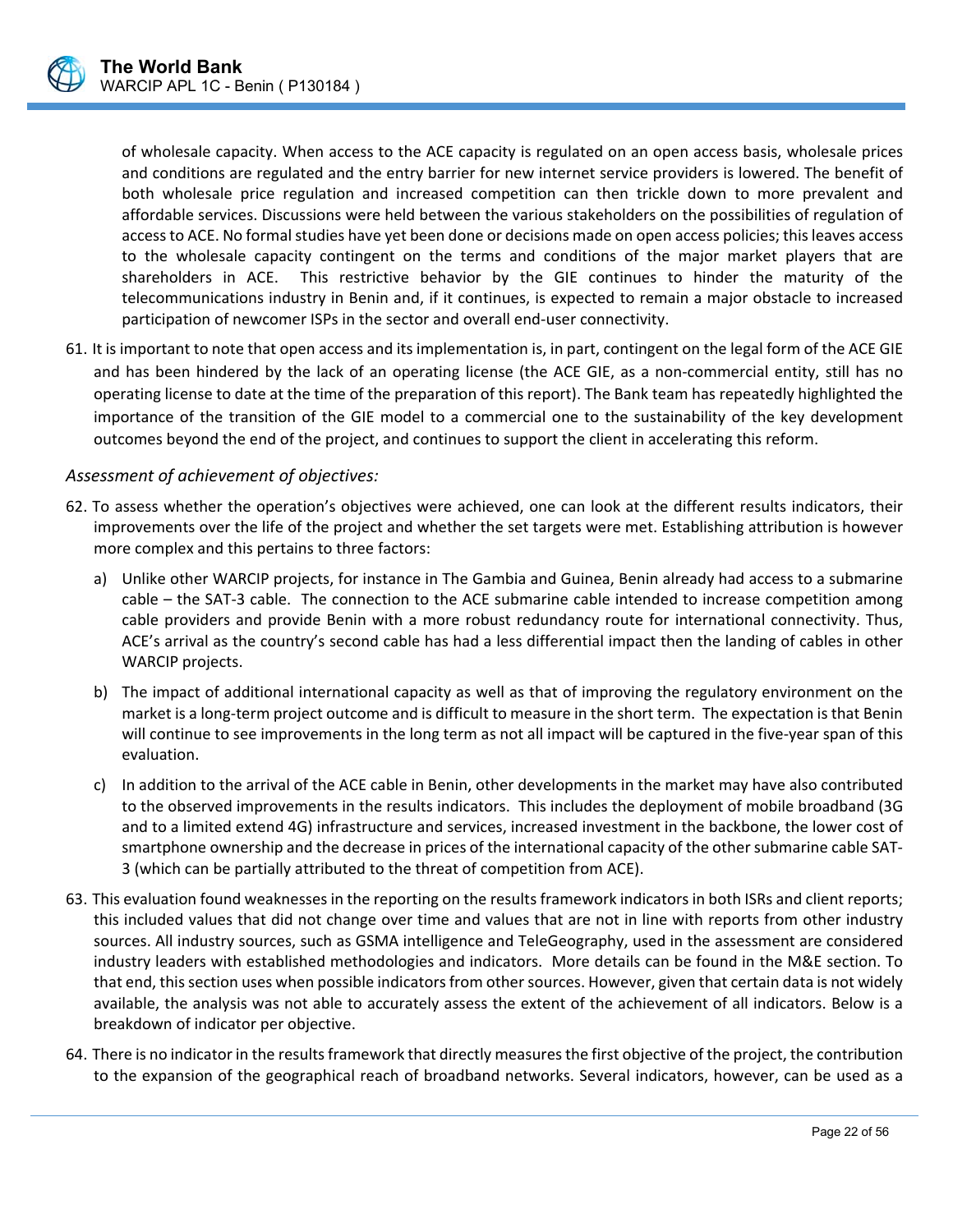

 $\overline{a}$ 

proxy to assess the achievement of this objective:

65. The direct result of the connection to the submarine cable is the increase in the volume of international capacity for all international communications (intermediate indicator 1). After upgrades were made to the ACE cable landing station as part of the initial ACE rollout plan, the international capacity available in Benin has increased to 22 Gbit/s in 2017 (as reported in the final ISR), and has surpassed the initial target of 12 Gbit/s. The analysis of further information provided by the PIU in the context of this evaluation reveals that the total capacity reported in the ISR pertains only to the ACE cable; and that another 27 Gbits is used through the SAT‐3 cable and through satellite. As shown in Figure 1, the capacity available through SAT‐3 and satellite have also increased after the arrival of ACE.





*Sources: Implementation supervision reports – various years, monitoring and evaluation report, client completion report, and PIU response to request* 

66. This new available capacity has had an impact on the international traffic in Benin. The volume of international traffic (PDO Indicator 1) that Beninese citizens and businesses are using has increased from the baseline in 2011 of 5 kbit/s per unique internet subscriber to 11.5 kbit/s in 2017<sup>24</sup> (based on data from TeleGeography since the data reported in the ISRs and the client ICR report has not changed over time). The arrival of the international cable station has evidently made available more bandwidth to users. However, the target set at approval has not been met (even when considering different variations of this indicator such as international traffic per population rather than per internet user). This shows that even when total capacity in the country has increased the usage level on average per individual has not increased as much as it should have. This report could not identify the exact underlying factors behind not achieving the target; however some factors could include: i)the artificial limitation of supply by the owner and manager of the ACE international capacity due to lack of effective competition between the different stakeholders and the lack of regulation of access to the capacity, ii)other supply factors affecting the connections from the international landing station to the end user, or iii) limited demand which is outside the scope of this project.

 $24$  The exact wording of the PDO indicator one in the PAD is: Volume of International traffic: International Communications (Internet, Telecoms, and Data) bandwidth per person. It was not possible to determine whether the PIU has measured this indicator based on the population or users. This evaluation uses "internet user " as the denominator for the volume of international traffic, since it is a better measure of the higher usage of bandwidth.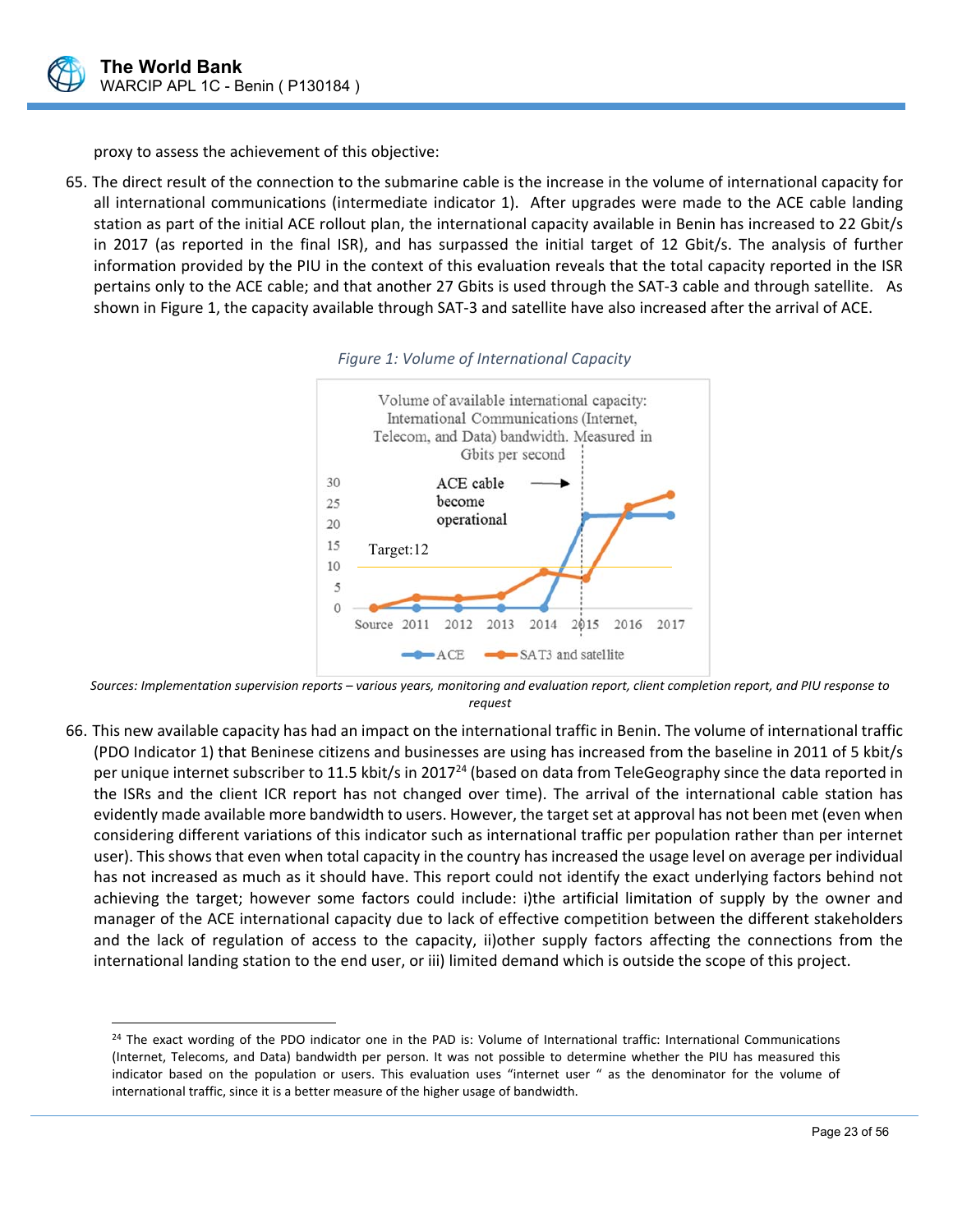

#### *Figure 2: Volume of International Traffic*

*Sources: TeleGeography and GSMA intelligence, 2017* 

67. The contribution to the increase in the geographical reach of broadband networks can also be assessed indirectly though the percentage of the population with access to internet services, PDO indicator 2. The share of population with access to internet services surpassed its target and reached 25% penetration in 2017 showing that ACE has had at least some impact on the adoption of internet services and therefore has contributed to the increase of the geographical reach. The caveat in this approximation remains that the increase in the subscriber base might be concentrated in urban areas in the first stages of the development of the market. It is important to note here that some industry reports still point at a divide between rural and urban access to services, however this divide is affected by several factors both on the supply and the demand side that go beyond the international connectivity part of the broadband value chain.



*Contribute to reduced cost of international communications:* 

68. This objective can be assessed against two factors: the price of wholesale capacity and the retail prices of internet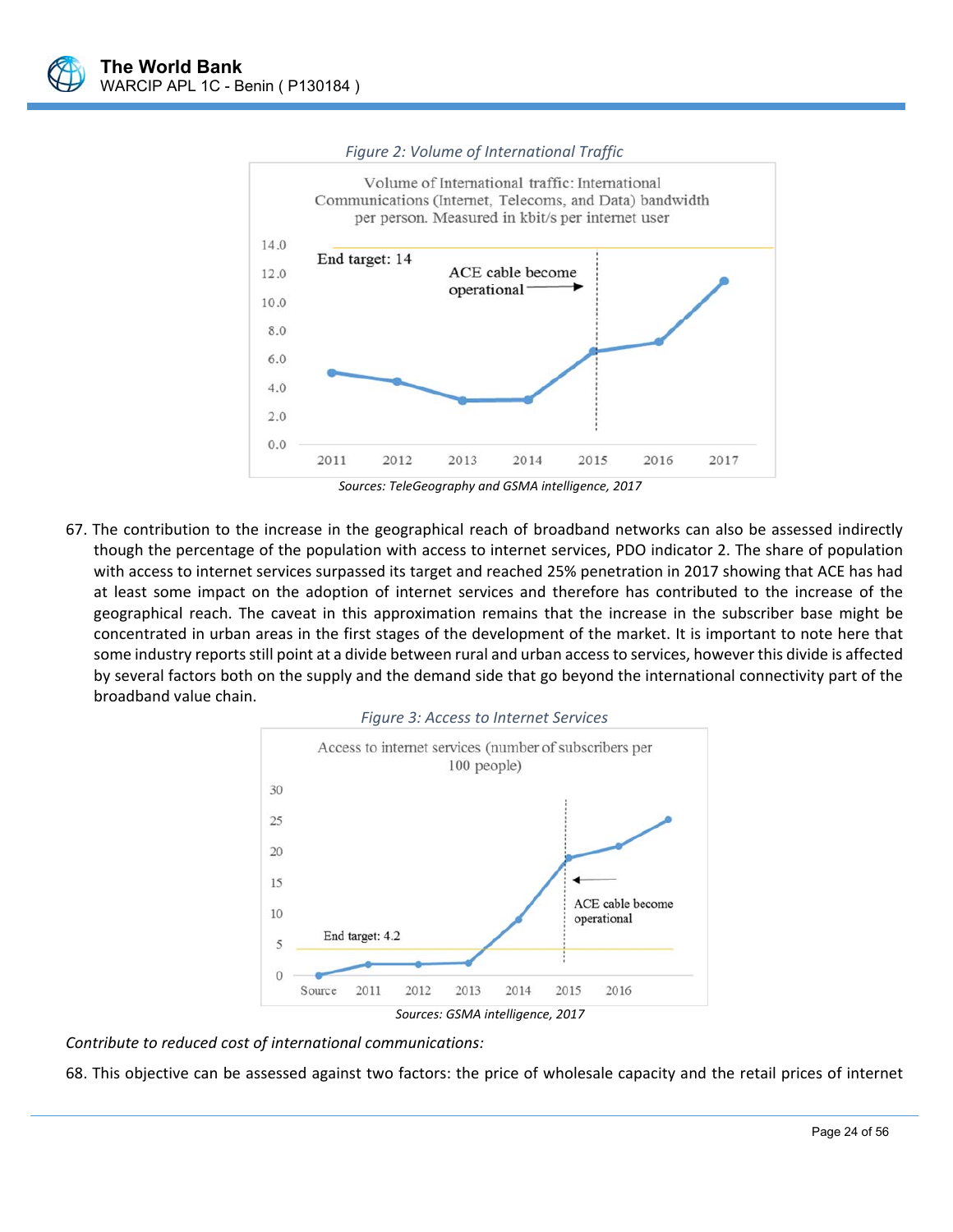

services.

- 69. The arrival of ACE has directly impacted wholesale capacity prices. An assessment of trends in the wholesale prices of ACE was not possible given that there are no wholesale services yet offered by the ACE GIE. However, the prices of international wholesale capacity of SAT‐3 were reduced by 40% since 2013 and reached 1,391,000 CFA francs, equivalent to US\$ 2500 per E1 per month<sup>25</sup>. This was a direct impact of the threat of competition coming from ACE. This has not however reached the target of US\$180 per E1 per month set in the PAD<sup>26</sup>.
- 70. Comparison of these values with other international capacity wholesale prices is not readily available. Prices of international connectivity vary widely between countries and depend on route length, competition in the market, alternative routes available in each country, and the available infrastructure and domestic demand. While there are no readily available updates of benchmarks on international capacity prices, the latest estimate available for 2014 (**Error! Reference source not found.**) shows that Africa to Europe E1 prices in 2014 ranged from US\$1,630 to US\$ 3,078, showing that on average international connectivity through SAT-3 (US\$2500 per E1) in Benin is in line with prices seen elsewhere in Africa. Yet competition between two cable providers was expected to have a greater impact on international wholesale prices.

| Route                                                                               | $E-1(2)$<br>Mbps) | $DS-3$<br>(45<br>Mbps) | STM-1<br>(155<br>Mbps) | $E-1(2)$<br>Mbps) | $DS-3$<br>(45)<br>Mbps) | <b>STM-1</b><br>(155<br>Mbps) |
|-------------------------------------------------------------------------------------|-------------------|------------------------|------------------------|-------------------|-------------------------|-------------------------------|
| Africa-Asia                                                                         |                   |                        |                        |                   |                         |                               |
| Johannesburg - Singapore \$2,679                                                    |                   | \$13,125               | \$26,250               | \$0.249           | \$0.054                 | \$0.032                       |
| Africa-Europe                                                                       |                   |                        |                        |                   |                         |                               |
| Abidijan - London                                                                   | \$3,078           | \$13,233               | \$27,790               | \$0.482           | \$0.092                 | \$0.056                       |
| Johannesburg - London                                                               | \$1,630           | \$7,500                | \$15,000 \$0.145       |                   | \$0.030                 | \$0.059                       |
| Lagos - London                                                                      | \$2,914           | \$13,404               | \$28,350               | \$0.467           | \$0.096                 | \$0.063                       |
| <b>Europe-Middle East</b>                                                           |                   |                        |                        |                   |                         |                               |
| Dubai - London *                                                                    | \$1,173           | \$5,750                | \$11,500 \$0.099       |                   | \$0.022                 | \$0.012                       |
| Jeddah - London *                                                                   | \$591             | \$2,894                | \$5.787                | \$0.100           | \$0.022                 | \$0.013                       |
| Marseilles - Fujairah * *                                                           | \$518             | \$2,537                |                        | \$5,074 \$0.083   | \$0.018                 | \$0.011                       |
| London-Mumbai                                                                       | \$969             | \$4,750                |                        | \$9,500 \$0.097   | \$0.021                 | \$0.012                       |
| Notes: " = City center to landing station. " " = Landing station to landing station |                   |                        |                        |                   |                         |                               |
| Source: TeleGeography Research                                                      |                   |                        |                        |                   |                         | C 2015 PriMetrica, In         |

Figure 5: Prices of International Capacity (USD, 2014, median prices over the last three months)

71. Another indicator that is featured in the WARCIP Benin Project results framework and that can gauge the price of international connectivity is intermediate indicator 4: the average monthly price of a wholesale international E1 capacity link from the landing station to Niamey. The price of this connectivity has dropped from US\$1300 per month to US\$960 per month but did not reach its intended target of US\$250 per month.

 $\overline{a}$ 

<sup>&</sup>lt;sup>25</sup> Source: PIU response to ICR team data request.

<sup>&</sup>lt;sup>26</sup> Indicator 4 should be a straightforward measure of the price of wholesale capacity. However, after careful examination, this evaluation opted not to use this indicator since there are no real offers of wholesale capacity on ACE currently available in the market. In addition, the values for this indicator in the final ISR are not reliable, the baseline in the PAD is reported as US\$2500 and the target at closure set at US\$180, while the final ISR reports a value of US\$19. The PIU, in its response to the ICR team's data request, claims that 1) the baseline was not correct but should have been US\$5000 and 2) that the prices of this international capacity stand at US\$4000 in 2017.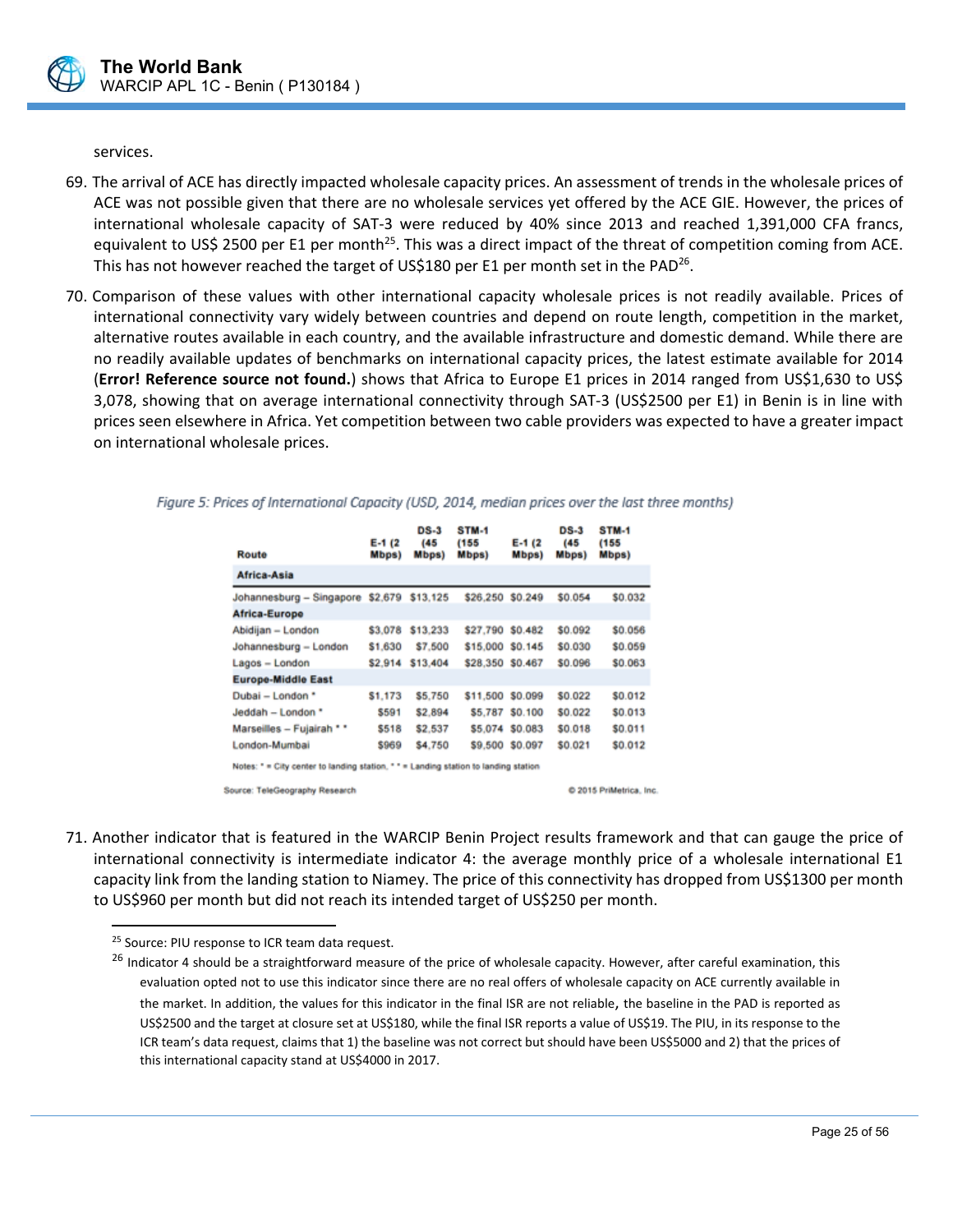72. At the retail level (intermediate indicator 2), the price of 1 Mbit/s per month decreased by 81% from US\$160 to around US\$30 and exceeded its target (as reported by the ISRs). The drop-in prices happened in 2013 and after the arrival of the ACE submarine cable in 2016. It was not possible to assess how much of this reduction in prices can be attributed to the arrival of ACE given that there are no set prices for ACE international connectivity. However, by approximation from the SAT‐3 prices, it is estimated that a maximum of 40% (the reduction in prices for SAT‐3) can be attributed to the arrival of the ACE cable.





*Sources: Implementation supervision reports – various years, monitoring and evaluation report, and client completion report* 

#### **Justification of Overall Efficacy Rating**

73. The project's outcomes and objectives were both partly achieved. In terms of output, the open access policies and the commercialization of the ACE excess capacity were not realized, which will continue to be problematic to the evolution of Benin's telecom sector and sustainability of the project's existing achievements. The use of the PPP model through the GIE was innovative for Benin, and changes have been observed in the market because of the introduction of the PPP. However, now that new ISPs hope to potentially join the ACE GIE, there has been continued push back on the part of the GIE members to decrease the minimum investment needed to join the ACE GIE. Meanwhile, the GIE members continue to restrict access to the non-member operators. This is exacerbated by the absence of regulation of access to the ACE capacity and the lack of an operating license to the ACE SPV. In terms of PDOs, the objectives of the projects have improved since the arrival of the ACE capacity in Benin. The volume of traffic and the number of subscribers have increased and prices for international capacity and the retail price of internet have both dropped yet the results indicators show that the improvements are not all at the level the project aimed to achieve. This is particularly important for the prices of wholesale capacity and the used international traffic indicator.

 $\overline{a}$ 

#### **C. EFFICIENCY**

#### **Assessment of Efficiency and Rating**

*Efficiency of Design: Modest*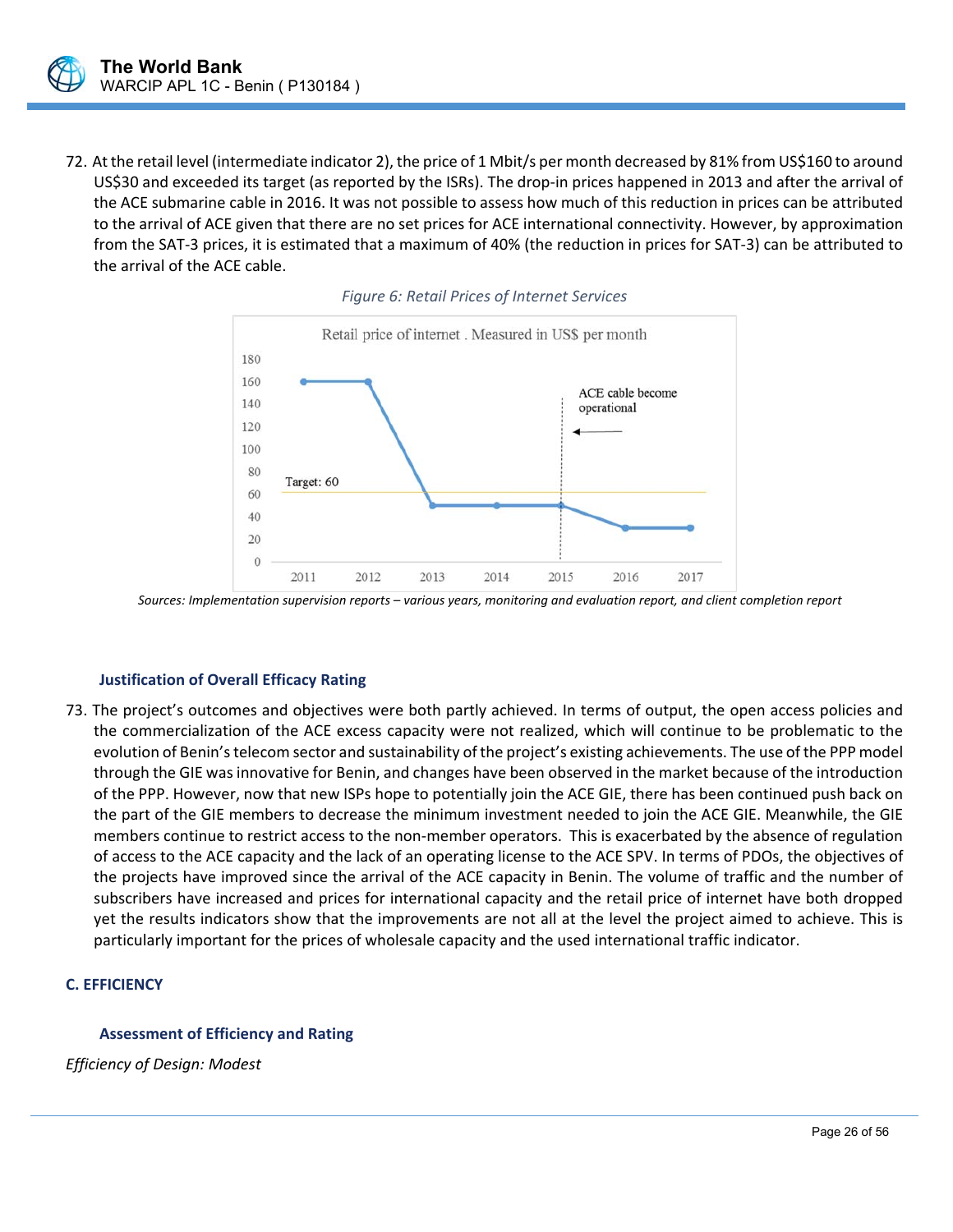

- 74. From the technical standpoint, many elements of the project design were well conceived and aimed at a more efficient utilization of the funds. Below are some of the design elements that stand out as particularly important for an efficient implementation:
	- a) PPP model: As stated before, it allowed all private sector players to participate and share the benefit of the new capacity.
	- b) Excess capacity: The project planned to support a study on the potential sale of the excess capacity of ACE to neighboring countries, generating more revenues for the sector.

#### *Efficiency of implementation:*

75. The cost of the implementation of the project amounted to US\$1.71 million which is 5% of the total project cost (component 3). This was slightly more than the initial predicted implementation cost that was estimated at around US\$ 1.25 million. This cost is in line with other regional infrastructure projects (WARCIP and RCIP), namely Liberia (8% of project cost), Sao Tome and Principe (3.6% of project cost) Madagascar (11.7% of project cost) and Guinea (6.3% of total project cost). This demonstrates the efficiency of the implementation, facilitated particularly by a capable PIU that was already implementing the activities of the e‐Benin Project.

#### *Efficiency of investment:*

- 76. In the PAD for WARCIP Benin, the ACE submarine cable was recommended as an additional route to the global backbone for Benin. This was in lieu of terrestrial links to other countries' submarine cables or satellites due to the advantage of ACE in terms of independence of access, long‐term cost effectiveness and bandwidth availability. The PAD analyzed the advantages of ACE compared to satellites and terrestrial and other submarine cables.
- 77. In terms of bandwidth, at the time of project preparation, the capacity on SAT‐3 was 10 Gbps. The PAD estimated that capacity requirements would expand dramatically in the next few years. This has proved to be true. Currently the country's international capacity stands at 13 Gbps<sup>27</sup>, which exceeds the available capacity provided by SAT-3.
- 78. In terms of cost, the effective cost of capacity through investing in ACE was expected to be on the order of ten times cheaper than purchasing capacity on other African submarine cables linking to Europe, which is on average \$500/Mbps/month. The cost of terrestrial transit to a neighboring country would need to be added, which, aside from the sovereignty issues, could cost as much, if not more than the capacity on the submarine cable. The cost advantages of ACE are even greater when compared to satellite capacity costs, which are at least US\$4000/Mbps/month. Aside from low bandwidth costs, the high quality (low latency) of fiber bandwidth was also a factor that must be considered in comparing fiber with satellite options. As mentioned in the efficacy section, the current prices of wholesale international capacity remain stand at US\$2500 per E1 /month (for SAT‐3) which is US\$1750/Mbps/month.
- 79. The financial analysis developed during project preparation showed that ACE would break even in 2017/2018 with:
	- a) an IRR of 44.5% and NPV of US\$90.5 million assuming an average bandwidth sale price of \$80/Mbit/s/month, or
	- b) an IRR of 38.4% and NPV of US\$62.5 million assuming an average bandwidth sale price of \$60/Mbit/s/month.
	- c) The final break‐even year would depend on actual capacity uptake and the wholesale price of bandwidth. After 2019 at the latest, the project would be cash‐flow positive and substantial revenues would be made if these wholesale pricing levels were maintained. Investment data was calculated based on a discount rate of 15%.

80. The financial model has been revised with the latest data and estimates available for prices and usage levels. Given

 $\overline{a}$ 

<sup>27</sup> Source: TeleGeography, 2016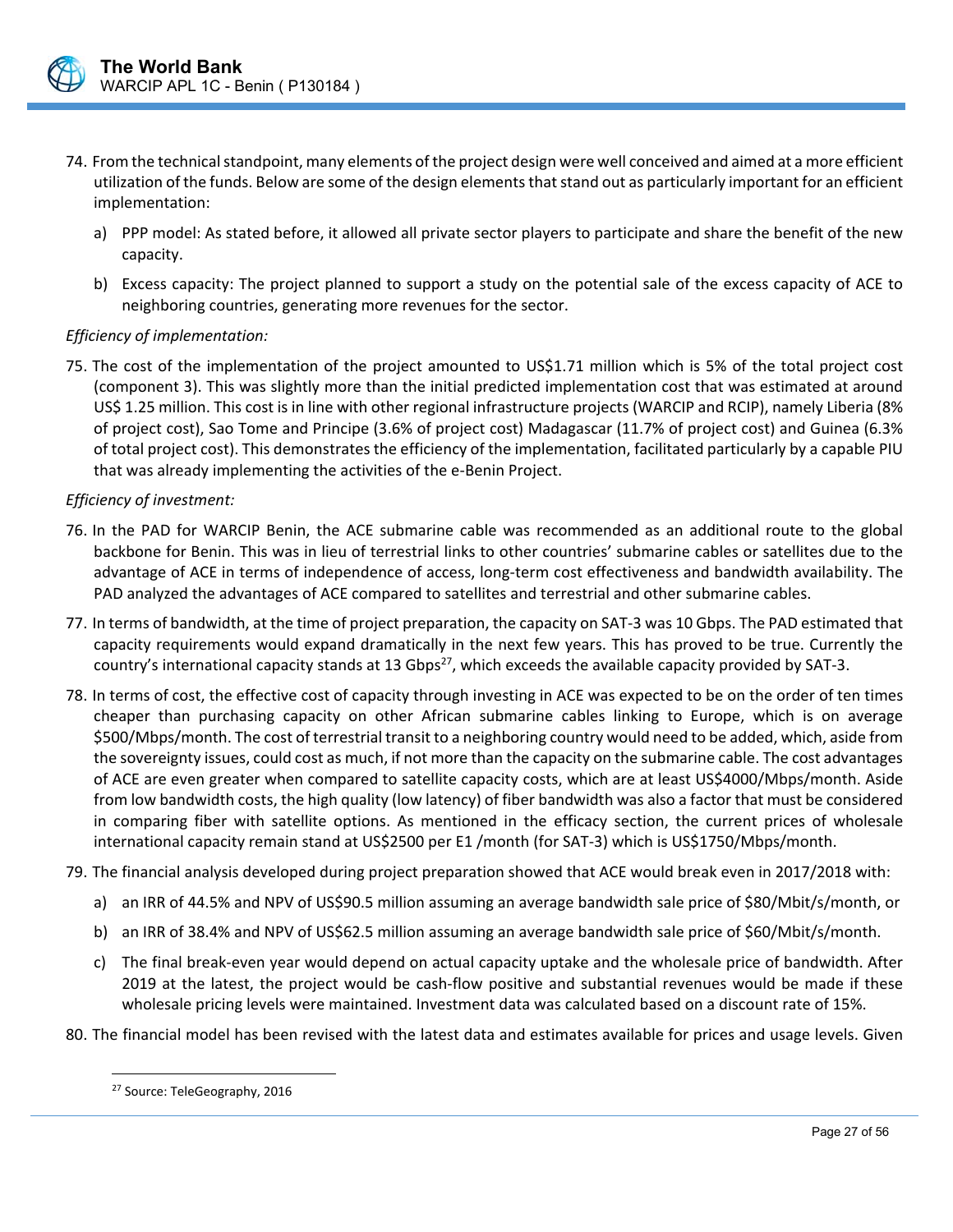

that the SPV is not a commercial entity, i.e. wholesale services are not provided on a transparent basis rather each shareholder uses its own capacity, ACE GIE did not provide revenue or tax data. The updated model uses an estimate of revenues based on the market prices of SAT‐3 provided by Benin Telecom. Other assumptions are detailed in Annex 4.

- 81. Given that today's prices for wholesale capacity have not reached the desired level, and that the terms of the loan are advantageous to both the private and public sectors, the updated model's findings:
	- a) All cash flows are positive, since 2015 when ACE's capacity started to be used by operators
	- b) The NPV for private operators stands at 630 million from 2015 to 2034
	- c) The NPV for the public sector stands at 566 million from 2015 to 2034
	- d) Given that all cash flows are positive, IRR is not possible to calculate
- 82. These findings show that given today's high prices for international capacity, the return on the ACE investment is high, particularly for the private sector.
- 83. The efficiency of investment is also affected by the following factors:
	- a) The Government of Benin received a loan of US\$35 million at a concessionary rate of 0.75% over a period of forty (40) years with a delay of ten (10) years. At the same time, the design aimed to have all private sector investment reimbursed to the Government within five years. The Government of Benin has therefore benefited from a substantial loan to repay only over the long term and therefore can further invest in the ICT/telecom sector.
	- b) The efficiency savings from selling the excess capacity have not materialized yet. The financial evaluation in the PAD expected that Niger, Burkina Faso and Togo, even when they had alternative neighbors from which to obtain international capacity, would likely still route at least 20‐40% of their traffic via Benin to maintain their restoration links.
	- c) ACE investment participation costs are US\$30 million, which is US\$5 million more than the US\$25 million required by the other ACE participants due to the late signing of the Construction and Maintenance Agreement and thus the extra cost entailed in the return of the cable laying ship.

#### *Economic Analysis: impact on GDP growth:*

- 84. An economic analysis of the impact of the ACE connectivity was not included in the initial economic and financial analysis of the PAD. However, the economic returns to the Beninese economy are considerable and should be accounted for in the assessment of the efficiency of the investment. For instance, per World Bank research, each 10‐ percentage point increase in broadband penetration increases overall GDP growth in developing countries by 1.38 percentage points $28$ .
- 85. To estimate the project's impact on GDP, both during the life of the project and projected through 2029, mobile internet penetration rates were estimated with and without the project. Internet penetration rates were calculated based on assumption of market growth in similar countries and at different points of market maturity (see Annex C). Internet penetration rates without the project were calculated using a linear growth model based on the three years prior to the operation of ACE.
- 86. Based on this analysis<sup>29</sup>, it is estimated that the project had contributed more than US\$200 million to Benin's GDP

<sup>&</sup>lt;sup>28</sup> Qiang, Christine Zhen-Wei, Carlo M. Rossoto, and Kaoru Kimura. 2009. "Economic Impacts of Broadband." In Information and Communications for Development 2009: Extending Reach and Increasing Impact, chap. 3. World Bank.

 $\overline{a}$  $29$  Given that establishing attribution and forecasting the counterfactual scenario are complex, the impact on GDP is only a high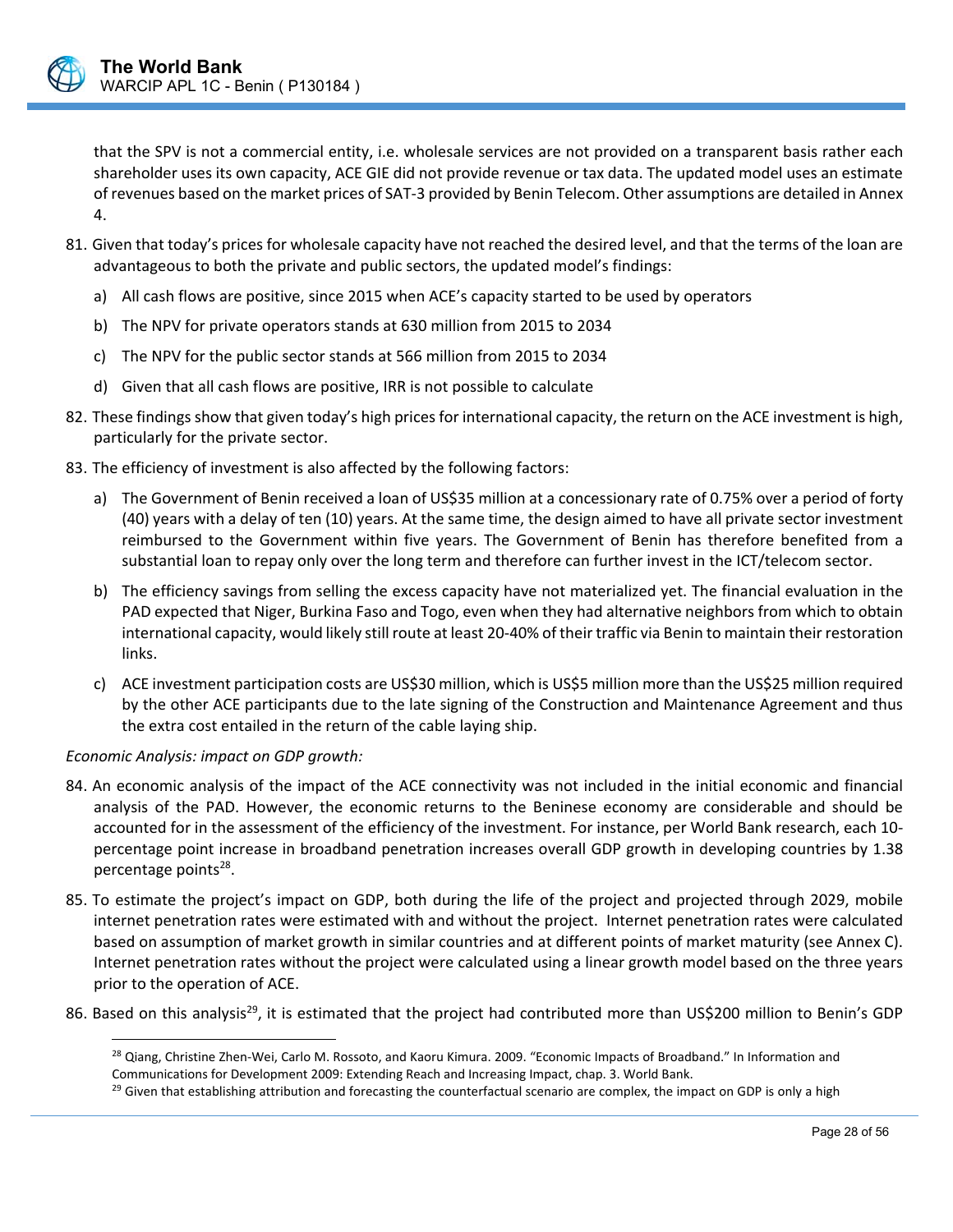

during the project's lifetime (2013-2016). Projecting to 2029, the yearly impact on GDP could reach an average of US\$350 million per year.

#### *Justification of Overall Efficiency Rating:*

Rating: Modest

- 87. This evaluation was not able to replicate the financial analysis of the PAD; however, the analysis of multiple factors shows that there was no major shortcoming in the efficiency of the investment and that it is most likely like other operations in the sector.
- 88. Moreover, it is expected that more benefits from the arrival of the ACE capacity will materialize in the medium to long term making the benefits of the project substantial compared to the cost incurred.

#### **D. JUSTIFICATION OF OVERALL OUTCOME RATING**

Rating: Moderately Satisfactory

89. This rating is affected by the shortcoming in the achievement of the PDOs and the lack of substantial evidence to corroborate the efficiency of the investment

#### **E. OTHER OUTCOMES AND IMPACTS (IF ANY)**

#### **Gender:**

- 90. The digital technologies sector is enabled by pervasive and affordable access to internet services and can help improve economic growth, jobs, transparency, accountability, and social inclusion, which in turn impact poverty reduction and sustainable development. Vulnerable groups benefit the most from greater access to communications means, including the women, the poorest and people living in remote areas.
- 91. With the contribution to the increased geographical reach and reduced cost of communications, the arrival of ACE has contributed (and is likely to contribute more in the future as explained previously) to the inclusive development of these vulnerable groups. There were not, however, adequate indicators to measure the impact of ACE on women and poverty reduction. The results framework included an indicator on the percentage of female beneficiaries, however it reported on systematically and has not changed in the ISR.

#### **Institutional Strengthening:**

92. The project contributed to institutional strengthening through capacity building of multiple stakeholder institutions. For example, during the early stages, the task team facilitated knowledge exchange visits between the emerging GIE and other PPP structures in existing WARCIP countries. The PIU notes that staff from various government institutions (the Ministry and PIU) were given training and development opportunities in multiple key skill development areas including: project management for sustainable development, public finance, public budgeting for results, administrative ethics, technical documentation drafting, and general administrative support. They were also provided with thematic training opportunities on topics that range from digital economy, broadband infrastructure, human

 $\overline{a}$ 

level estimation.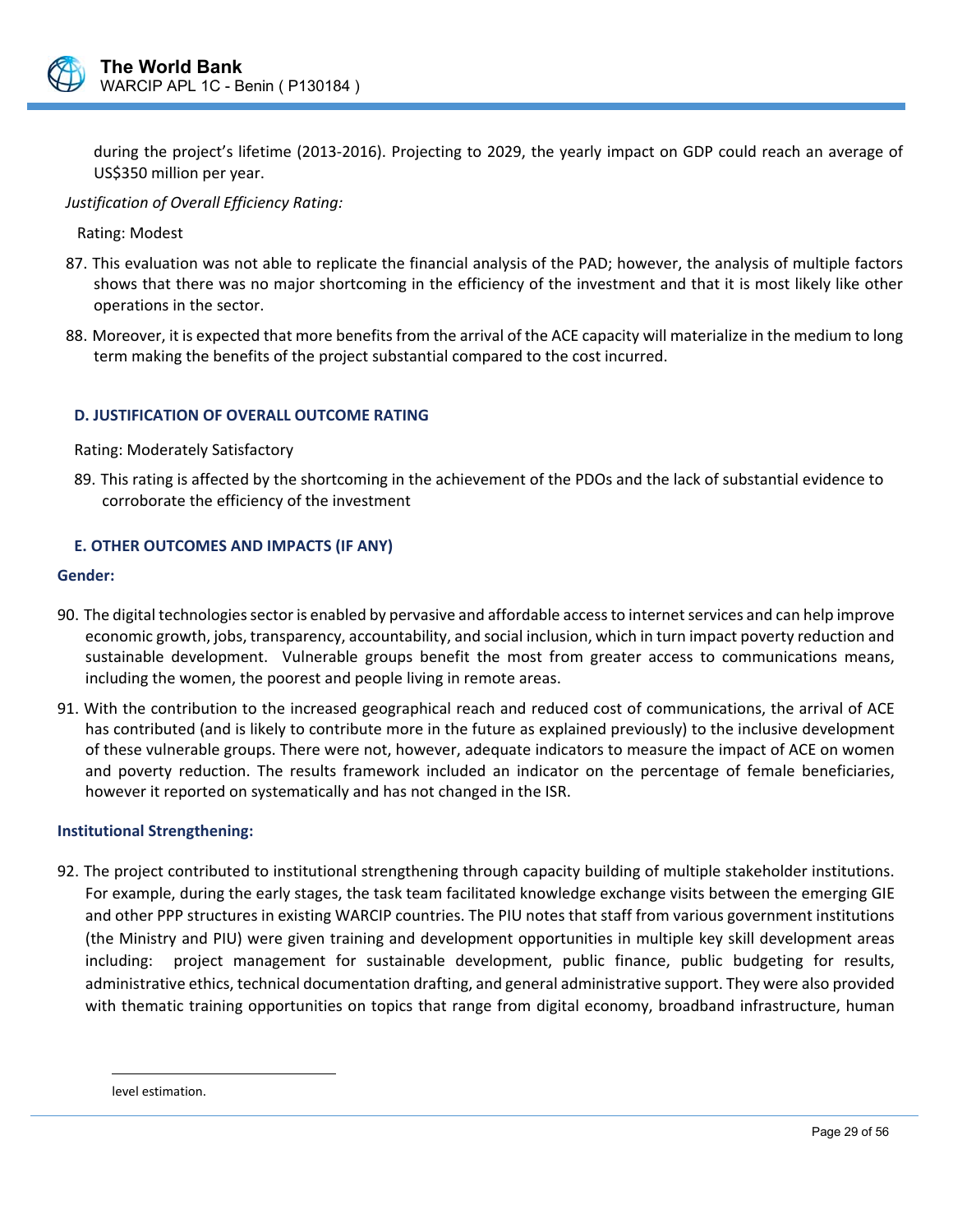

resources, and change management. In terms of training delivered, the PIU estimates that the project trained approximately 160 individuals at a cost of \$500,000 across various stakeholder institutions.

- 93. Also of note, the capacity building training sessions funded by the project systematically trained all women working in the ICT sector within the Ministry as well as all female secretaries working in the services and management of the Ministry. A total of 24 female members were trained.
- 94. Furthermore, the PIU noted that the development of the PPP structure obligated the various private and public sector stakeholders to communicate and collaborate toward the achievement of a common goal, which was as form of strengthening to these institutions. Per the PIU, even the simple existence of the WARCIP Benin Project, which required rigorous monitoring and reporting against clearly defined objectives and results, indirectly contributed to institutional strengthening across both private sector and government agencies. The PIU is hopeful that the culture of collaboration and results‐based performance could become mainstream and continue in future institutional operations.

#### **Mobilizing Private Sector Financing:**

- 95. The project had, as its core, the objective of mobilizing private sector investment and enabling a sound regulatory environment in line with the World Bank cascade approach. The project could increase private sector participation in the international connectivity sector. This was originally achieved through the PPP structure that included all major telecom market players and therefore increased private sector financing and participation compared to when BTSA was the sole provider of international capacity.
- 96. The participation of the private sector ensures that there is a balance between private and public interest, making the investment more sustainable in the long run. This partnership has reduced the risk on the private sector and ensured that the public interest is preserved, while at the same time bringing in the expertise and the commercially‐driven efficiency of the private sector.
- 97. However, it is important to note that the current legal form of the GIE and the lack of regulation of access to the ACE capacity act against the participation of more players in the telecom market, and as result, restricts the mobilization of more private sector financing.

#### **Poverty Reduction and Shared Prosperity:**

98. Same as the impact on gender analysis.

#### **Other Unintended Outcomes and Impacts:**

99. Not Applicable.

#### **IV.BANK PERFORMANCE, COMPLIANCE ISSUES, AND RISK TO DEVELOPMENT OUTCOME**

#### **A. QUALITY OF MONITORING AND EVALUATION (M&E)**

#### **M&E Design**

100. The overall design of the M&E framework, which was a common design element among WARCIP operations, was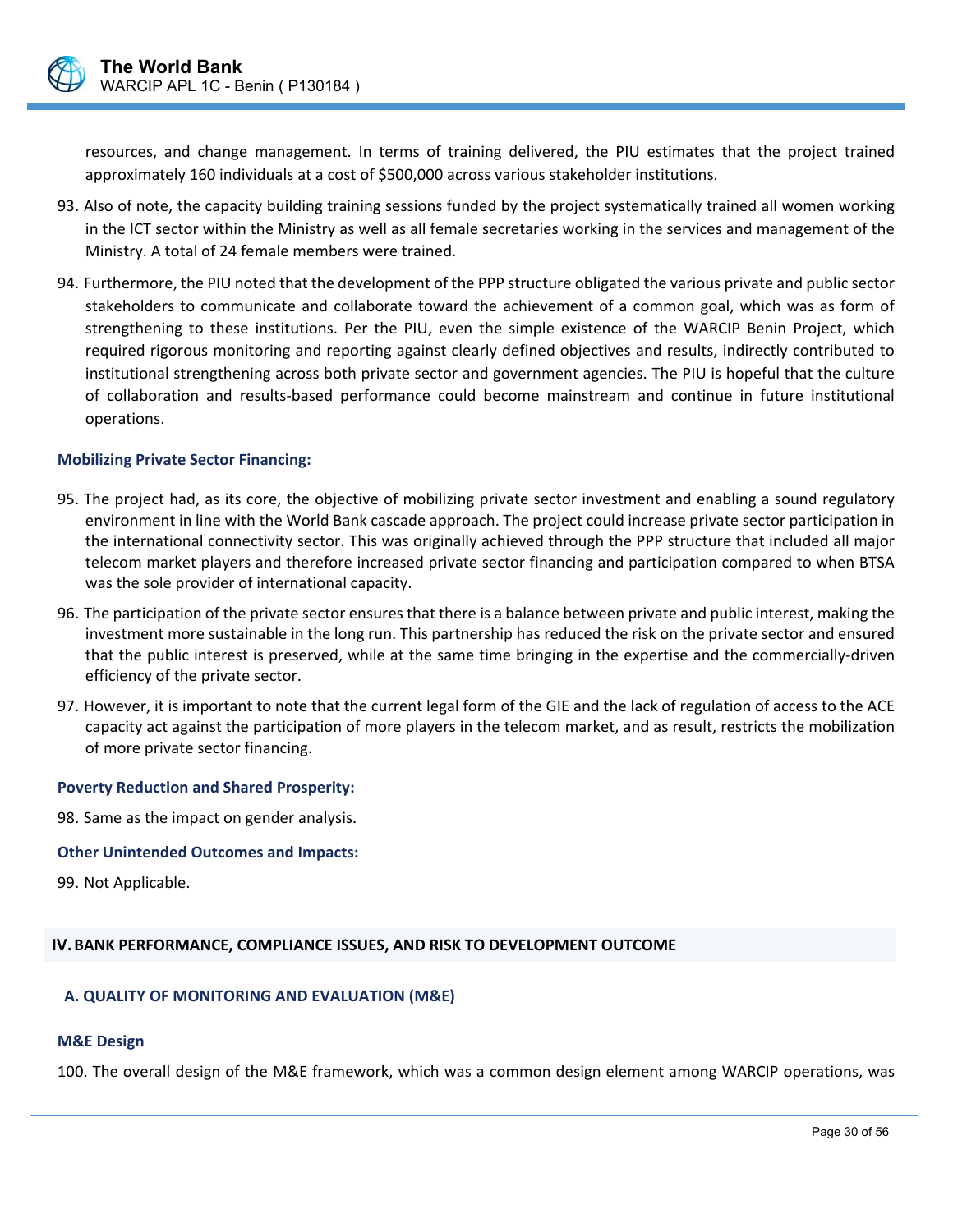

adequate for the WARCIP Benin APL. The results framework included a well-defined and measurable set of indicators. Nonetheless, some refinement could have made the evaluation of the achievement of the PDO more accurate. These include:

- a) Including a more direct indicator to track the achievement of the first part of the PDO, i.e. increasing the geographical reach of broadband networks. Other results indicators such as the share of population with access to internet services act as a proxy to track this objective, however they do not fully capture the desired outcome, particularly when the increase in the number of subscribers can be concentrated in urban areas. For instance, the M&E can include surveys on the use of internet outside of the main cities.
- b) Including the retail price of internet services as a main results indicator. This indicator was included in the intermediate results, yet it is a direct measure of the second part of the PDO, i.e., lowering the cost of communications and is essential to gauge the impact of the project on the internet retail market and the overall project beneficiaries.
- c) Including an indicator on the quality of internet services to complement the indicators on access and prices.
- 101. The PIU was required to have a part‐time M&E specialist and to establish standard formats and guidelines for data collection and reporting. The main data used for the monitoring and evaluation of the outcome indicators was collected from the private sector operators by the Regulator ARCEP and was based on data used by operators and international organizations. The third component of the project also allocated funds for capacity building for the M&E specialist and for regular Monitoring and Evaluation reports.

#### **M&E Implementation**

- 102. Since the PIU was already managing the e‐Benin Project, an M&E specialist was on staff from project onset. This evaluation, however, found that the WARCIP Project suffered from weak implementation of the M&E framework. Reports and annual progress reports were not generated as per the provisions of the Project Implementation Manual and PDO indicators were not regularly and consistently reported on (as explained in the assessment of the achievement of the PDO section).
- 103. Some of the shortcomings in the implementation of the results indicators include:
	- a) The PDO indicator 1 did not change over time in the ISRs. More so the values reported in the client ICR are in a disaggregated format and cannot be compared to previous yearly values or to values reported by other industry sources.
	- b) There were inconsistencies between the ISRs, the client ICR and the responses received from the PIU for this evaluation, for instance for PDO indicator 4.

#### **M&E Utilization**

104. The PIU and the Bank team recommended corrective actions to the indicators and data collection to improve the evaluation process during the midterm review. However, these improvements did not materialize.

 $\overline{a}$ 

#### **Justification of Overall Rating of Quality of M&E**

Rating: Modest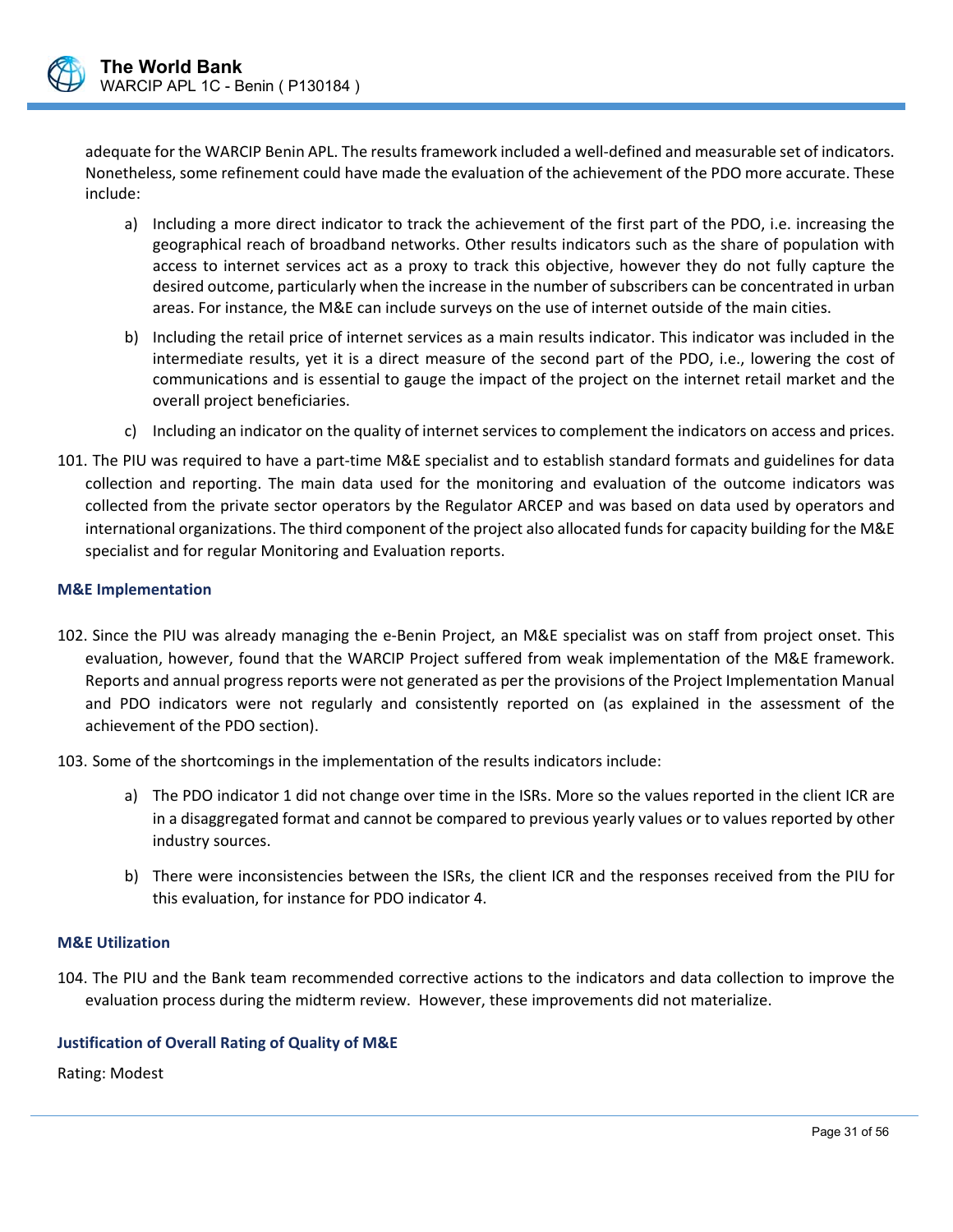

105. As discussed above, there were minor shortcomings in the M&E design and significant ones in its implementation. These weaknesses hindered the assessment of the achievement of the stated objectives and the establishment of links in the results chain.

#### **B. ENVIRONMENTAL, SOCIAL, AND FIDUCIARY COMPLIANCE**

#### *Safeguards:*

106. The project was rated category B for safeguards, triggering social and environmental safeguards policies. Due to the nature of the project, however, safeguards risks were assessed as short‐term and reversible as connection to ACE cable entailed little disruptive impact to the surrounding environment. The GoB prepared an Environment and Social Management Plan (ESMP) for the project and in every case, mitigation measures were designed to reduce the negative impacts. The Government also prepared an abbreviated Resettlement and Compensation Plan (RAP) as some land acquisition and/or resettlement was anticipated for the construction. By April 2, 2015, the date that ACE landed on the Benin coast, the GoB had executed all social and environmental plans satisfactorily, including adequate information sharing and compensation of all individuals and businesses along the cable route.

#### *Procurement:*

- 107. As the PIU of the project was already the PIU of an ongoing Bank funded operation, e‐Benin (P113370), the PIU was already staffed by a Project Coordinator, a Procurement Specialist, a FM Specialist, and an M&E Specialist. An assessment was carried out in March 2012 and the overall procurement risk rating was assessed as moderate. Due to the additional procurement workload anticipated for the PIU under WARCIP, the PIU was strengthened through the PPA in several ways, including: the advance review of procurement plans by the World Bank, the recruitment of a Procurement Assistant, and the preparation of procurement sections in the project operational and administrative manual.
- 108. IDA funding for component 1a (US\$30.1 million) on international connectivity did not go towards a procurable item subject to compliance with World Bank procurement guidelines. These funds covered membership fees (paid in a series of installments) against a set of rights, including use of a certain amount of capacity at preferred rates and a share of ownership of an indivisible cable infrastructure asset. For other project components (US\$4.9 million on components 1b, 2, and 3), IDA procurement guidelines applied. The disbursement of the funds for these components (\$4.9 million on components 1b, 2, and 3) progressed without incident, but with notable delays. For example, between 2013 and 2014, delays in the progress of conducting studies under the project's second component were noted. Although implementation of these components was far less costly than the landing of ACE (component 1a), these components were considerably more difficult to implement.
- 109. Implementation of Component 2 concerning the organizational structures of the PPP and the development of the enabling environment for connectivity required lengthy coordination between multiple stakeholders. Although some cost savings were noted as the GoB implemented certain activities at a cost that was less than the initial estimate, some studies (the regional studies) were not achieved. The combination of the dropped studies and the cost savings led to an undisbursed amount of approximately US\$0.8 million prior to closing even after the funding of new activities. Transitions in the Government and the restructuring of the Ministry of Communications and Information Technologies (now known as the Ministry of Digital Economy and Communications) also caused some delays and revisions to procurement plans particularly from 2015‐2017.

#### *Financial Management:*

110. The financial management assessment of the implementing agency at the time of appraisal concluded that the MCICT of Benin met the Bank's minimum requirements under OP/BP10.02. The PIU of this project was already the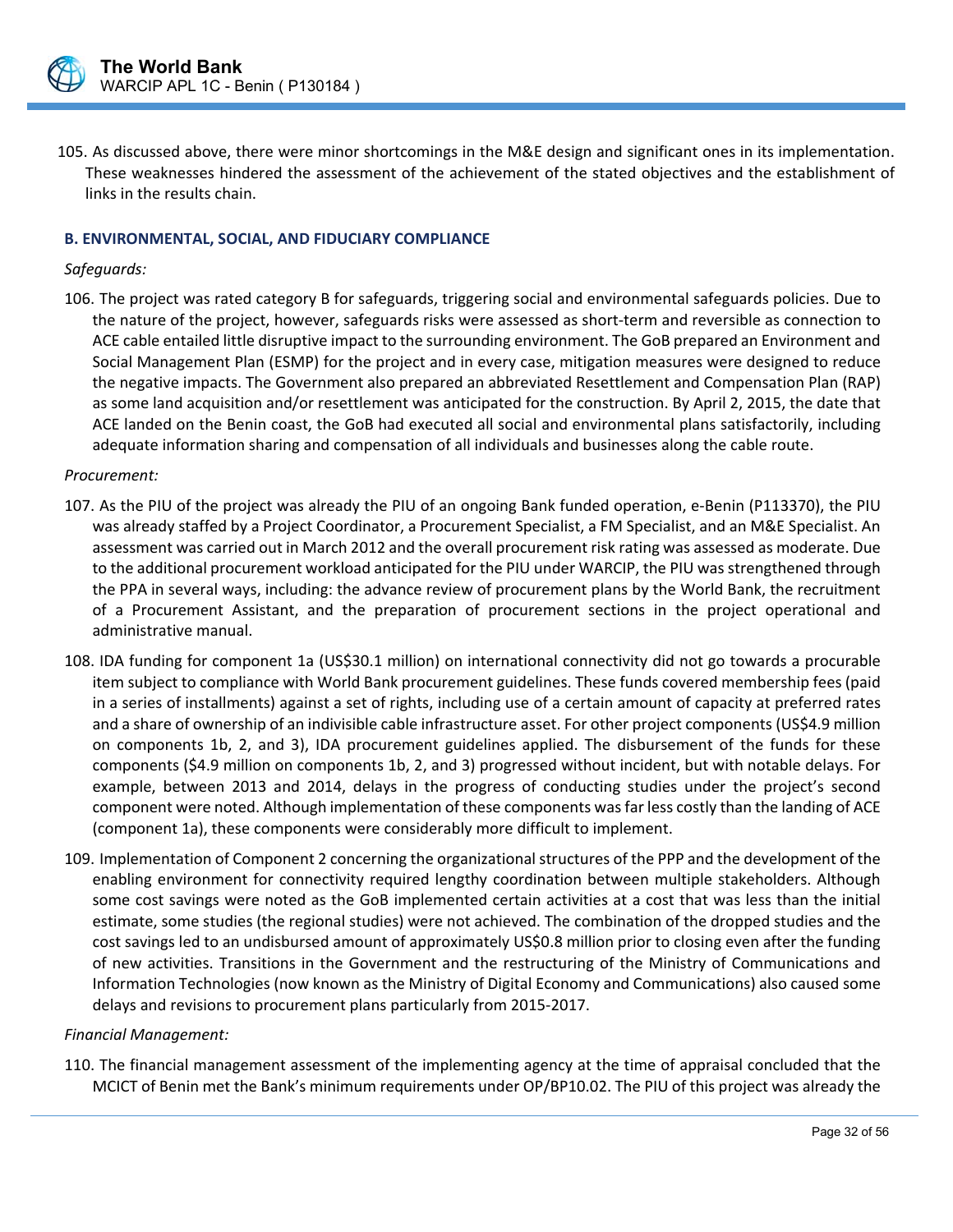

PIU of an ongoing Bank funded operation, e‐Benin (P113370), at the time of the WARCIP Benin Project appraisal. e-Benin had achieved satisfactory performance, had already hired an FM specialist for its staff, was already using an adequate multi‐project accounting software, and was in full compliance with Bank FM requirements. Since existing arrangements for staff and accounting software were in place within the implementing agency, a Project Preparation Advance (PPA) was used to strengthen the PIU's financial management. These strengthening activities consisted of ensuring the involvement of an IDA‐suitable external auditor, customization of e‐Benin accounting software, and the preparation of the financial sections of the project accounting and administrative manual. The overall fiduciary risk rating was therefore assessed as moderate.

111. The financial management of the project progressed smoothly with satisfactory ratings every year of implementation. A World Bank team travelled to Benin in April 2017 to conduct the final financial management support mission. The mission report rates the performance of the financial management during the supervised period as satisfactory. Per the FM supervision report, the PIU maintained accurate accounts and statements for the project, consistently submitted satisfactory interim reports on time, and, particularly in the final year, adequately implemented recommendations of previous supervision missions, particularly related to delays in disbursement. Financial audits were done in a timely manner and without qualification.

#### **C. BANK PERFORMANCE**

#### **Quality at Entry**

- 112. The PAD discussed all major issues and considerations for the project preparation and implementation plans. However, this evaluation found that there remained some weaknesses in the presentation of the rationale for project implementation. For instance, it was not clear why Benin was not able to reap the benefits of the digital economy despite having a submarine cable, a backbone (although weak) and a significant number of operators/ISPs. Similarly, the comparison between the different options for additional capacity did not include, for instance, the option of liberalizing access to SAT‐3, upgrading SAT‐3, or reinforcing the sector through legislation and regulation that could contribute to strengthening the enabling environment for private sector participation. These aspects point to the opportunity to strengthen the rationale for investing in a second submarine cable, especially since Benin is a small country of 9 million people where alternative options may have existed at the time of project preparation.
- 113. According to the borrower and implementing agency, the Bank team provided all necessary support to the Government for project preparation. As described in the PAD, Benin formally requested admission into ACE after the cable laying boat had passed the coast of Cotonou. To meet the firm deadlines associated with Benin's admission to ACE, the Bank responded quickly and intensively. The project was prepared under a tight timeline to mobilize the necessary funds to allow Benin to actualize the ACE opportunity. Nevertheless, the tight deadline did not compromise quality. The Bank ensured that the project design was solid and recommended adequate measures to strengthen the experienced PIU to ensure the success of the project.
- 114. The project benefitted from the Bank's extensive prior experience working with PPPs. Investment in fiber optic cables, facilitated through a public‐private structure, attracts significant private capital, is often completed relatively quickly, and tends to be more successful due to the joint public and private ownership and accountability structure. As this was the third in a series of multiple WARCIP projects (covering five West African countries), the GoB and the project design also benefited from this great wealth of knowledge on PPPs in the regional setting of ECOWAS countries. This was true during implementation and not just at entry. Fiduciary, safeguards, and procurement aspects of the operation were prepared based on thorough assessments of the capacity of the institutions and arrangements were made to strengthen capacity in both the short and long term to ensure the success and sustainability of the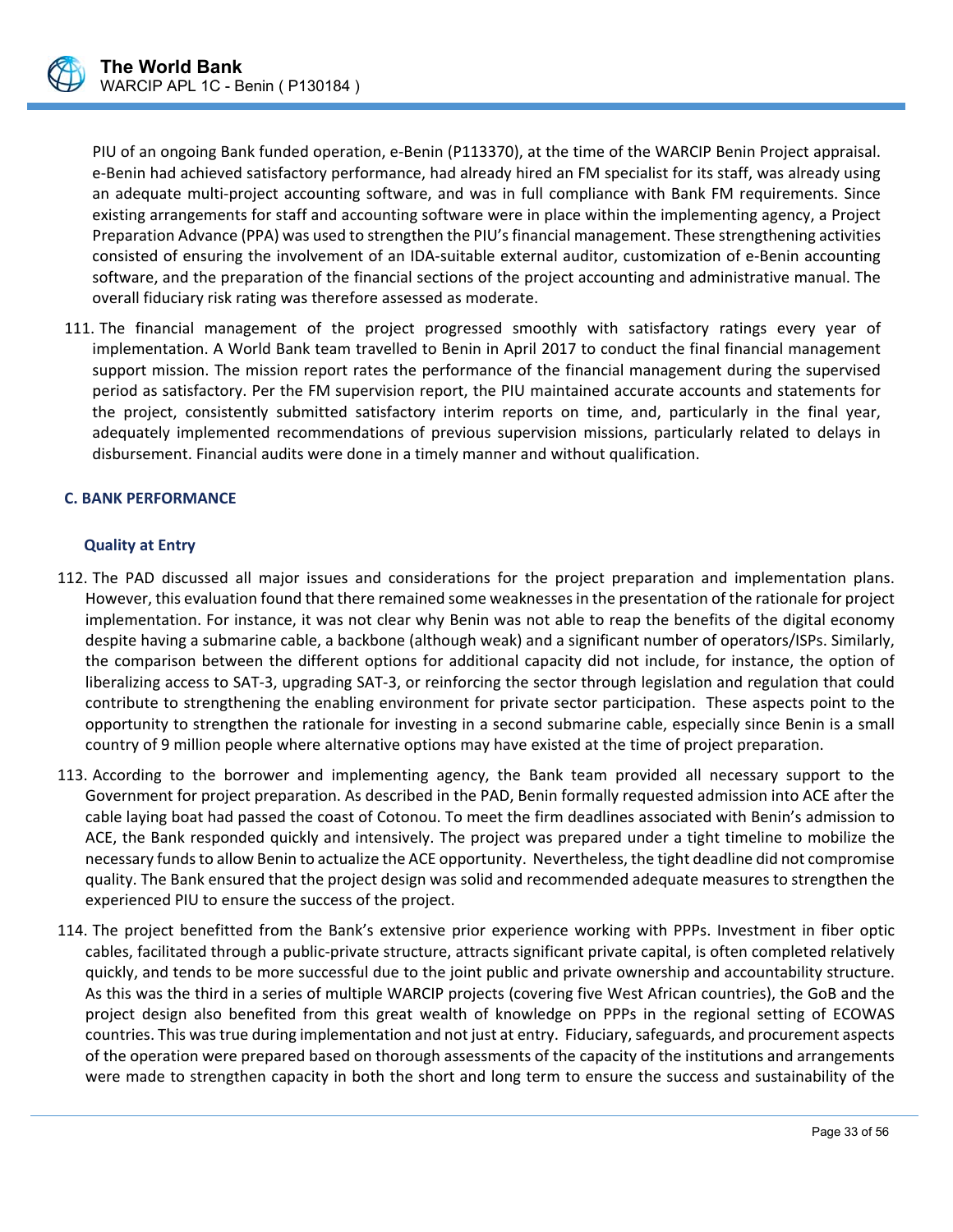

project.

- 115. The project design also benefited from the Bank's regional perspective for West Africa. The WARCIP program was fully aligned to the World Bank's Partnering for Africa's Regional Integration Assistance Strategy for Sub-Saharan Africa (RIAS) and the World Bank's strategy for Africa, both of which recognized the key role that ICTs play in regional integration and increasing competitiveness in African economies.
- 116. Overall, project design at entry proved robust and appropriate. The PPP‐based model ensured participation from all stakeholders and paved the way for increased private sector participation and competition in Benin's telecom sector. As discussed in prior sections, the results framework could have benefited from more in-depth initial analysis of indicators and target values. However, many of the indicators presented a relatively good framework to monitor the project components and objectives (minor shortcomings are listed in the section on M&E design).

## **Quality of Supervision**

Rating: Satisfactory

- 117. The Bank team closely supervised the project during and in between missions. The frequency of supervision was adequate, averaging two missions per year, and was supplemented by remote support by the task team. While there were three changes in project TTL during implementation, the borrower and implementing agency noted that World Bank support was suitable and that transitions between project TTLs were exceptional due to well‐planned handover missions and arrangements. Additionally, the final project TTL was a core member of the e‐Benin Project (P113370) from its inception. According to project records, project ISRs and aide memoires were filled comprehensively and filed on time.
- 118. During implementation, the Bank team and government institutions worked together to address most issues as they arose. For example, the Bank team and the implementing agency were flexible in making logical adjustments to the design and cost of activities within each component, which allowed the PIU to deliver best on the overall component objectives.

## **Justification of Overall Rating of Bank Performance**

Rating: Satisfactory

119. As discussed in the prior section and throughout this report, the Bank team provided consistent and suitable preparation and implementation support to the GoB throughout the project lifespan. The World Bank ensured continuity among changing demands internal and external to the project. The overall World Bank performance at entry and during supervision is rated as satisfactory.

#### **D. RISK TO DEVELOPMENT OUTCOME**

120. The main component of the project, the connection of Benin to the submarine cable ACE, has provided Benin with a redundancy route, abundant capacity and therefore a more robust international connectivity. However, some risks persist and threaten the sustainability of the impacts of the project. These include:

 $\overline{a}$ 

a)  **The legal form and the governance of Benin ACE GIE:** The current legal form of ACE GIE does not incentivize the transformation of the ACE submarine cable into a standalone entity that can compete with BTSA, which manages the SAT-3 capacity. Similarly, the governance model of a rotating presidency does not act in the best interest of the market and the consumer in general. To preserve the spirit of the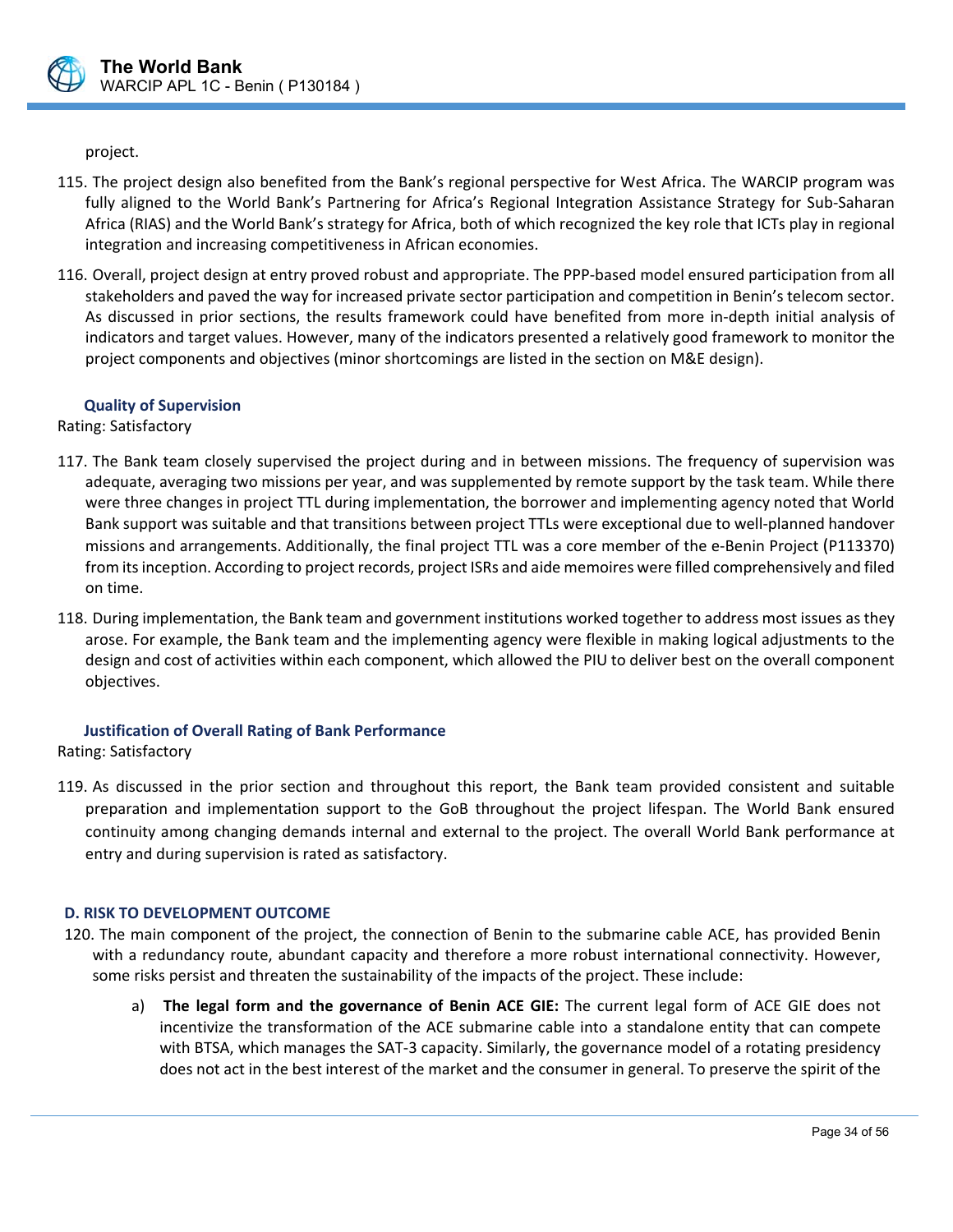

WARCIP design and enable a competitive environment in the provision of international wholesale capacity, it is important that the ACE GIE transition to a commercial entity where shareholding is separate from the commercial activities of access to capacity. The Guinean model of governance and management of the ACE PPP presents an example of a better format for the SPV.

- b) **Open access to ACE**: The ACE submarine cable capacity is managed by GIE and operators have access to capacity based on their respective shares in the SPV. There was no indication from the reports consulted nor the interviews conducted that the regulator ARCEP is considering regulating access to this international capacity. Further market analysis is required to study the need for regulating access to ACE, however given that the Government has majority shares in ACE GIEGIE and that the capacity is not yet commercialized, there is a need for ARCEP to consider different options for regulating the wholesale prices of ACE. This will ensure that the capacity is priced reasonably and is open on a non‐discriminatory basis to all players including ones that are not part of the ACE GIE, thereby ensuring that the benefits of this capacity trickle down to end users.
- c) **Lack of divestiture of government shares in ACE GIE**: The Government of Benin still retains 46% (21% for BTSA, 8% for Libercom and 17% for the Government) in the ACE GIE. The project design stipulated that the GoB divest its remaining shares to operators in neighboring countries and other domestic new participants. Also, other WARCIP projects included the provision that no one shareholder has the right to hold more than 25% of the shares in the SPV to ensure that no one operator or shareholder can control the capacity of ACE and therefore impact market competition. The divestment plan has not been implemented yet. Among other factors, this divestment depends on the capacity of the private sector to invest more in the SPV. However medium‐ to long‐term plans should account for divestment, including the option of opening the capital of the ACE GIE to players outside the telecommunications market in case capital within it is limited.
- d) **Risk of having a more consolidate market position for BTSA:**  BTSA has now a majority stake in international connectivity, in ACE through a majority shareholding and in SAT‐3, which it solely owns and manages. This, compounded with the current legal form of the ACE GIE and the lack of regulation of access to wholesale capacity, presents a big concern in the market, since BTSA is more dominant now than it was before the arrival of ACE. Tackling this dominance through a divestment plan, ex-ante regulation or restructuring is crucial for market development.
- e) **Not leveraging Benin's geographic position as a hub for international transit**: As previously discussed, the initial design of the WARCIP Project intended to leverage Benin's geographic position to provide transit capacity to neighboring countries. This is contingent on several factors, most importantly the existence of an extensive and reliable fiber backbone transit network that can carry the capacity from Cotonou to neighboring countries. The development of such a network will greatly improve the ability of Benin to offer capacity to other countries, especially since the international capacity currently available to Benin is underutilized. Even through the demand for bandwidth is expected to increase, the sustainability and efficiency of the investment in ACE still hinges on the ability of Benin to commercialize its excess capacity in the medium term.
- **f)** Vision for BTSA: WARCIP supported the development of the strategy to reposition the Governmentowned incumbent operator BTSA. The restructuring and privatization of BTSA has been subject to several debates over the past decade. Currently, the Government is considering restructuring BTSA into three separate entities, including a wholesale operator. Delays in repositioning will play against BTSA and the market as the market becomes more dynamic and complex. As the sole owner and operator of a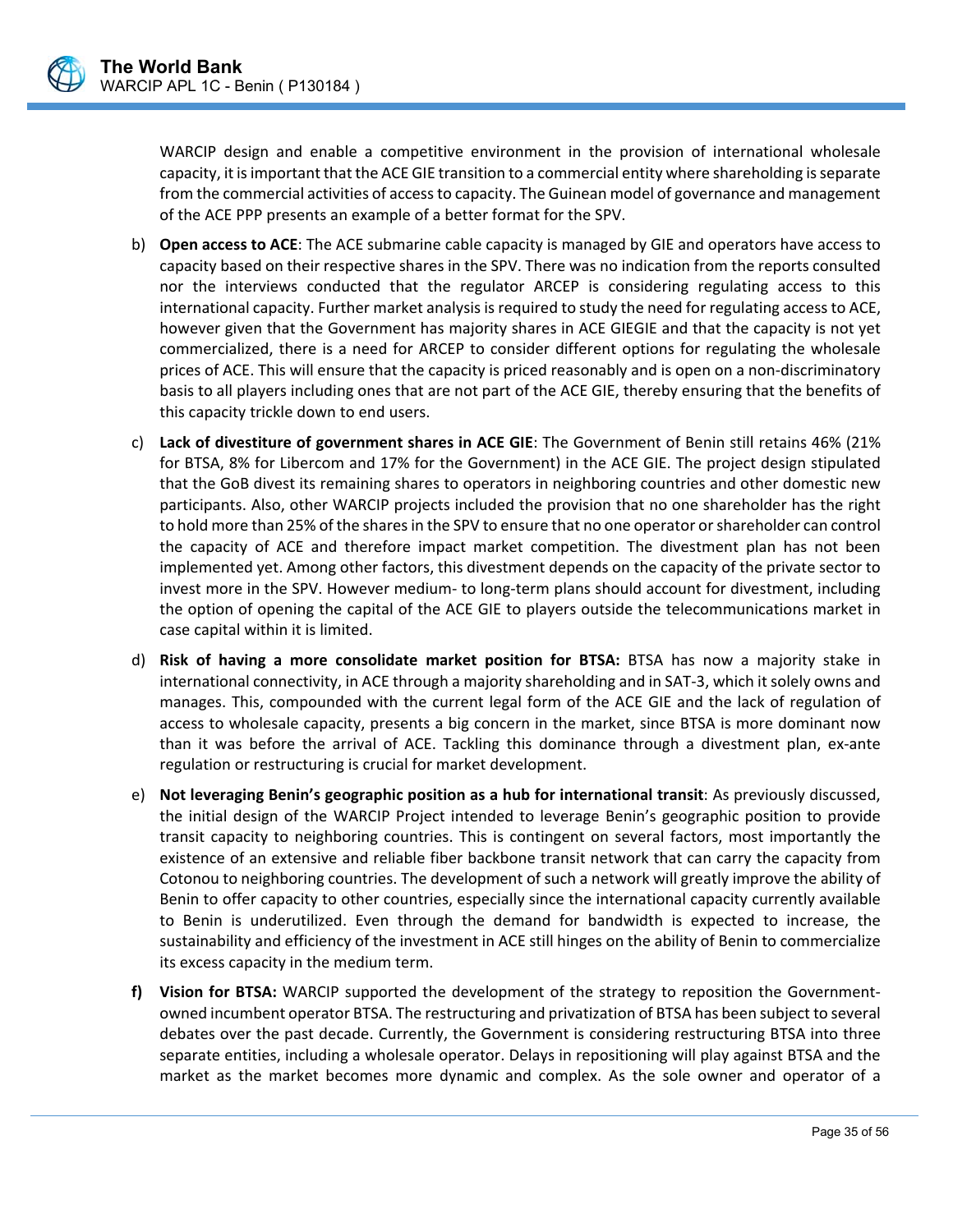

backbone network and majority owner of international capacity, BTSA needs to be transformed into a dynamic state of the art wholesale operator to achieve optimal impact on the expansion of internet and communications services as well as on retail prices.

#### **V. LESSONS AND RECOMMENDATIONS**

#### *Project design and preparation*

- 121. Using a PPP model for the ownership and management of the ACE cable in Benin contributed to the successful implementation of the project, specifically since it addressed the challenge with high upfront costs of investments in essential infrastructure, such as in submarine cables, which are often prohibitive to individual private sector players. In the absence of a PPP model, when governments invest in essential infrastructure on their own, there are risks of poor governance and/or weak operation that might prevent its efficient use. PPP arrangements, such as that deployed in Benin for the ACE cable, bring together all actors and provide a balance between public and private interests. Specifically, in Benin, the ACE consortium included at the onset the main telecommunications operators and service providers for international and internet services. This arrangement made the investment in the ACE cable consortium possible and allowed Benin to acquire abundant international capacity.
- 122. However, the PPP model by itself does not guarantee competition and the use of this essential infrastructure by all market players. The PPP structure, as currently the case in Benin, is restricted to the existing shareholders and presents a barrier to entry to new or smaller service providers. The experience of the WARCIP Benin shows that the PPP structure should be complemented by:
	- a) A commercial form for the SPV: To lay the foundation for fair and equitable access to the international capacity, the legal form of the ACE SPV should be set as a commercial entity independent of the commercial activities of the individual shareholders.
	- b) Provision of an operating license. The provision of an operating license would make sure that the ACE SPV is under the jurisdiction of the regulator and is the first step to ensure that the international market is regulated.
	- c) Regulatory safeguards for open access. These include the appropriate monitoring by the regulator of the terms and conditions of access to the international capacity to ensure that prices are appropriately set, that there is no collusion between the shareholders and that the terms of access are non-discriminatory to all players. It is important that future PPP projects support the development of open access policies as a priority for the sector to be realized early in the project, and include in their design support to the implementation of such policies.
- 123. Government commitment to the development objectives and to enhancing the enabling environment is often cited as a major success factor to effective implementation. The triggers for the client readiness in WARCIP Benin included: (i) government commitment to liberalization and open access principles, (ii) existence of a PPP framework, and (iii) government commitment to increased sector competition as evidenced by pro‐competitive policy and regulatory frameworks. Although the GoB at that time showed signs of strong commitment to implementing these triggers, some of the foundational reform elements remain unaddressed due to the political economy of the sector. Chief among them is the adoption of an LLC model for the ACE SPV, the licensing of the ACE SPV, and the adoption of open access principles. To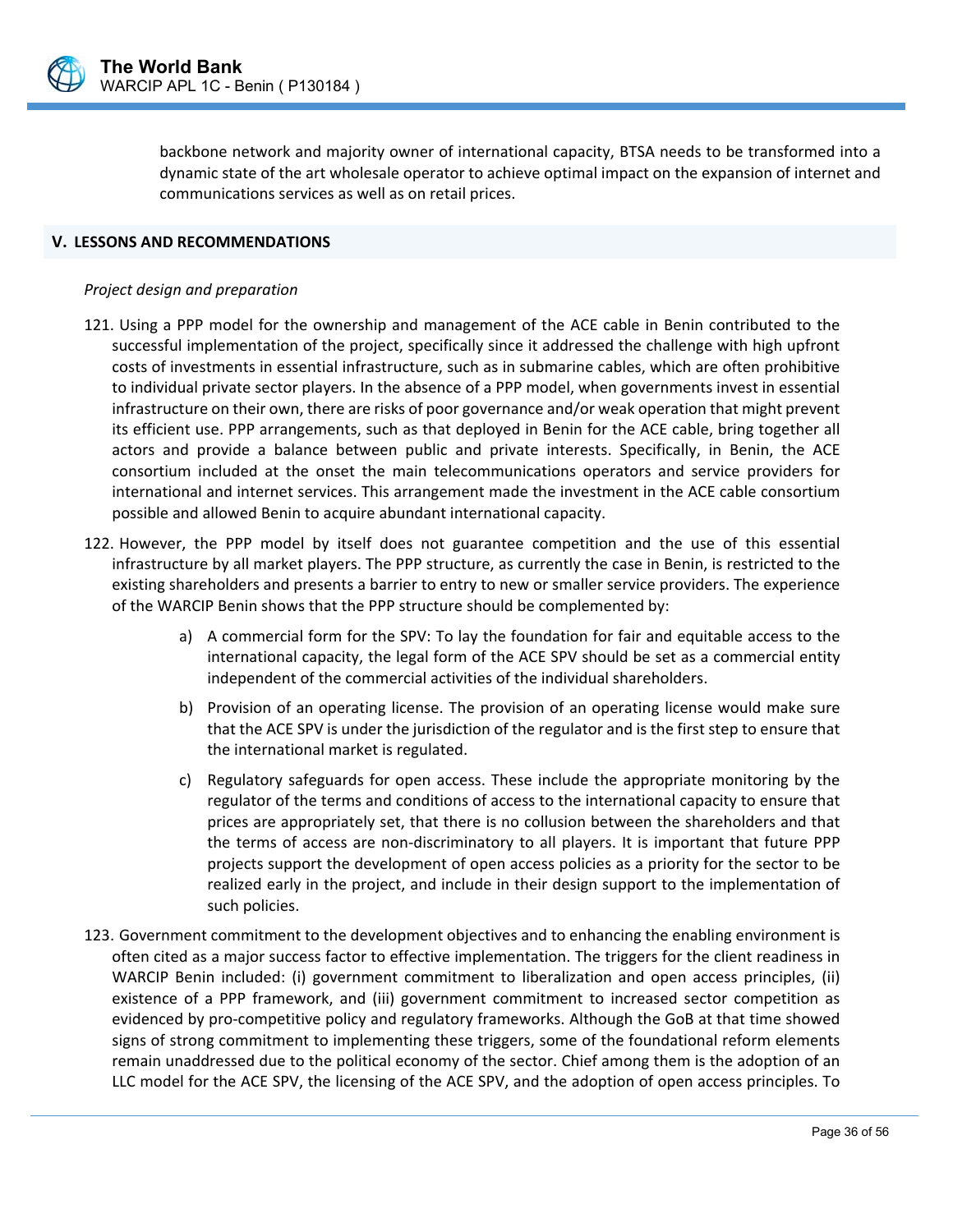

.

that effect, only stated commitments may not be enough to catalyze the adoption of important procompetition decisions and regulatory tools. One of the possibility that future projects can implement is the inclusion of key reform elements in the World Bank financing agreement as legal covenants. These may include the establishment of a commercial entity as SPV and providing it with an operating license. The current legal effectiveness conditions and covenants of the WARCIP Benin only include the obligation to establish an SPV but do not specify that it should be of a commercial nature. In most cases these conditions seems to be realistic and may not unnecessarily delay the implementation of the project. In the case of Benin, the team is of the view that although a fast implementation of the readiness conditions was important to ensure Benin can join ACE, the impact of a GIE model has proved to be a major constraint to the reduction in prices, to improving competition in the international capacity and more generally the achievement of the Project objectives. In sum, it seems that both the establishment of an SPV as a commercial entity and providing it with an operating license are elements that could be considered as legal effectiveness conditions in future projects.

- 124. Backbone infrastructure is critical to the effective use of the international capacity both domestically and for resale to neighboring countries. The experience of Benin and other WARCIP projects shows that the rehabilitation of the backbone has impeded the country form taking full advantage of the abundant capacity provided through ACE. In the case of Benin, the rehabilitation and construction of the missing backbone links was financed by other sources, however its slow implementation has impacted the achievement of the project objectives. To that end, and although coordination with other donors and financing partners for projects conceived at later stage is difficult, the constraints of the backbone network should be highlighted more in the conception of an International connectivity project, and the interdependence between the two infrastructures is an important element to focus on and strengthen during project implementation.
- 125. The Government's ownership of the majority of the GIE consortium's shares (including the shares of Libercom and Benin telecom) points to another element that can be improved through a better design in similar projects. The project planned for the Government's shares in GIE to be divested, but this has not been achieved. Whereas the control of the Government on the operation of GIE does not seem to pose problems for the other private shareholders, limiting the Government shares at the onset to less than 25% seems to be a better way of increasing private participation and safeguarding competition. The limitation of Government stakes depends on the available financing by other private sector players; however, the design of similar PPP projects can include the provision of seeking all possible sources of private financing whether from within or outside of the sector.
- 126. Compared to other sectors, such as health and education, telecommunications markets evolve more rapidly, largely due to the fast pace of development of the underlying technologies. As such, it is difficult to accurately predict the evolution of certain market indicators. This is the case for the WARCIP targets for Benin (and other WARCIP projects) set at project approval, most notably the percentage of population with access to internet services. These targets were surpassed by the second half of the project, partly due to the project outputs and partly due to other domestic and international factors such as lower cost for network rollout and more affordable end user handsets. In this sense, indicators in ICT projects must be revised more often and reassessed against current market development trends.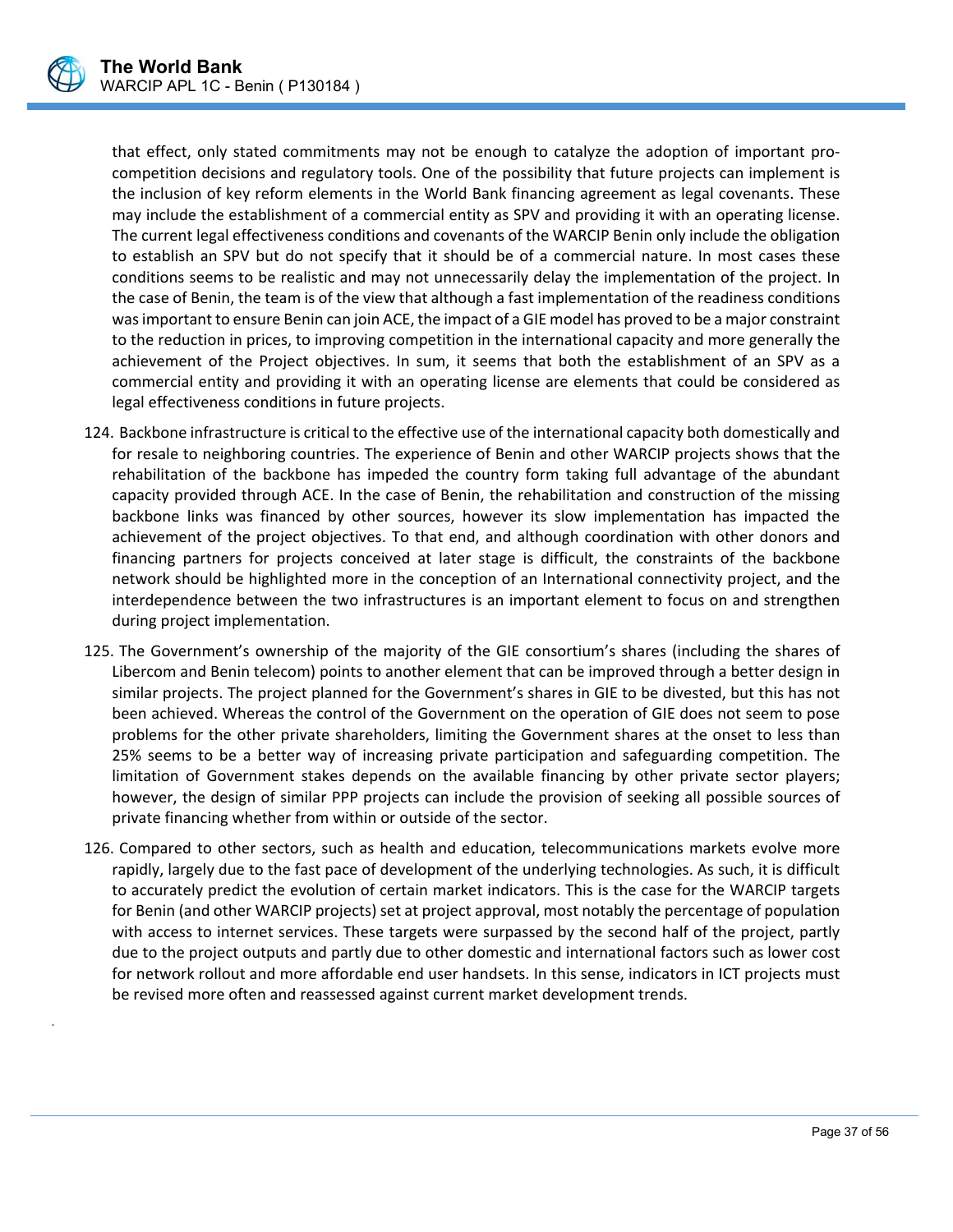

#### **ANNEX 1. RESULTS FRAMEWORK AND KEY OUTPUTS**

#### **A. RESULTS INDICATORS**

#### **A.1 PDO Indicators**

 **Objective/Outcome:** Increased geographical reach of broadband networks.

| <b>Indicator Name</b>                                                                           | Unit of Measure Baseline |                      | <b>Original Target</b> | <b>Formally Revised</b><br><b>Target</b> | <b>Actual Achieved at</b><br><b>Completion</b> |  |
|-------------------------------------------------------------------------------------------------|--------------------------|----------------------|------------------------|------------------------------------------|------------------------------------------------|--|
| <b>Access to Telephone Services</b><br>(fixed mainlines plus cellular<br>phones per 100 people) | <b>Number</b>            | 79.00<br>01-Dec-2011 | 87.00<br>21-Jun-2012   |                                          | 88.78<br>02-Jun-2017                           |  |
| Comments (achievements against targets): Exceeded initial target by 2.04%.                      |                          |                      |                        |                                          |                                                |  |

| <b>Indicator Name</b>                                                           | Unit of Measure Baseline |                     | <b>Original Target</b> | <b>Formally Revised</b><br><b>Target</b> | <b>Actual Achieved at</b><br>Completion |
|---------------------------------------------------------------------------------|--------------------------|---------------------|------------------------|------------------------------------------|-----------------------------------------|
| <b>Access to Internet Services</b><br>(number of subscribers per<br>100 people) | Number                   | 1.80<br>01-Dec-2011 | 4.20<br>21-Jun-2012    |                                          | 25.17<br>02-Jun-2017                    |
|                                                                                 |                          |                     |                        |                                          |                                         |

**Comments (achievements against targets):** Exceeded initial target. Underestimated target at approval.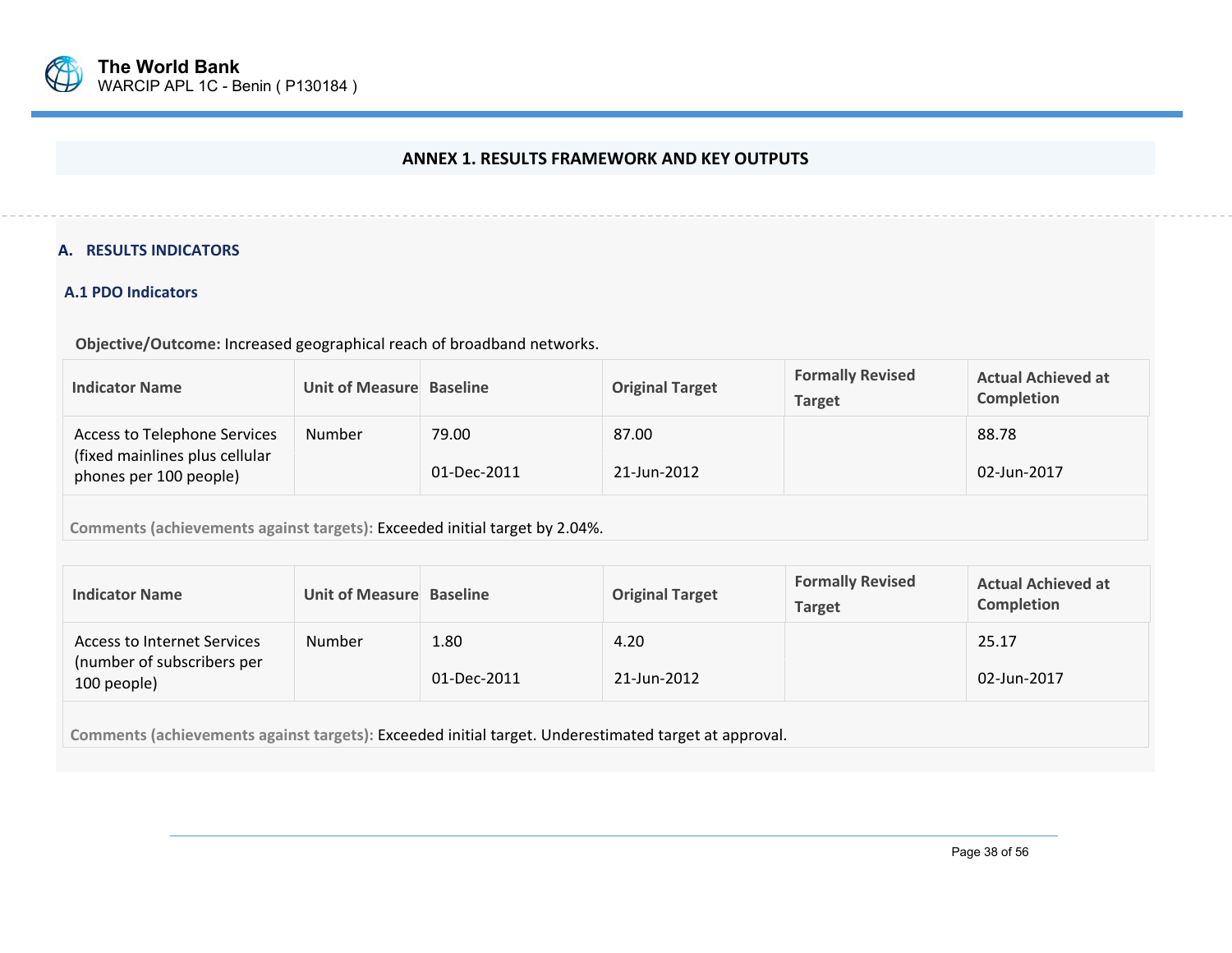

| <b>Indicator Name</b>                                                                                                         | Unit of Measure Baseline |                     | <b>Original Target</b> | <b>Formally Revised</b><br><b>Target</b> | <b>Actual Achieved at</b><br><b>Completion</b> |
|-------------------------------------------------------------------------------------------------------------------------------|--------------------------|---------------------|------------------------|------------------------------------------|------------------------------------------------|
| Volume of international<br>traffic: International<br>Communications (Internet,<br>Telecoms, and Data)<br>bandwidth per person | <b>Number</b>            | 7.50<br>01-Dec-2011 | 14.10<br>21-Jun-2017   |                                          | 7.50<br>02-Jun-2017                            |

**Comments (achievements against targets):** The values of this indicator did not changed in the Bank ISRs through out he life of the project. However, other industry sources and the client ICR show that the volume of international traffic has increased from the 2011 baseline. More information can be found in the achievement of PDO and the M&E sections.

| <b>Indicator Name</b>        | Unit of Measure Baseline |             | <b>Original Target</b> | <b>Formally Revised</b><br><b>Target</b> | <b>Actual Achieved at</b><br>Completion |
|------------------------------|--------------------------|-------------|------------------------|------------------------------------------|-----------------------------------------|
| Direct project beneficiaries | Number                   | 7.90        | 8.70                   |                                          | 8.20                                    |
|                              |                          | 01-Dec-2011 | 21-Jun-2012            |                                          | 02-Jun-2017                             |
| Female beneficiaries         | Percentage               | 40.00       | 46.00                  |                                          | 40.00                                   |
|                              |                          | 01-Dec-2011 | 21-Jun-2012            |                                          | 02-Jun-2017                             |

**Comments (achievements against targets):** This indicator has almost reached its target. More information can be found in the achievement of PDO and the M&E sections.

 **Objective/Outcome:** Reduce the cost of communications services in the territory of the recipient.

| <b>Indicator Name</b><br><b>Original Target</b><br>Unit of Measure Baseline | <b>Formally Revised</b><br><b>Actual Achieved at</b><br><b>Completion</b><br>Target |
|-----------------------------------------------------------------------------|-------------------------------------------------------------------------------------|
|-----------------------------------------------------------------------------|-------------------------------------------------------------------------------------|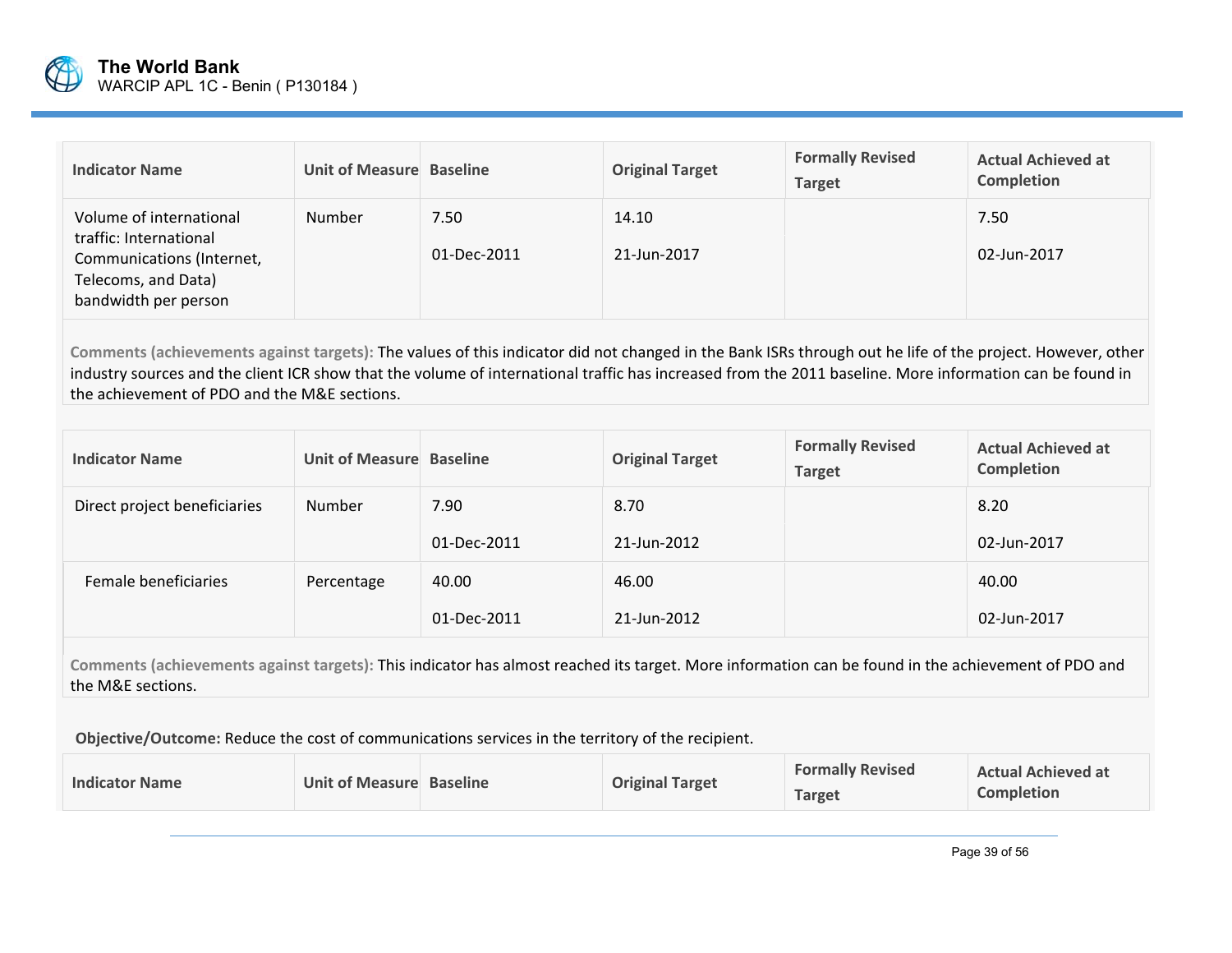

| Volume of international<br>Number<br>traffic: International<br>Communications (Internet,<br>Telecoms, and Data)<br>bandwidth per person | 7.50<br>01-Dec-2011 | 14.10<br>21-Jun-2017 |  | 7.50<br>02-Jun-2017 |
|-----------------------------------------------------------------------------------------------------------------------------------------|---------------------|----------------------|--|---------------------|
|-----------------------------------------------------------------------------------------------------------------------------------------|---------------------|----------------------|--|---------------------|

**Comments (achievements against targets):** The values of this indicator did not changed in the Bank ISRs through out he life of the project. However, other industry sources and the client ICR show that the volume of international traffic has increased from the 2011 baseline. More information can be found in the achievement of PDO and the M&E sections.

| <b>Indicator Name</b>                                                                                  | Unit of Measure Baseline |                        | <b>Original Target</b> | <b>Formally Revised</b><br><b>Target</b> | <b>Actual Achieved at</b><br><b>Completion</b> |
|--------------------------------------------------------------------------------------------------------|--------------------------|------------------------|------------------------|------------------------------------------|------------------------------------------------|
| Average monthly price of<br>wholesale international E1<br>capacity link from capital city<br>to Europe | Amount(USD)              | 2500.00<br>01-Dec-2011 | 180.00<br>21-Jun-2012  |                                          | 19.00<br>02-Jun-2017                           |

**Comments (achievements against targets):** The values reported in the final ISR are not correct. The data received from the client show that this indicator is considerable above target. More information can be found in the achievement of PDO and the M&E sections.

### **A.2 Intermediate Results Indicators**

#### **Component:** Supporting Connectivity

| <b>Indicator Name</b>    | Unit of Measure Baseline |        | <b>Original Target</b> | <b>Formally Revised</b><br><b>Target</b> | <b>Actual Achieved at</b><br><b>Completion</b> |
|--------------------------|--------------------------|--------|------------------------|------------------------------------------|------------------------------------------------|
| Retail Price of Internet | Amount(USD)              | 160.00 | 60.00                  |                                          | 30.00                                          |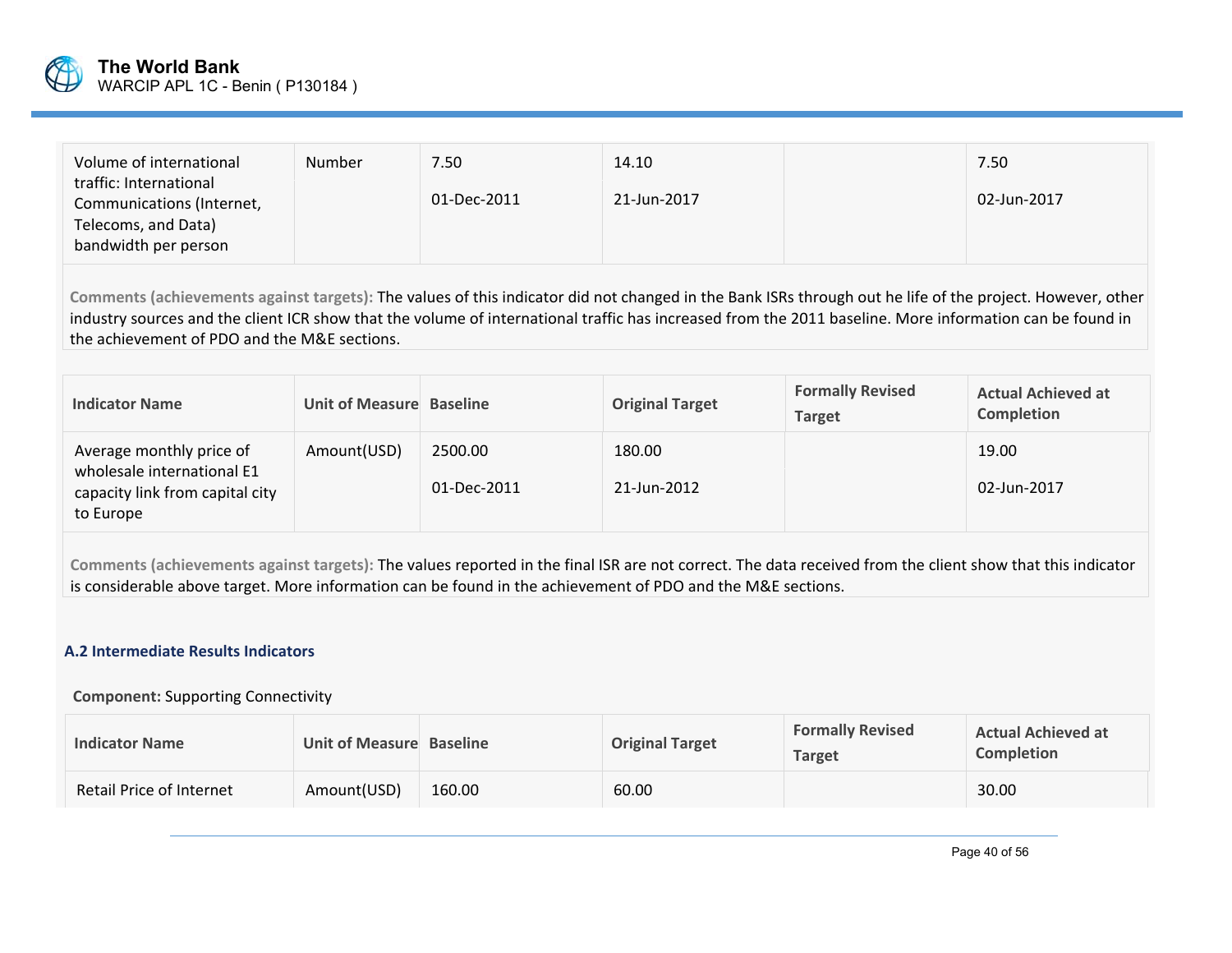

| Services (per Mbit/s per<br>Month, in US\$)                                                                                      |                          | 01-Dec-2011         | 21-Jun-2012            |                                          | 02-Jun-2017                                    |  |  |
|----------------------------------------------------------------------------------------------------------------------------------|--------------------------|---------------------|------------------------|------------------------------------------|------------------------------------------------|--|--|
| Comments (achievements against targets): Exceeded initial targets, with value half as expensive as initial target.               |                          |                     |                        |                                          |                                                |  |  |
| <b>Indicator Name</b>                                                                                                            | Unit of Measure Baseline |                     | <b>Original Target</b> | <b>Formally Revised</b><br><b>Target</b> | <b>Actual Achieved at</b><br><b>Completion</b> |  |  |
| Impact on Telecom sector of<br><b>World Bank Technical</b><br>Assistance (composite score:<br>1- low impact to 5-high<br>impact) | Number                   | 0.00<br>01-Dec-2011 | 3.00<br>21-Jun-2012    |                                          | 4.00<br>02-Jun-2017                            |  |  |
| Comments (achievements against targets): Exceeded initial targets by 25%.                                                        |                          |                     |                        |                                          |                                                |  |  |

| <b>Indicator Name</b>                                                                                     | Unit of Measure Baseline |                        | <b>Original Target</b> | <b>Formally Revised</b><br><b>Target</b> | <b>Actual Achieved at</b><br>Completion |
|-----------------------------------------------------------------------------------------------------------|--------------------------|------------------------|------------------------|------------------------------------------|-----------------------------------------|
| Average monthly price of<br>wholesale international E1<br>capacity link from Landing<br>station to Niamey | Amount(USD)              | 1300.00<br>11-Dec-2011 | 250.00<br>21-Jun-2012  |                                          | 960.00<br>02-Jun-2017                   |

**Comments (achievements against targets):** The price of this connectivity has dropped from 1300 USD per month to 960 USD per month but did not reach its intended target of 250 USD per month.

| <b>Indicator Name</b> | Unit of Measure Baseline | <b>Original Target</b> | <b>Formally Revised</b> | <b>Actual Achieved at</b><br><b>Completion</b> |
|-----------------------|--------------------------|------------------------|-------------------------|------------------------------------------------|
|                       |                          |                        |                         |                                                |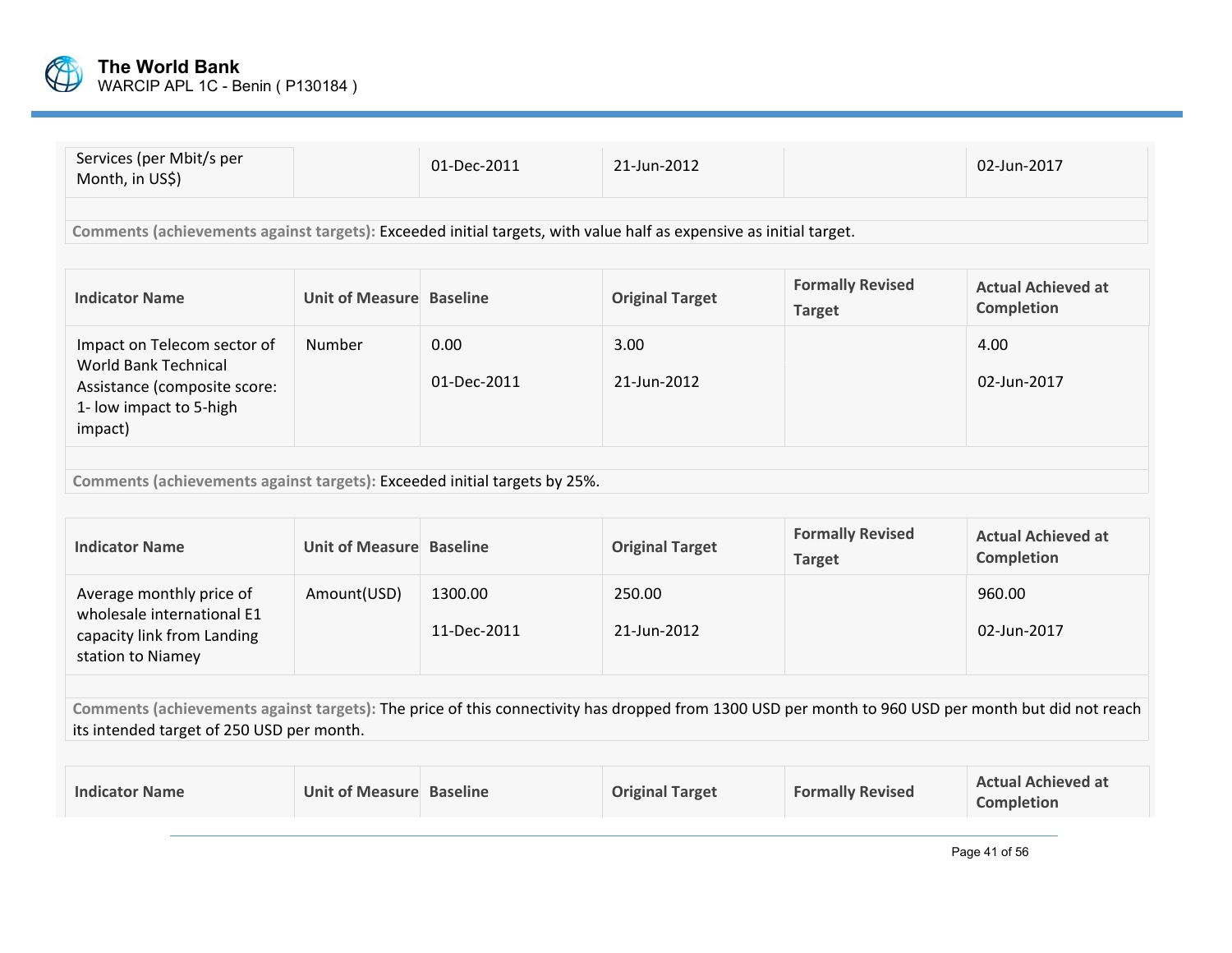

|                                                                                                                  |        |                     |                      | <b>Target</b> |                      |  |
|------------------------------------------------------------------------------------------------------------------|--------|---------------------|----------------------|---------------|----------------------|--|
| Volume of available<br>international capacity:<br>International<br>Communications (Internet,<br>Voice) bandwidth | Number | 2.30<br>01-Dec-2011 | 12.00<br>21-Jun-2012 |               | 22.17<br>02-Jun-2017 |  |
| Comments (achievements against targets): Exceeded initial target by aprox 85%                                    |        |                     |                      |               |                      |  |

#### **Component:** Creating an enabling environment for connectivity

| <b>Indicator Name</b>                                                                                                                                                                                                          | Unit of Measure Baseline |                       | <b>Original Target</b> | <b>Formally Revised</b><br><b>Target</b> | <b>Actual Achieved at</b><br><b>Completion</b> |  |  |  |  |  |  |  |
|--------------------------------------------------------------------------------------------------------------------------------------------------------------------------------------------------------------------------------|--------------------------|-----------------------|------------------------|------------------------------------------|------------------------------------------------|--|--|--|--|--|--|--|
| Retail Price of Internet<br>Services (per Mbit/s per<br>Month, in US\$)                                                                                                                                                        | Amount(USD)              | 160.00<br>01-Dec-2011 | 60.00<br>21-Jun-2012   |                                          | 30.00<br>02-Jun-2017                           |  |  |  |  |  |  |  |
| . According the letter compared and concerns to English the fit of the models with the legal control of the theory of the theory of the second control of the second control of the second control of the second control of th |                          |                       |                        |                                          |                                                |  |  |  |  |  |  |  |

**Comments (achievements against targets):** Exceeded initial targets, with value half as expensive as initial target.

| <b>Indicator Name</b>                                                                                                            | Unit of Measure Baseline |                     | <b>Original Target</b> | <b>Formally Revised</b><br><b>Target</b> | <b>Actual Achieved at</b><br>Completion |
|----------------------------------------------------------------------------------------------------------------------------------|--------------------------|---------------------|------------------------|------------------------------------------|-----------------------------------------|
| Impact on Telecom sector of<br><b>World Bank Technical</b><br>Assistance (composite score:<br>1- low impact to 5-high<br>impact) | Number                   | 0.00<br>01-Dec-2011 | 3.00<br>21-Jun-2012    |                                          | 4.00<br>02-Jun-2017                     |
|                                                                                                                                  |                          |                     |                        |                                          |                                         |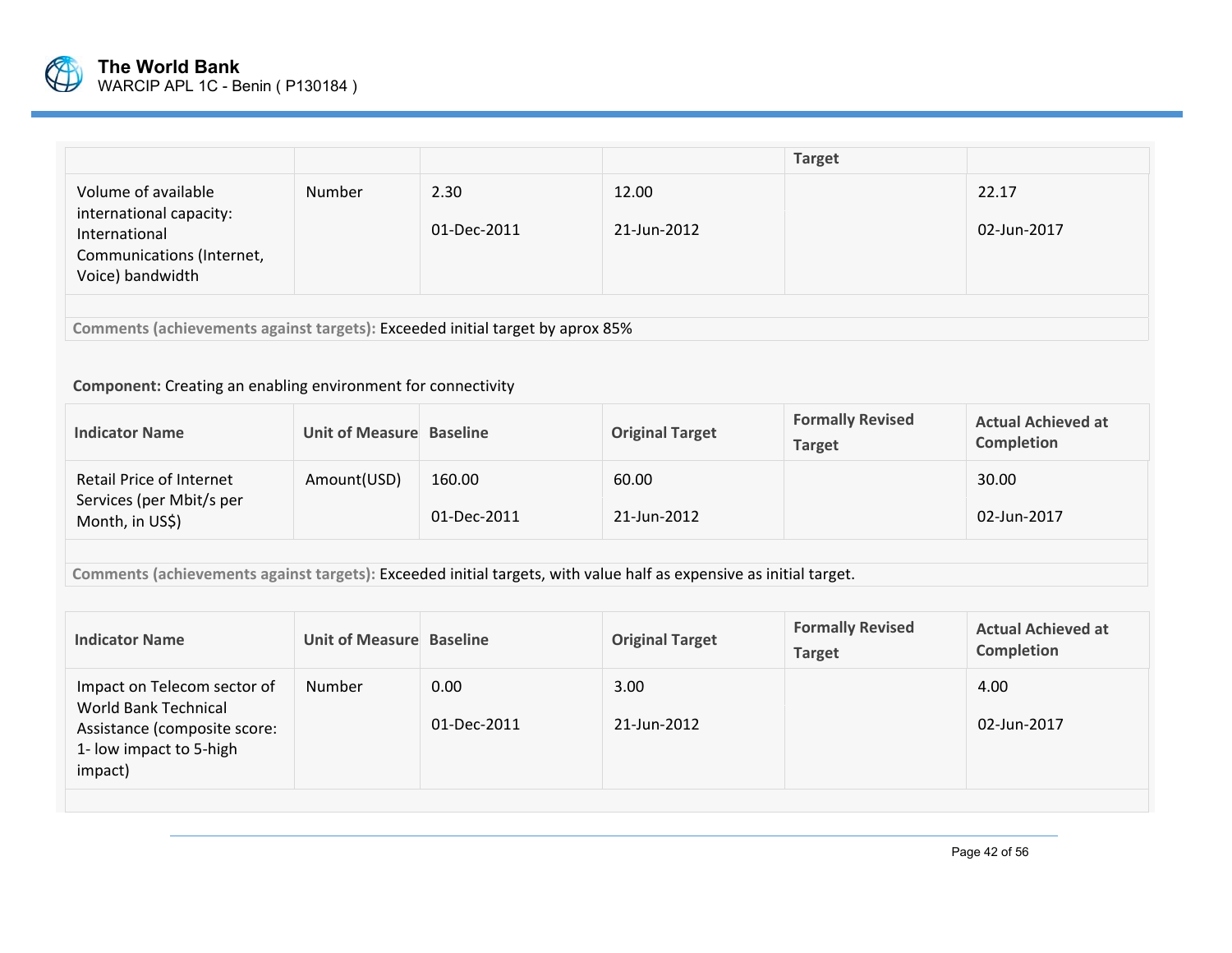

**Comments (achievements against targets):** Exceeded initial targets by 25%.

| <b>Indicator Name</b>                                                                                     | Unit of Measure Baseline |                        | <b>Original Target</b> | <b>Formally Revised</b><br><b>Target</b> | <b>Actual Achieved at</b><br><b>Completion</b> |
|-----------------------------------------------------------------------------------------------------------|--------------------------|------------------------|------------------------|------------------------------------------|------------------------------------------------|
| Average monthly price of<br>wholesale international E1<br>capacity link from Landing<br>station to Niamey | Amount(USD)              | 1300.00<br>11-Dec-2011 | 250.00<br>21-Jun-2012  |                                          | 960.00<br>02-Jun-2017                          |

**Comments (achievements against targets):** The price of this connectivity has dropped from 1300 USD per month to 960 USD per month but did not reach its intended target of 250 USD per month.

| <b>Indicator Name</b>                                                                                            | Unit of Measure Baseline |                     | <b>Original Target</b> | <b>Formally Revised</b><br><b>Target</b> | <b>Actual Achieved at</b><br>Completion |  |  |  |  |  |  |
|------------------------------------------------------------------------------------------------------------------|--------------------------|---------------------|------------------------|------------------------------------------|-----------------------------------------|--|--|--|--|--|--|
| Volume of available<br>international capacity:<br>International<br>Communications (Internet,<br>Voice) bandwidth | <b>Number</b>            | 2.30<br>01-Dec-2011 | 12.00<br>21-Jun-2012   |                                          | 22.17<br>02-Jun-2017                    |  |  |  |  |  |  |
|                                                                                                                  |                          |                     |                        |                                          |                                         |  |  |  |  |  |  |

**Comments (achievements against targets):** Exceeded initial target by aprox 85%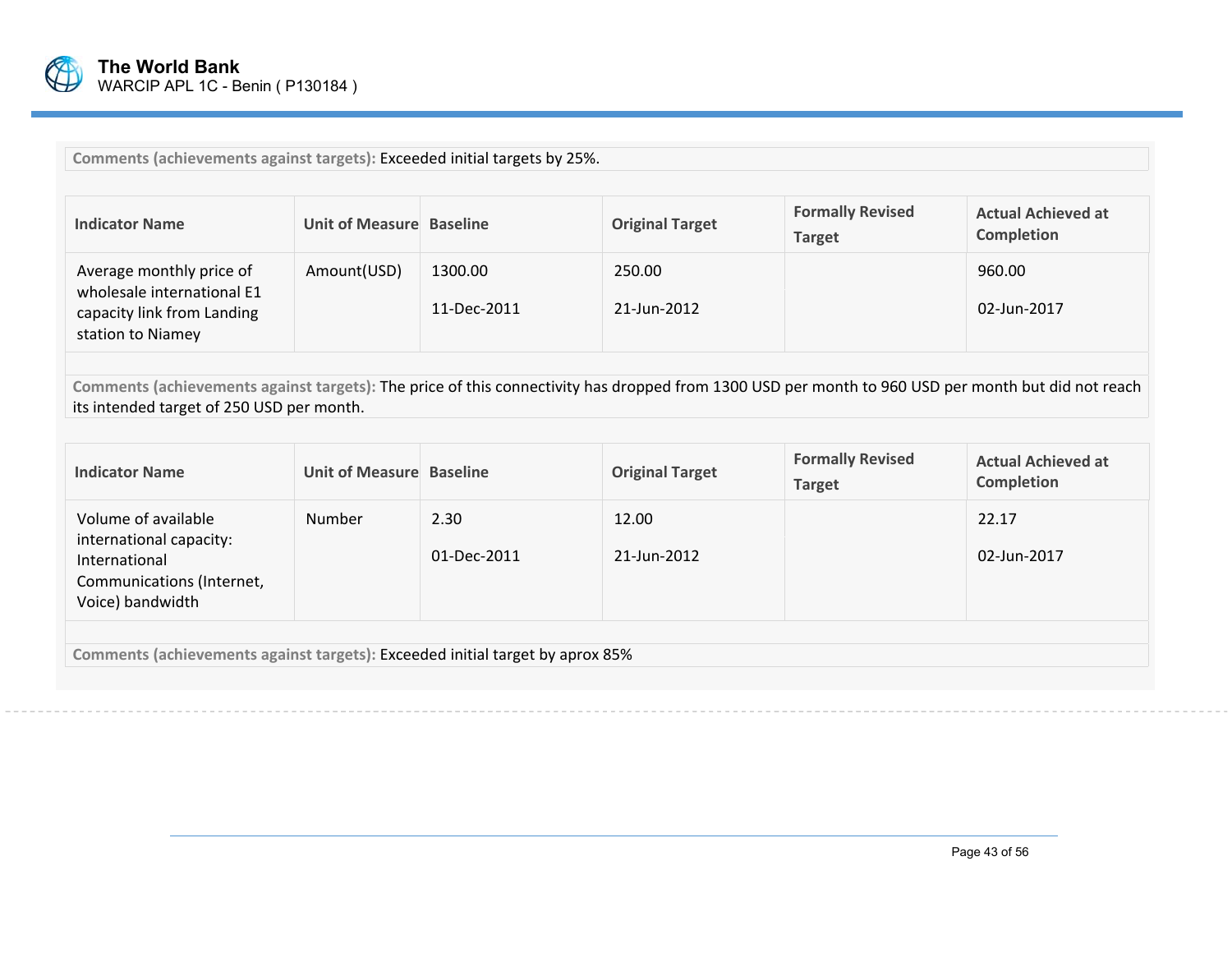

## **B. KEY OUTPUTS BY COMPONENT**

| Objective/Outcome 1: Increased geographical reach of broadband networks                           |                                                                                                                                                                                                                                                   |  |  |  |  |  |  |  |  |  |
|---------------------------------------------------------------------------------------------------|---------------------------------------------------------------------------------------------------------------------------------------------------------------------------------------------------------------------------------------------------|--|--|--|--|--|--|--|--|--|
| <b>Outcome Indicators</b>                                                                         | PDO Indicator 1: Volume of international traffic<br>PDO Indicator 2: Access to internet services (internet users per 100 people                                                                                                                   |  |  |  |  |  |  |  |  |  |
| Intermediate Results Indicators                                                                   | PDO Intermediate results indicator 1: Volume of available international<br>capacity                                                                                                                                                               |  |  |  |  |  |  |  |  |  |
| Key Outputs by Component<br>(linked to the achievement of the Objective/Outcome 1)                | 1. Component 1<br>2. Component 2                                                                                                                                                                                                                  |  |  |  |  |  |  |  |  |  |
| Objective/Outcome 2: Reduce the cost of communications services in the territory of the recipient |                                                                                                                                                                                                                                                   |  |  |  |  |  |  |  |  |  |
| <b>Outcome Indicators</b>                                                                         | PDO Indicator 4: Average monthly price of wholesale international E1<br>capacity link from capital city to Europe.                                                                                                                                |  |  |  |  |  |  |  |  |  |
| Intermediate Results Indicators                                                                   | PDO Intermediate results indicator 4: Average monthly price of wholesale<br>$\bullet$<br>international E1 capacity link from Landing station to Niamey.<br>PDO Intermediate results indicator 2: Retail price of internet services.               |  |  |  |  |  |  |  |  |  |
| Key Outputs by Component<br>(linked to the achievement of the Objective/Outcome 2)                | 1. Component 1<br>2. Component 2<br>2. Increased private sector participation and market competition (Component 2)<br>3. Increased profitability and efficiency of telecom services in Benin, particularly of<br>the ACE investment (Component 2) |  |  |  |  |  |  |  |  |  |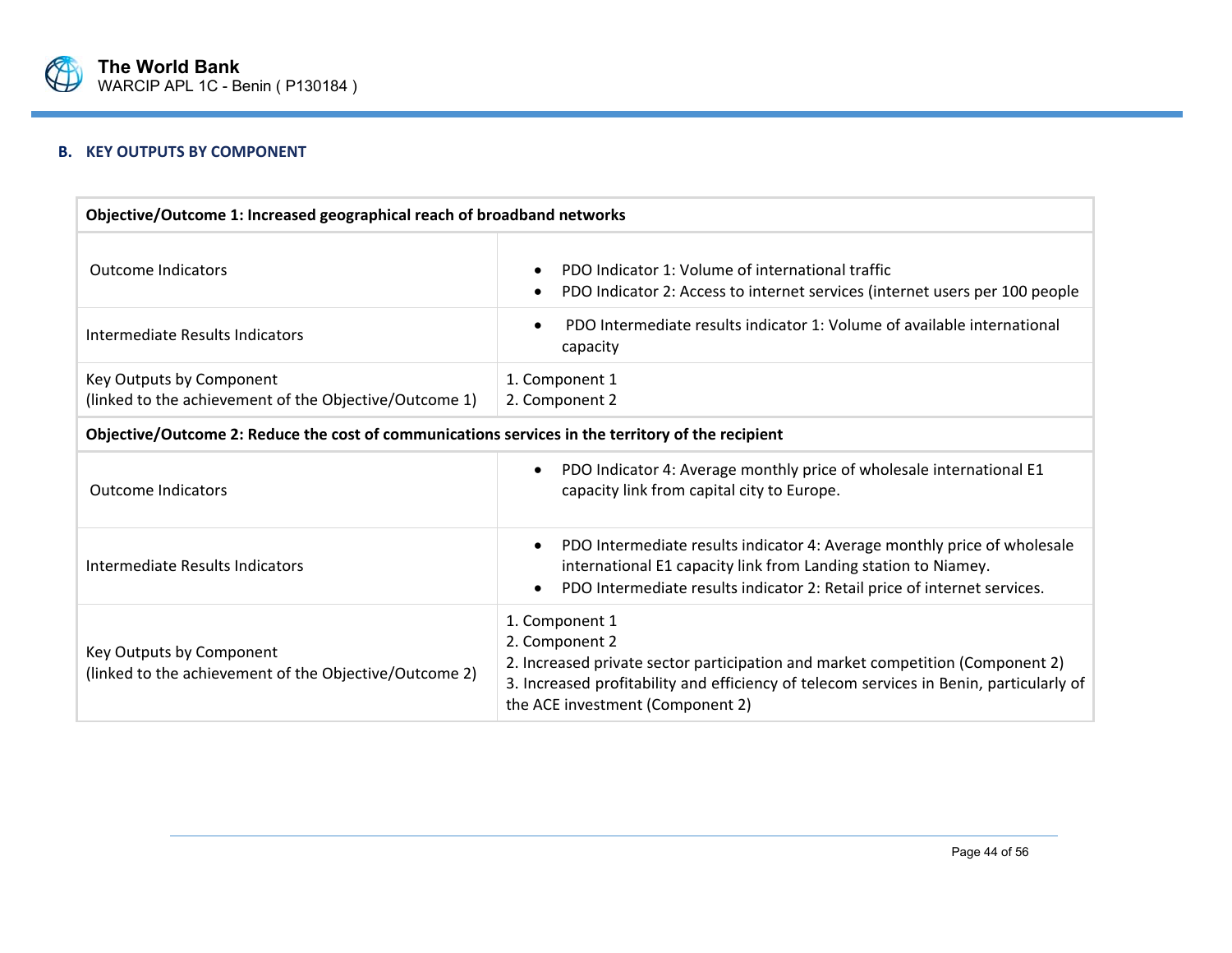

 $\overline{a}$ 

# **ANNEX 2. BANK LENDING AND IMPLEMENTATION SUPPORT/SUPERVISION**

| A. TASK TEAM MEMBERS      |                                            |
|---------------------------|--------------------------------------------|
| <b>Name</b>               | Role                                       |
| Preparation               |                                            |
| <b>Boutheina Guermazi</b> | <b>Task Team Leader</b>                    |
| Claudia M. Pardinas Ocana | Senior Council                             |
| Laurent Basencon          | <b>Team Member</b>                         |
| Doyle Gallegos            | <b>Team Member</b>                         |
| Marc Jean Yves Lixi       | <b>Team Member</b>                         |
| Alain Hinkati             | <b>Financial Management Specialist</b>     |
| Africa Eshogba Olojoba    | Senior Environment Specialst               |
| Aissatou Diallo           | Senior Finance Officer                     |
| Michel Rogy               | <b>Team Member</b>                         |
| Mathais Gogohounga        | <b>Procurement Consultant</b>              |
| Michele Ralisoa Noro      | Senior Program Assistant                   |
|                           |                                            |
| Supervision/ICR           |                                            |
| Marc Jean Yves Lixi       | Task Team Leader(s)                        |
| Mathias Gogohounga        | Procurement Specialist(s)                  |
| Alain Hinkati             | <b>Financial Management Specialist</b>     |
| Jerome Bezzina            | <b>Team Member</b>                         |
| Fatoumata Diallo          | Social Safeguards Specialist               |
| Abdoulaye Gadiere         | <b>Environmental Safeguards Specialist</b> |
| Marolla Haddad            | Team Member and ICR Author                 |
| <b>Christine Howard</b>   | <b>Team Member and ICR Contributor</b>     |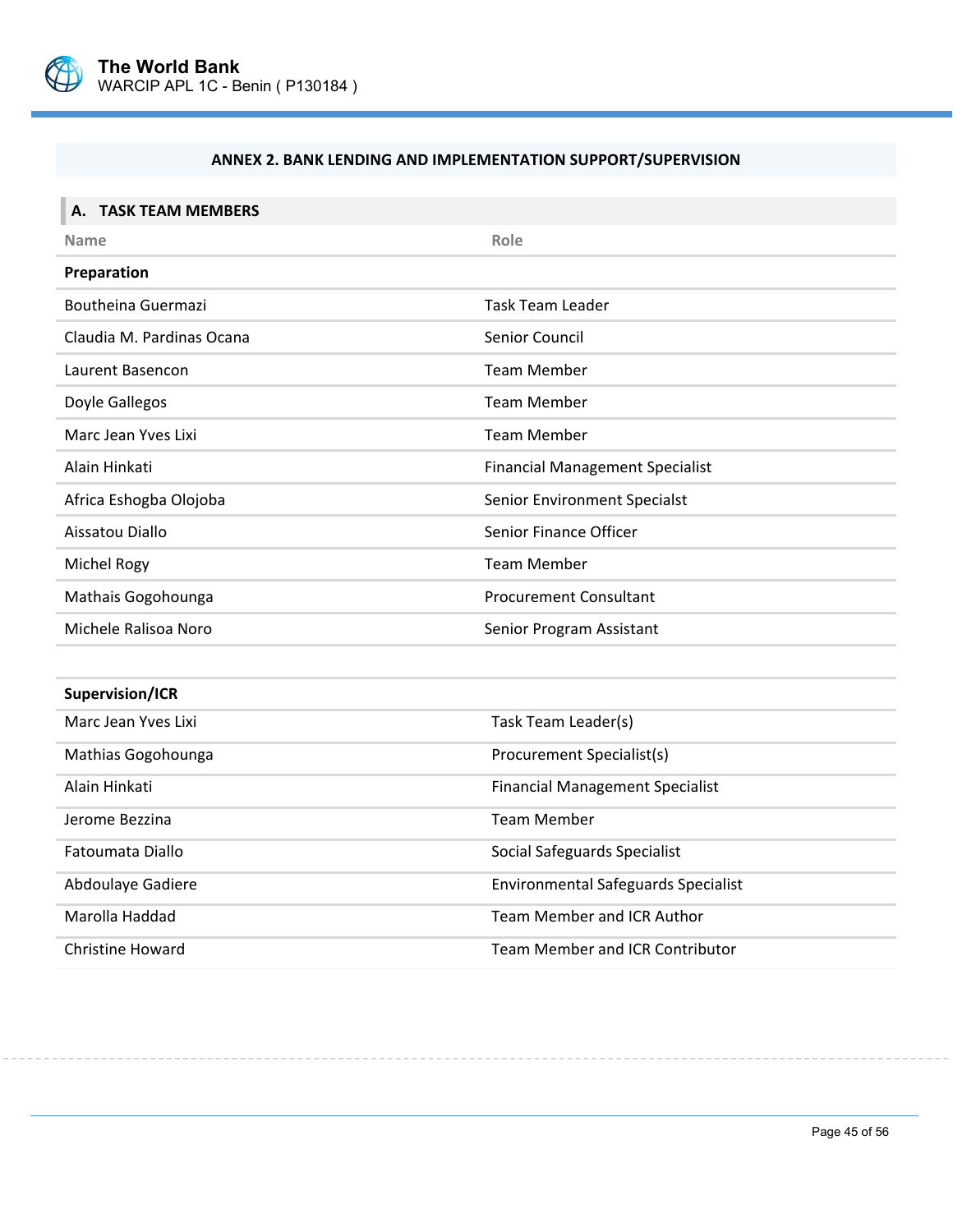

# **B. STAFF TIME AND COST**

| <b>Total</b>                  | 58.33              | 410,896.77                                   |
|-------------------------------|--------------------|----------------------------------------------|
| <b>FY18</b>                   | 4.300              | 18,632.36                                    |
| <b>FY17</b>                   | 17.789             | 90,945.53                                    |
| <b>FY16</b>                   | 20.525             | 127,862.15                                   |
| <b>FY15</b>                   | 4.875              | 49,864.97                                    |
| <b>FY14</b>                   | 8.430              | 88,152.15                                    |
| <b>FY13</b>                   | 2.409              | 35,439.61                                    |
| Supervision/ICR               |                    |                                              |
| <b>Total</b>                  | 14.13              | 126,721.46                                   |
| <b>FY13</b>                   | 1.100              | 5,918.26                                     |
| <b>FY12</b>                   | 13.025             | 120,803.20                                   |
| Preparation                   |                    |                                              |
| <b>Stage of Project Cycle</b> | No. of staff weeks | US\$ (including travel and consultant costs) |
|                               |                    | <b>Staff Time and Cost</b>                   |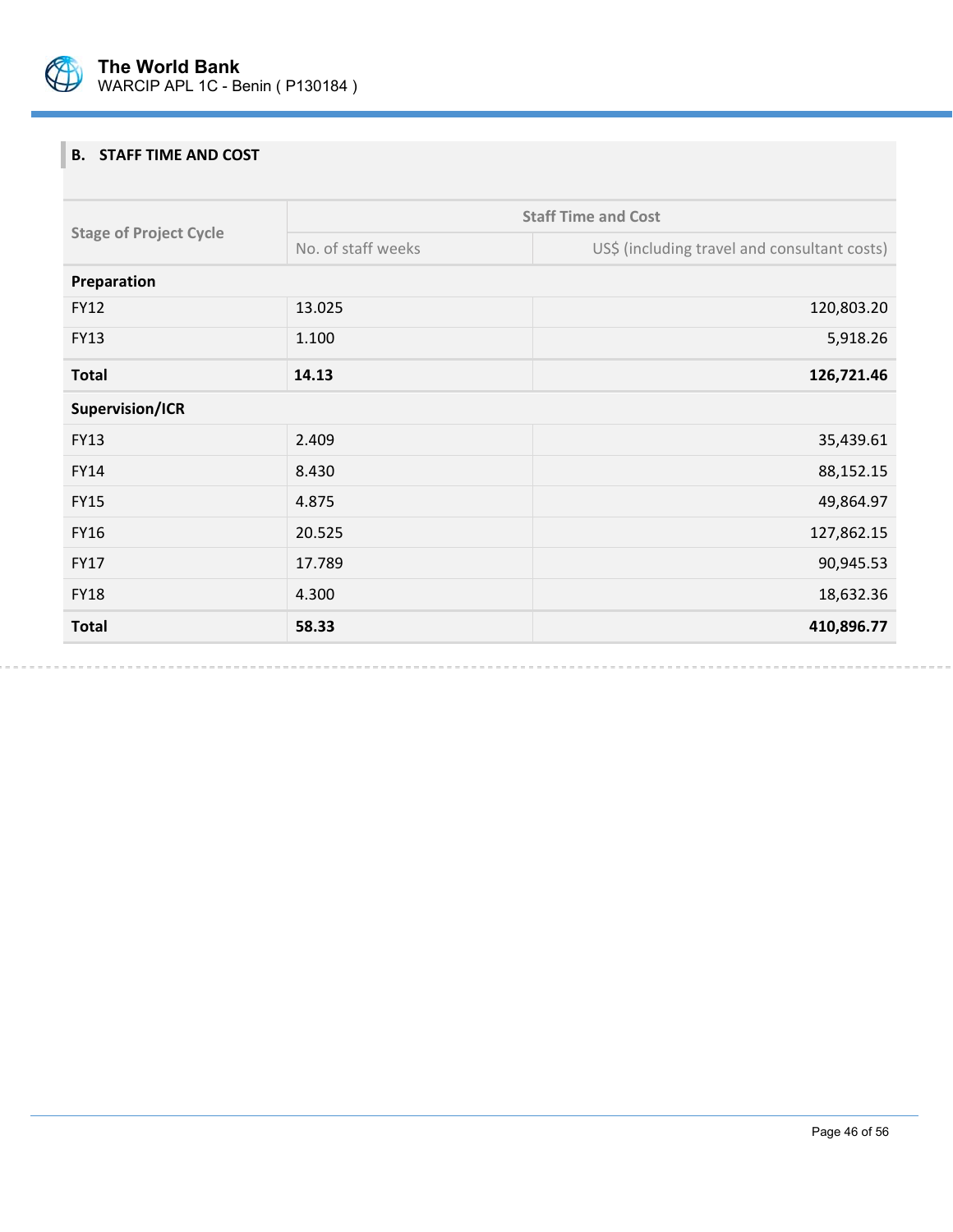

#### **ANNEX 3. PROJECT COST BY COMPONENT**

| <b>Components</b>                                 | <b>Amount at Approval</b><br>(US\$M) | <b>Actual at Project</b><br>Closing (US\$M) <sup>30</sup> | <b>Percentage of Approval</b><br>(US\$M) |
|---------------------------------------------------|--------------------------------------|-----------------------------------------------------------|------------------------------------------|
| <b>Supporting Connectivity</b>                    | 30.50                                | 28.7                                                      | 94%                                      |
| Enabling environment for<br>improved connectivity | 3.25                                 | 4.071                                                     | 132%                                     |
| Implementation support                            | 1.25                                 | 1.71                                                      | 137%                                     |
| <b>Total</b>                                      | 0.00                                 | 34.481                                                    | 99%                                      |

 $\overline{a}$ 

<sup>&</sup>lt;sup>30</sup> Differences due to fluctuations in SDR exchange rate since the start of the project.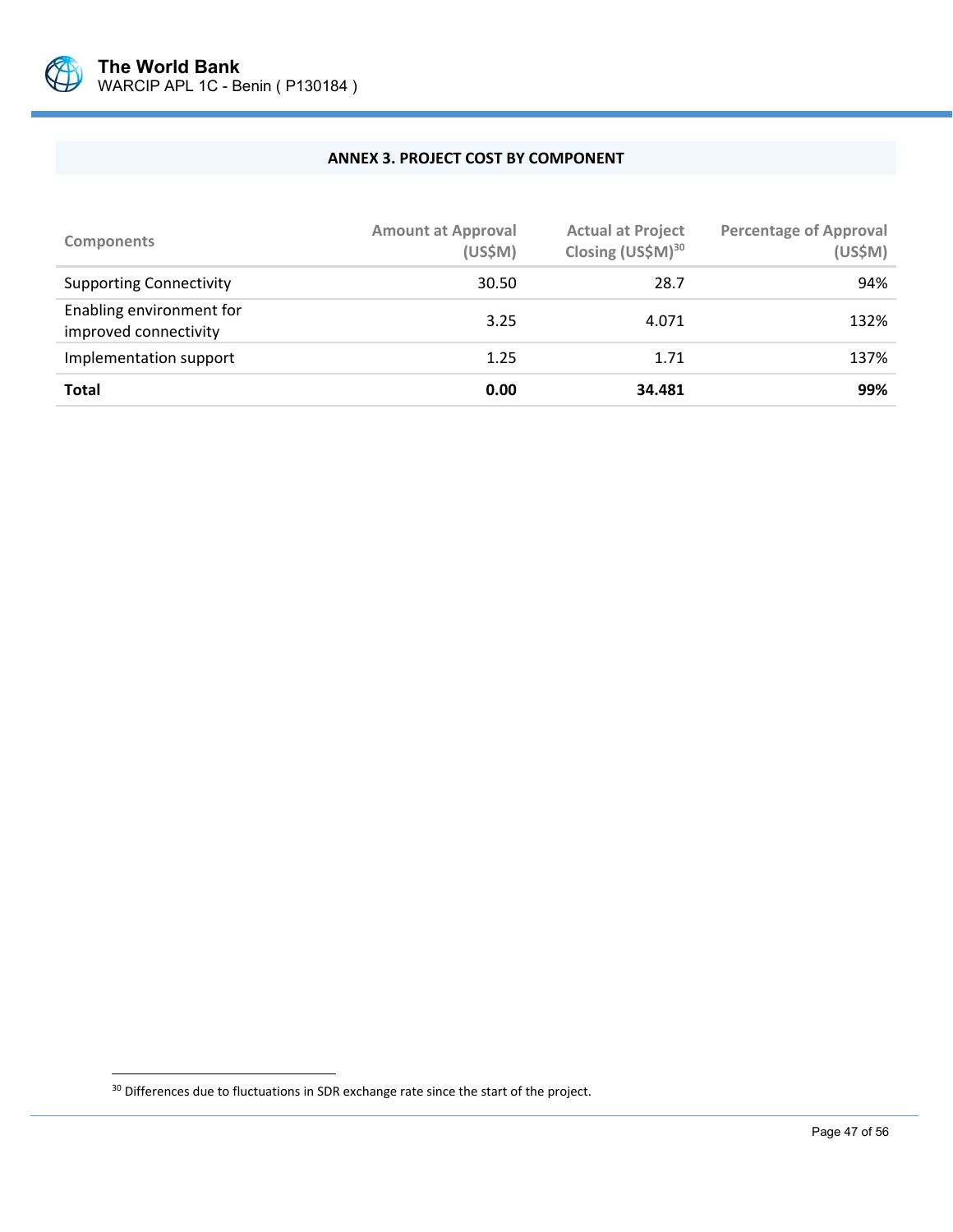

### **ANNEX 4. EFFICIENCY ANALYSIS**

*Financial Analysis:* 

| <b>Assumption</b>                                     | <b>Units</b> | 2011          |
|-------------------------------------------------------|--------------|---------------|
| <b>GOB total ACE Investment</b>                       | \$           | 28,741,660    |
| <b>GOB</b> interest rate                              | %            | 0.75%         |
| GoB payment period                                    | years        | 30            |
| GoB grace period                                      | years        | 10            |
|                                                       |              |               |
| Private sector ACE investment                         | \$           | 15,609,596    |
| Pirate sector interest rate                           | %            | 2%            |
| Private sector payment period                         | years        | 10            |
| Private sector grace period                           | years        | $\mathcal{P}$ |
| Starting payment year for Private sector              | year         | 2015          |
|                                                       |              |               |
| GoB market share in ACE                               | %            | 46%           |
| Incorporation of ACE GIE into a commercial entity     | vear         | 2018          |
| <b>ACE cable life</b>                                 | years        | 20            |
| Opex as percentage of capex                           | %            | 6%            |
| Amount operators already paid for ACE                 | %            | 3%            |
| <b>Taxes</b>                                          | %            | 18%           |
|                                                       |              |               |
| Bata of upolocale price decrease per vear (2019 2024) | $\Omega$     | 200           |

| Rate of wholesale price decrease per year (2018-2034)               | % | 30%   |      |
|---------------------------------------------------------------------|---|-------|------|
| Rate of used bandwidth increase per year (2018-2014)                | % | 20%   |      |
| % of revenues from wholesale international services                 | % | 20%   |      |
|                                                                     |   | 2017  | 2034 |
| % of capacity on ACE                                                | % | 40%   | 80%  |
|                                                                     |   | 2017  | 2034 |
| Price of wholesale capacity (E1 to Europe based on SAT-3<br>prices) |   | 2,494 | 5.8  |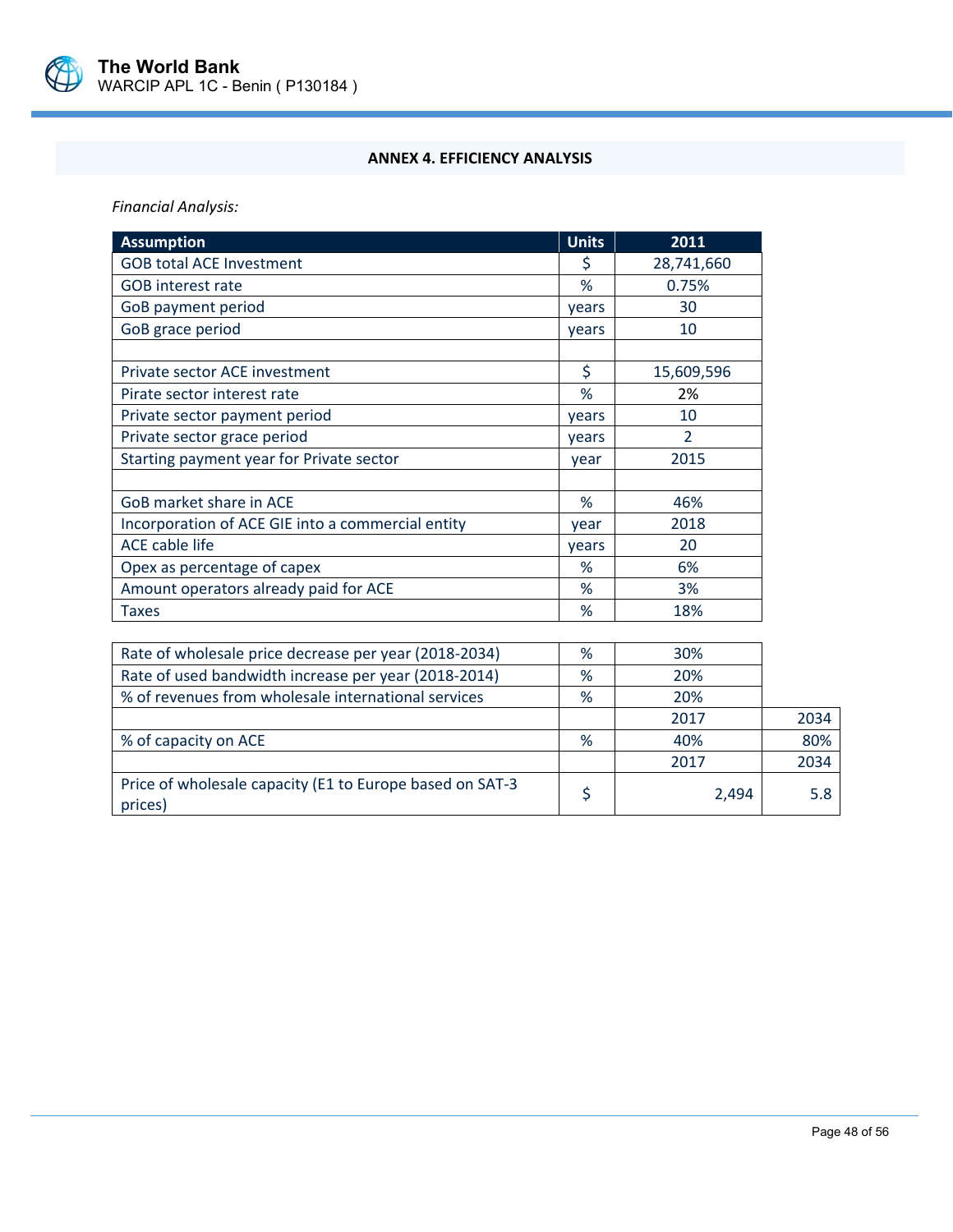

# *Results:*

|                                                       | Unit | 2015          | 2016         | 2017        | 2018                         | 2019          | 2020          | 2021           | 2022           | 2023           | 2024                         | 2025           | 2026                        | 2027                                                                                                                  | 2028                        | 2029                        | 2030          | 2031         | 2032                                     | 2033        | 2034           |
|-------------------------------------------------------|------|---------------|--------------|-------------|------------------------------|---------------|---------------|----------------|----------------|----------------|------------------------------|----------------|-----------------------------|-----------------------------------------------------------------------------------------------------------------------|-----------------------------|-----------------------------|---------------|--------------|------------------------------------------|-------------|----------------|
| <b>CAPEX</b>                                          |      |               |              |             |                              |               |               |                |                |                |                              |                |                             |                                                                                                                       |                             |                             |               |              |                                          |             |                |
| GOB Loan payment to VB<br>related to ACE cable        |      |               |              |             |                              |               |               |                | (\$1,073,448)  |                | (\$1,073,448) [\$1,073,448)  | \$1,073,448]   |                             | (\$1,073,448)  (\$1,073,448)  (\$1,073,448)  (\$1,073,448)  (\$1,073,448)  (\$1,073,448)  (\$1,073,448)  (\$1,073,448 |                             |                             |               |              |                                          |             | (\$1,073,448)  |
| Private sector payment to<br>GoB related to ACE cable |      | $(*312, 192)$ | (\$312,192   | (\$312,192  | ( \$2,411,869]               | (\$2,411,869  | (\$2,411,869  | [42,411,869]   | $(*2,411,869)$ | $(*2,411,869)$ | (\$2,411,869                 |                |                             |                                                                                                                       |                             |                             |               |              |                                          |             |                |
| <b>Operations and</b><br>Maintenance OPEX             |      |               |              |             |                              |               |               |                |                |                |                              |                |                             |                                                                                                                       |                             |                             |               |              |                                          |             |                |
| GoB Opex                                              |      | (\$787,924)   | $(*787,924)$ | (\$787,924  | $(*787,924)$                 | (\$787,924    | (\$787,924)   | (\$787,924     | (\$787,924     | $(*787,924)$   | (\$787,924                   | (\$787,924     | (\$787,924)                 | (\$787,924                                                                                                            | (\$787,924                  | (\$787,924                  | (\$787,92)    | $(*787.924]$ | (\$787,924)                              | (\$787,924  | $(*787,924)$   |
| Private sector Opex                                   |      | ( \$508, 654] | (\$508,654)  | (\$508,654) | $(*508,654)$                 | (\$508,654    | (\$508,654    | \$508,654      | (\$508,654     | $(*508,654)$   | (\$508,654                   | (\$508,654)    | \$508,654)                  | (\$508,654                                                                                                            | (\$508,654)                 | (\$508,654)                 | \$508,654     | (\$508,654)  | $(*508,654)$                             | (\$508,654) | (\$508,654)    |
| <b>Hevenue</b>                                        |      |               |              |             |                              |               |               |                |                |                |                              |                |                             |                                                                                                                       |                             |                             |               |              |                                          |             |                |
| GoB Revenues                                          |      | 48,345,903    | 53,129,220   | 67,939,852  | 71,336,844                   | 59,922,949    | 50,335,277    | 50,737,959     | 42,619,886     | 35,800,704     | 35,084,690                   | 29,471,140     | 24,755,757                  | 23,765,527                                                                                                            | 19,963,043                  | 16,768,956                  | 14,085,923    | 11,832,175   | 9,939,027                                | 8,348,783   | 7,012,978      |
| Private sector revenues                               |      | 57,466,973    | 63, 152, 724 | 80,757,569  | 84,795,448                   | 71,228,176    | 59,831,668    | 60,310,321     | 50,660,670     | 42,554,963     | 41,703,863                   | 35,031,245     | 29,426,246                  | 28,249,196                                                                                                            | 23,729,325                  | 19,932,633                  | 16,743,412    | 14,064,466   | 11,814,151                               | 9,923,887   | 8,336,065      |
| <b>Income Tax Paid</b>                                |      |               |              |             |                              |               |               |                |                |                |                              |                |                             |                                                                                                                       |                             |                             |               |              |                                          |             |                |
| GoB Taxes Paid                                        |      |               |              |             | $(*12,840,632)$              | (\$10,786,13" | (\$9,060,350  | (\$9,132,833)  | $(*7,671,57$   |                | $(*6,444,127)$ (\$6,315,244) | $(*5,304,805)$ |                             | (\$4,456,036) (\$4,277,795) (\$3,593,348)                                                                             |                             | (\$3,018,412) (\$2,535,466) |               |              | (\$2,129,792) (\$1,789,025) (\$1,502,781 |             | $(*1,262,336)$ |
| Private sector Taxes Paid                             |      |               |              |             | (\$15,263,181) (\$12,821,072 |               | (\$10,769,700 | (\$10,855,858) | (\$9,118,92)   | (\$7,659,893)  | $(*7,506,695)$               | (\$6,305,624)  | (\$5,296,724) (\$5,084,855) |                                                                                                                       | (\$4,271,278) (\$3,587,874) |                             | (\$3,013,814) |              | (\$2,531,604) (\$2,126,547) (\$1,786,300 |             | (\$1,500,492)  |
| <b>Terminal Value</b>                                 |      |               |              |             |                              |               |               |                |                |                |                              |                |                             |                                                                                                                       |                             |                             |               |              |                                          |             |                |
| Terminal value (GoB)                                  |      |               |              |             |                              |               |               |                |                |                |                              |                |                             |                                                                                                                       |                             |                             |               |              |                                          |             | 38,892,696     |
| Terminal value (private<br>sector)                    |      |               |              |             |                              |               |               |                |                |                |                              |                |                             |                                                                                                                       |                             |                             |               |              |                                          |             | 63,269,191     |

| <b>FCF</b>                   | Unit  | 2015 | 2016  | 2017  | 2018  | 2019  | 2020  | 2021  | 2022  | 2023  | 2024  | 2025  | 2026  | 2027  | 2028  | 2029  | 2030  | 2031  | 2032  | 2033  | 2034 |
|------------------------------|-------|------|-------|-------|-------|-------|-------|-------|-------|-------|-------|-------|-------|-------|-------|-------|-------|-------|-------|-------|------|
| FCF (GoB)                    | \$m.  | 47.6 | 52.   |       | 57.7  | 48.3  | 40.5  | 40.8  | 33.1  | 27.5  | 26.9  | 22.3  | 18.4  | 17.6  | 14.5  |       |       | 7.8   | 6.3   |       | 42.8 |
| Cumulated FCF (GoB) \$m      |       | 47.6 | 99.9  | 167.1 | 224.8 | 273.  | 313.6 | 354.4 | 387.5 | 415.0 | 441.9 | 464.2 | 482.6 | 500.3 | 514.8 | 526.  | 536.4 | 544.2 | 550.5 | 555.5 | 598. |
|                              |       |      |       |       |       |       |       |       |       |       |       |       |       |       |       |       |       |       |       |       |      |
| <b>FCF</b> (Private sector)  |       | 56.6 | 62.   | 79.9  | 66.6  | 55.5  | 46.1  | 46.5  | 38.6  | 32.0  | 31.3  | 28.2  | 23.6  | 22.7  | 18.9  | 15.8  | 13.2  | 11.0  | 9.2   |       | 69.6 |
| <b>Cumulated FCF (privat</b> | — \$m | 56.6 | 119.0 | 198.9 | 265.5 | 321.0 | 367.2 | 413.7 | 452.3 | 484.3 | 515.6 | 543.8 | 567.4 | 590.  | 609.0 | 624.8 | 638.1 | 649.  | 658.3 | 665.9 | 735. |

| NPV (GoB)                   | \$m   | 566            |
|-----------------------------|-------|----------------|
| <b>NPV (Private sector)</b> | \$m   | 630            |
| <b>IRR (GoB)</b>            | \$m\$ | <b>#NUM!</b>   |
| <b>IRR</b> (private sector) | \$m   | <b>#NI IM!</b> |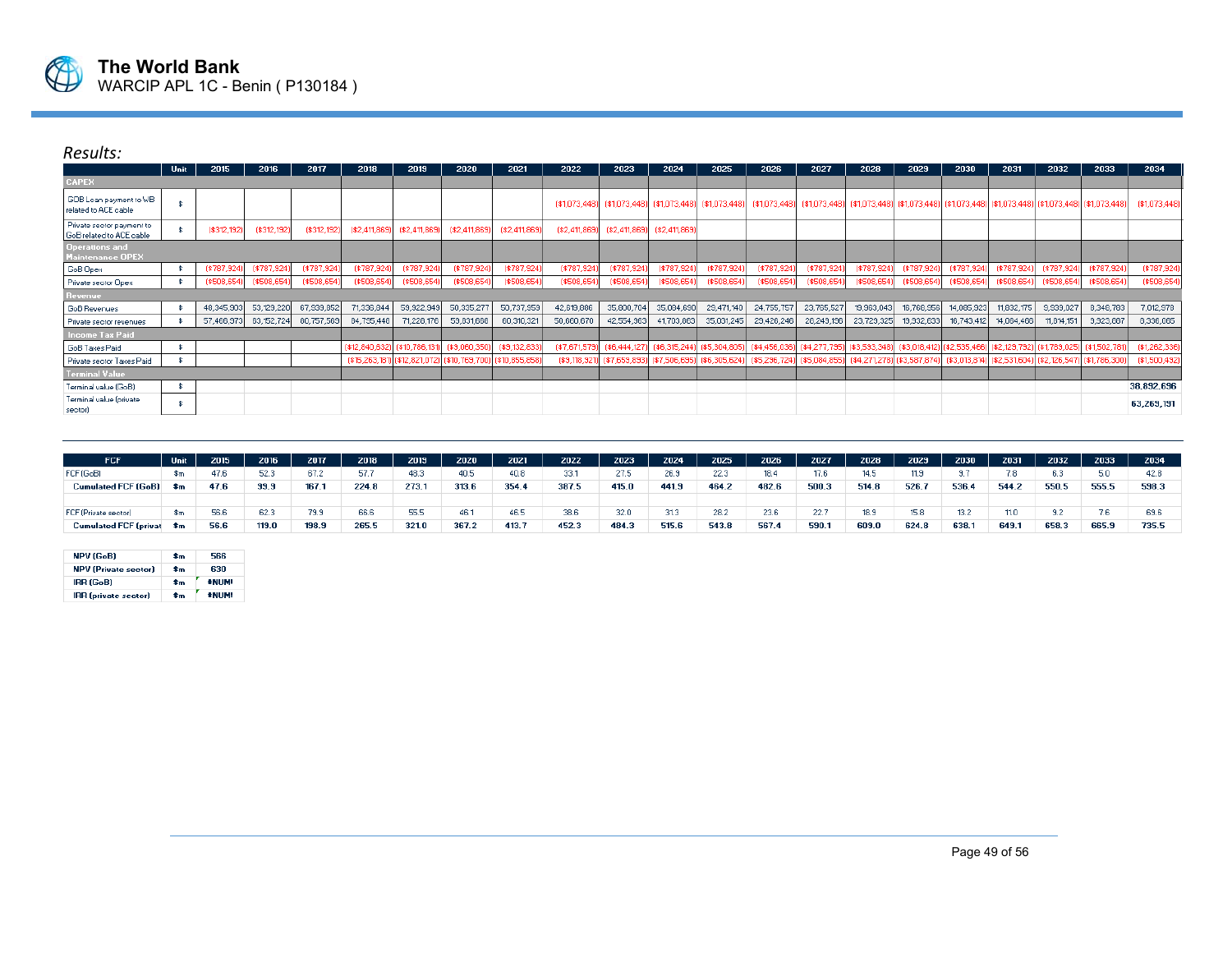

**ANNEX 5. BORROWER, CO‐FINANCIER AND OTHER PARTNER/STAKEHOLDER COMMENTS**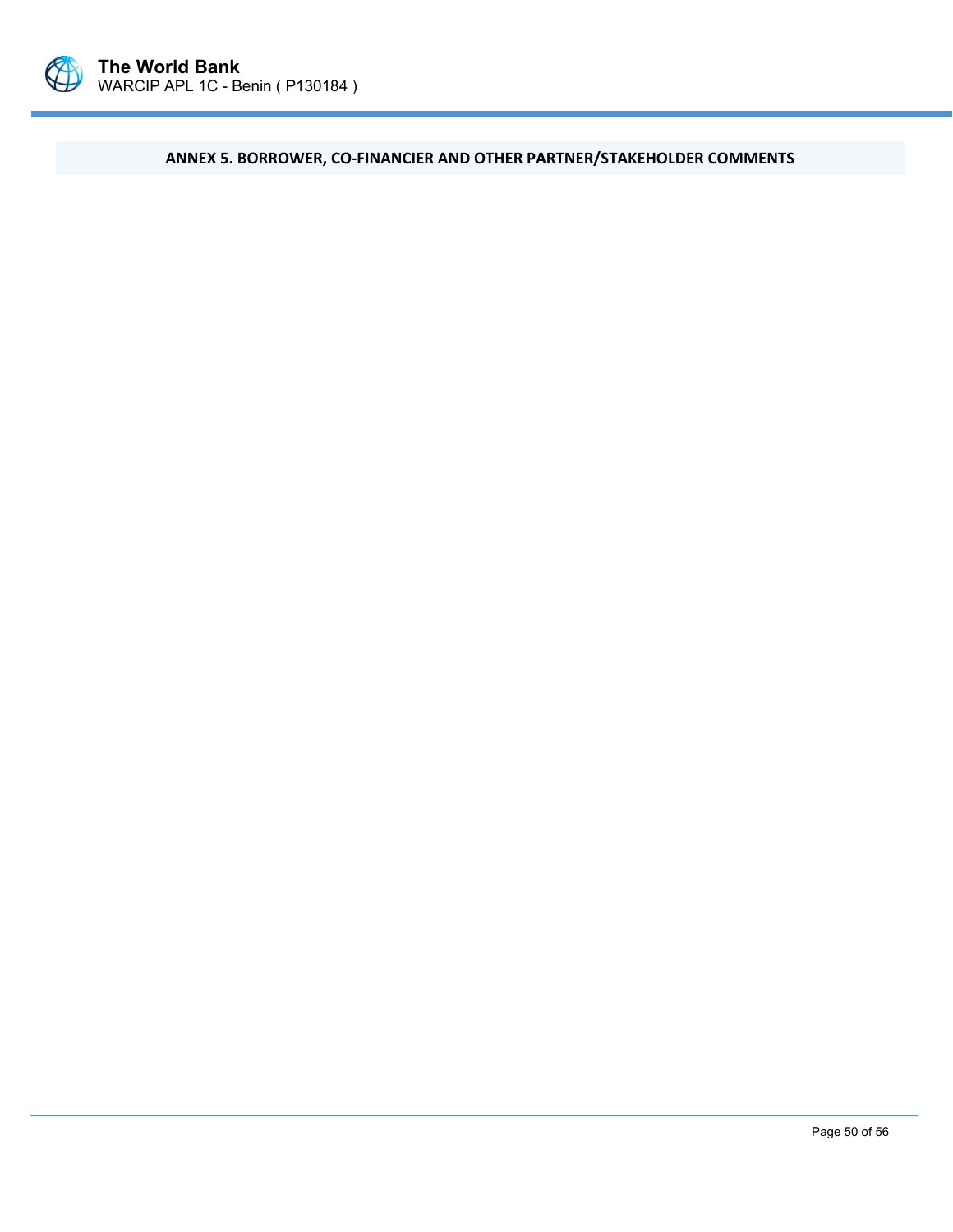

### **ANNEX 6. SUPPORTING DOCUMENTS (IF ANY)**

Client ICR:

This document will be uploaded as a separate PDF. Please see supporting attachments.

Client Response to Request/ Client Provided Information:

# Eléments de réponse aux questions posées

# Tableau 1:

| <b>Activités</b>                                       | <b>Total</b><br>(USS)<br>million) | Actuel-<br><b>Juin 2017</b><br>(USS)<br>million) | Produits clés                                                                                                                                                                                                                                                                                                                                                                                                                               |
|--------------------------------------------------------|-----------------------------------|--------------------------------------------------|---------------------------------------------------------------------------------------------------------------------------------------------------------------------------------------------------------------------------------------------------------------------------------------------------------------------------------------------------------------------------------------------------------------------------------------------|
| <b>Component 1 : Connectivite</b>                      | 30.5                              | 28,7                                             |                                                                                                                                                                                                                                                                                                                                                                                                                                             |
| Paiement au consortium ACE                             | 30                                | 28,7                                             | - paiement des droits pour l'atterrissement du câble<br>sous-marin<br>- paiement des coûts supplémentaires liés aux<br>travaux d'atterrissement                                                                                                                                                                                                                                                                                             |
| Renforcement de liens avec pays<br>voisins             | 0.5                               | 0                                                | - Il n'y a pas eu un investissement particulier de<br>WARCIP en ce qui concerne cette activité. Par<br>contre des échanges et réunions ont eu lieu sur<br>la question au Niger, au Togo et au Burkina. Ces<br>activités ont été financées par le Ministère et par<br>Benin Telecom. D'autre part, la station de<br>Cotonou étant une station agrégats, le Niger<br>étant membre du consortium ACE il dispose de<br>capacités qu'il déporte. |
| <b>Component 2 : Environnement</b><br>favorable        | 3.25                              | 4,071                                            |                                                                                                                                                                                                                                                                                                                                                                                                                                             |
| Finalisation des documents PPP                         | 0.325                             | 0 <sup>0</sup>                                   | - Documents pour établissement du GIE                                                                                                                                                                                                                                                                                                                                                                                                       |
| Cadre réglementaire pour accès<br>ouvert               | 0.5                               | 0                                                | - Il n'y a pas eu d'étude sur accès ouvert. Par contre<br>des séances de travail ont eu lieu avec le Ministère,<br>membres du GIE et l'ARCEP<br>les<br>sur la<br>réglementation et la régulation du câble.                                                                                                                                                                                                                                  |
| Etude Technique de redondance                          | 0.25                              | 0,06                                             | - Etude technique liée à l'interconnexion entre les<br>câbles sous-marins                                                                                                                                                                                                                                                                                                                                                                   |
| Renforcement de capacités                              | 0.25                              | 0,55                                             | - voir tableau 2                                                                                                                                                                                                                                                                                                                                                                                                                            |
| Support au Repositionnement de<br><b>Benin Telecom</b> | 0.5                               | 0,48                                             | - organisation du forum sur le repositionnement de<br>Bénin Télécoms SA<br>-accompagnement commercial de Bénin de Bénin<br>Télécoms<br>-appui à la mise en œuvre de nouvelle orientation de                                                                                                                                                                                                                                                 |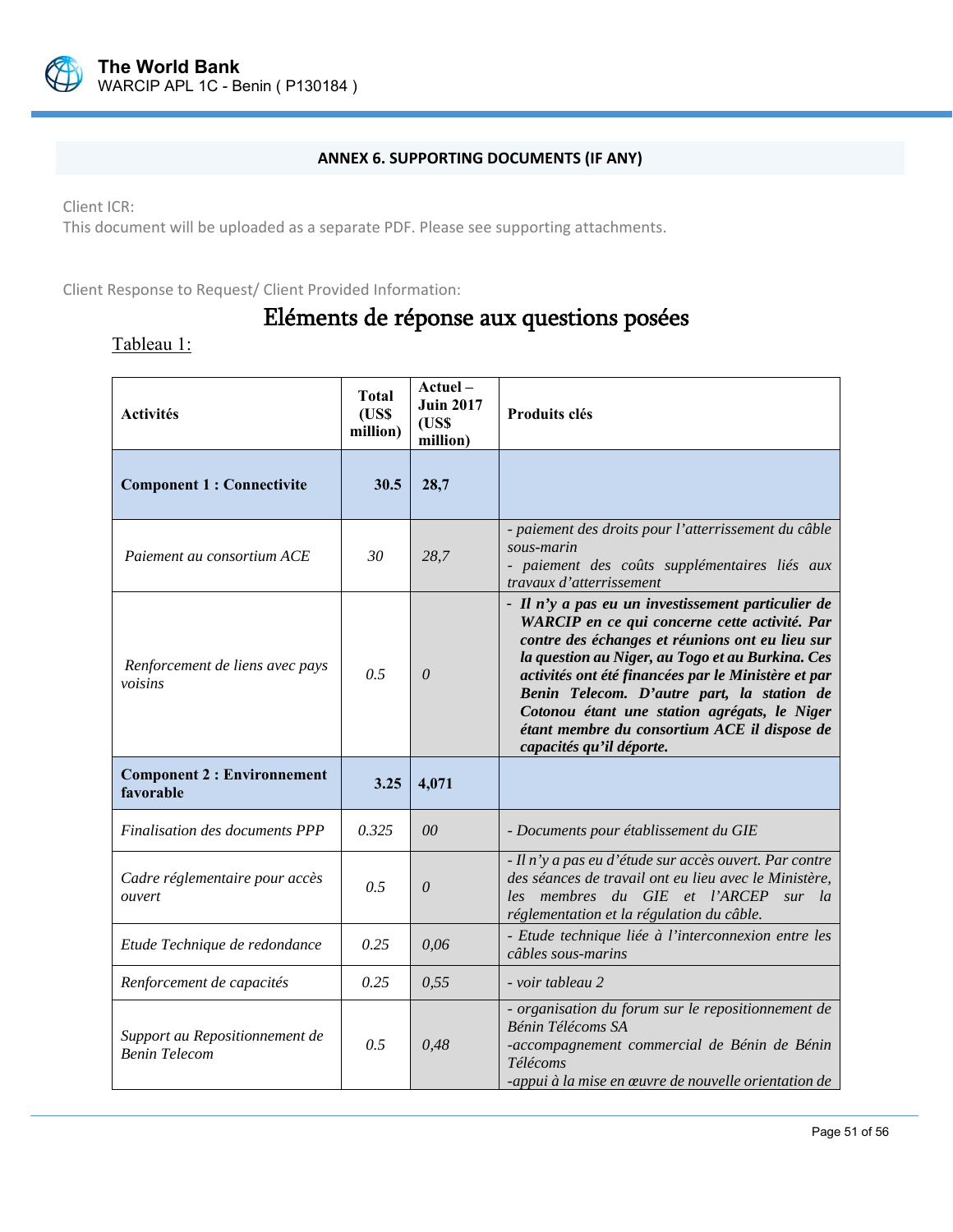

|                                                                                                   |          |          | développement de Benin Télécoms SA                                                                                                                                                                                                                                                                                                                                                                                                                                                                                                                                                                                                                               |
|---------------------------------------------------------------------------------------------------|----------|----------|------------------------------------------------------------------------------------------------------------------------------------------------------------------------------------------------------------------------------------------------------------------------------------------------------------------------------------------------------------------------------------------------------------------------------------------------------------------------------------------------------------------------------------------------------------------------------------------------------------------------------------------------------------------|
| Support pour l'investissement des<br>parts de l'Etat dans la structure<br>de portage              | 0.35     | 0        | Cette activité n'a pas été réalisé. Par contre il y a eu<br>des activités non prévues qui ont été réalisées.                                                                                                                                                                                                                                                                                                                                                                                                                                                                                                                                                     |
| Support initial pour la structure<br>de portage                                                   | 0.675    | 0,541    | - prise en charge pour 12 mois les émoluments du<br>personnel recruté ; aménagé le local qui abrite le<br>siège du GIE, doté le GIE en matériel informatique,<br>mobilier et matériel de bureau, assuré le câblage<br>réseau<br>-doter la structure de portage de moyen roulant<br>-assistance pour la formulation d'avis juridique sur<br>les dossiers du GIE<br>-assistance pour la conception architecturale des<br>équipements ACE vers les opérateurs                                                                                                                                                                                                       |
| Support pour Autorité de<br>régulation                                                            | 0.2      | $\theta$ | - Le support de l'autorité de régulation s'est<br>essentiellement traduit par des renforcements de<br>capacité. Ceci est inclus sous la rubrique des<br>renforcements de capacités ci-dessus                                                                                                                                                                                                                                                                                                                                                                                                                                                                     |
| Support pour le Ministère                                                                         | 0.2      | 0,5      | - Il s'agit essentiellement de renforcement de<br>capacité des cadres du Ministère.                                                                                                                                                                                                                                                                                                                                                                                                                                                                                                                                                                              |
| Autres activités initialement non<br>prévues                                                      | $\theta$ | 1,94     | Etudes<br>sur<br>la faisabilité de la boucle ouest (SOFRECOM)<br>le plan directeur TIC/Telecom (TACTIS)<br>- accompagnement de PDI2T/BTI (SOFRECOM)<br>-la forme juridique de Bénin ACE GIE (PHP<br>AUDIT<br>- un audit au profit de la Direction des Archives<br>Nationales en vue de la dématérialisation de ses<br>processus<br>-l'acquisition de téléphone IP et de matériel<br>informatique au profit de l'Agence du Numérique<br>-l'acquisition de matériel pour la poursuite du<br>déploiement des pilote d'e-gouvernement<br>-Honoraires de déploiement de pilote d'e-<br>gouvernement<br>-acquisition équipements complémentaires pour le<br><i>IXP</i> |
| <b>Component 3 : Project</b><br>implémentation,<br>communications, and M&E                        | 1.25     | 1,71     |                                                                                                                                                                                                                                                                                                                                                                                                                                                                                                                                                                                                                                                                  |
| Gestion du projet                                                                                 | 0.8      | 1,3      | Salaires, frais de fonctionnement, etc                                                                                                                                                                                                                                                                                                                                                                                                                                                                                                                                                                                                                           |
| Communications, suivi et<br>évaluation, audit et mise en<br>œuvre des études<br>environnementales | 0.35     | 0,41     | S&E et communication                                                                                                                                                                                                                                                                                                                                                                                                                                                                                                                                                                                                                                             |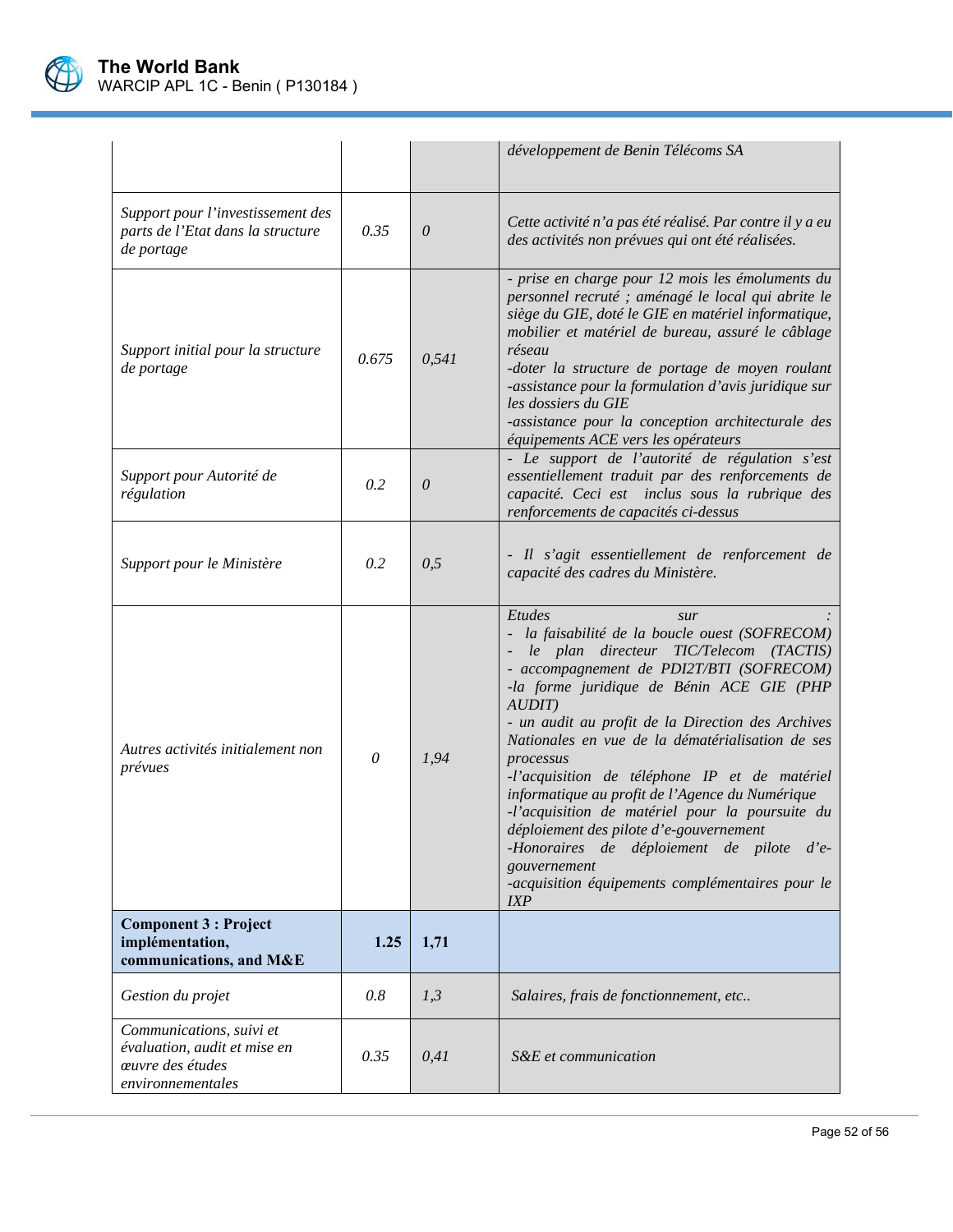

Tableau 2 :

| <b>Type de</b><br>renforcement de<br>capacité | Institutions/<br><b>Bénéficiaires</b> | Nombres de<br>personnes | Couts<br>(US\$ million) |
|-----------------------------------------------|---------------------------------------|-------------------------|-------------------------|
| <b>UCP</b>                                    | Personnel                             |                         | 0.12                    |
| Ministère                                     | Cadres des<br>directions              | 150                     | 0.43                    |

# **Point global sur les renforcements de capacité (Thème, nombre de participants et lieux)**

| $N^{\circ}$    | <b>THEME</b>                                                                                                                   | <b>NOMBRE DE</b><br><b>PATICIPANTS</b> | <b>LIEU</b>    |
|----------------|--------------------------------------------------------------------------------------------------------------------------------|----------------------------------------|----------------|
| 1              | Bonne gouvernance et gestion des programmes<br>axés sur<br>projets<br>les<br>résultats<br>et<br>de<br>développement durable    | $\overline{7}$                         | Paris          |
| $\overline{2}$ | Bonne gouvernance et gestion des programmes<br>projets<br>axés sur<br>les<br>et<br>résultats<br>de<br>développement durable    | 2                                      | Dakar          |
| 3              | Bonne gouvernance et gestion des programmes<br>axés sur<br>les<br>résultats<br>et<br>projets<br>de<br>développement durable    | 6                                      | Lomé           |
| 4              | Budgétisation publique, LOLF et budget par<br>résultats                                                                        | 1                                      | Canada         |
| 5              | Contrôle interne au sein des projets                                                                                           | 2                                      | Lomé           |
| 6              | Déontologie administrative et respect de la<br>hiérarchie fonctionnelle et technique de la<br>rédaction et du suivi de dossier | 21                                     | Grand-<br>Popo |
| 7              | Economie numérique                                                                                                             | 20                                     | <b>Bohicon</b> |
| 8              | Fibre optique                                                                                                                  | $\overline{2}$                         | Niamey         |
| 9              | Formation et immersion sur les enjeux de<br>l'économie numérique, le PAG et la DPS                                             | 52                                     | Grand-<br>Popo |
| 10             | Gestion administrative, comptable et financière<br>des projets et décaissement                                                 | 4                                      | <b>Dakar</b>   |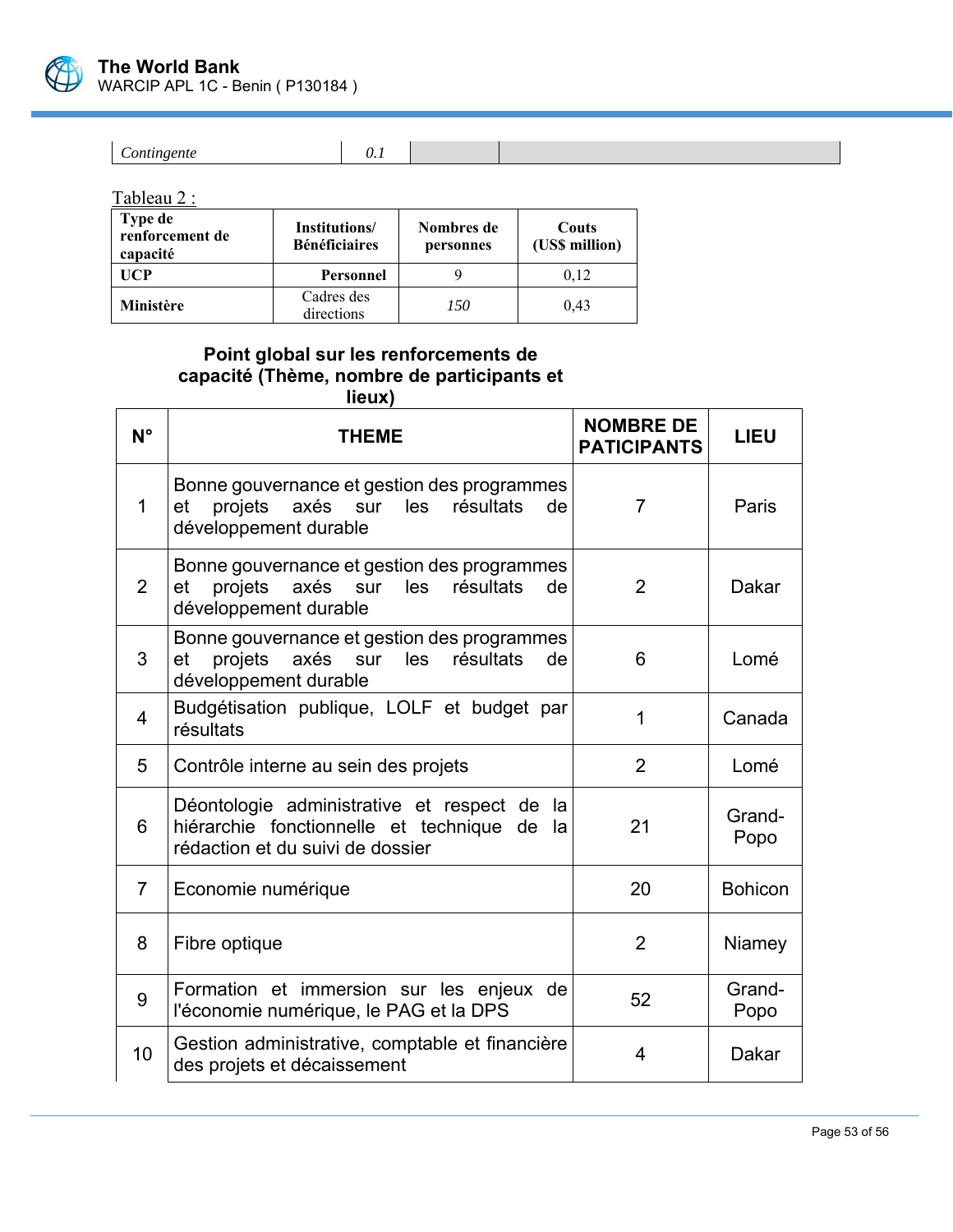

| 11              | Gestion des projets financés par la Banque<br>mondiale                                                                                                                              | 4              | Abidjan        |
|-----------------|-------------------------------------------------------------------------------------------------------------------------------------------------------------------------------------|----------------|----------------|
| 12 <sup>2</sup> | Ingénierie pédagogique et management de la<br>formation                                                                                                                             | 5              | Dakar          |
| 13 <sup>°</sup> | Les contrats FIDIC                                                                                                                                                                  | 3              | <b>Tunisie</b> |
| 14              | Les reseau d'accès large bande radio et cables                                                                                                                                      | 5              | Lomé           |
| 15              | Management stratégique et opérationnel des<br>ressources humaines                                                                                                                   | $\overline{2}$ | Abidjan        |
| 16              | leadership<br>Management stratégique,<br>et<br>conduite du changement                                                                                                               | 3              | La<br>Rochelle |
| 17              | Management stratégique, leadership<br>et<br>conduite du changement                                                                                                                  | 1              | Canada         |
| 18              | Passation de marchés, procédure Banque<br>mondiale                                                                                                                                  | 5              | Dakar          |
| 19              | Perfectionnement sur le logiciel SUCCESS                                                                                                                                            | 1              | Abidjan        |
| 20              | Planification et le contrôle informatisé<br>en<br>contexte de projets multiples                                                                                                     | $\overline{2}$ | Canada         |
| 21              | Processus d'élaboration de la loi des finances et<br>chaines d'exécution des dépenses publiques                                                                                     | 6              | Abidjan        |
| 22              | Rôle des secrétaires et assistante dans la<br>l'organisation administrative<br>gestion,<br>d'un<br>secrétariat<br>et gestion électronique<br>des<br>documents                       | 1              | Paris          |
| 23              | Rôle des secrétaires et Assistantes dans la mise<br>en œuvre du plan de passation de marchés et le<br>classement des dossiers et gestion électronique<br>de documents et de données | 2              | Dakar          |
| 24              | Technique de rédaction et de suivi de dossier<br>secrétaire                                                                                                                         | 2              | Lomé           |
|                 | <b>TOTAUX</b>                                                                                                                                                                       |                |                |